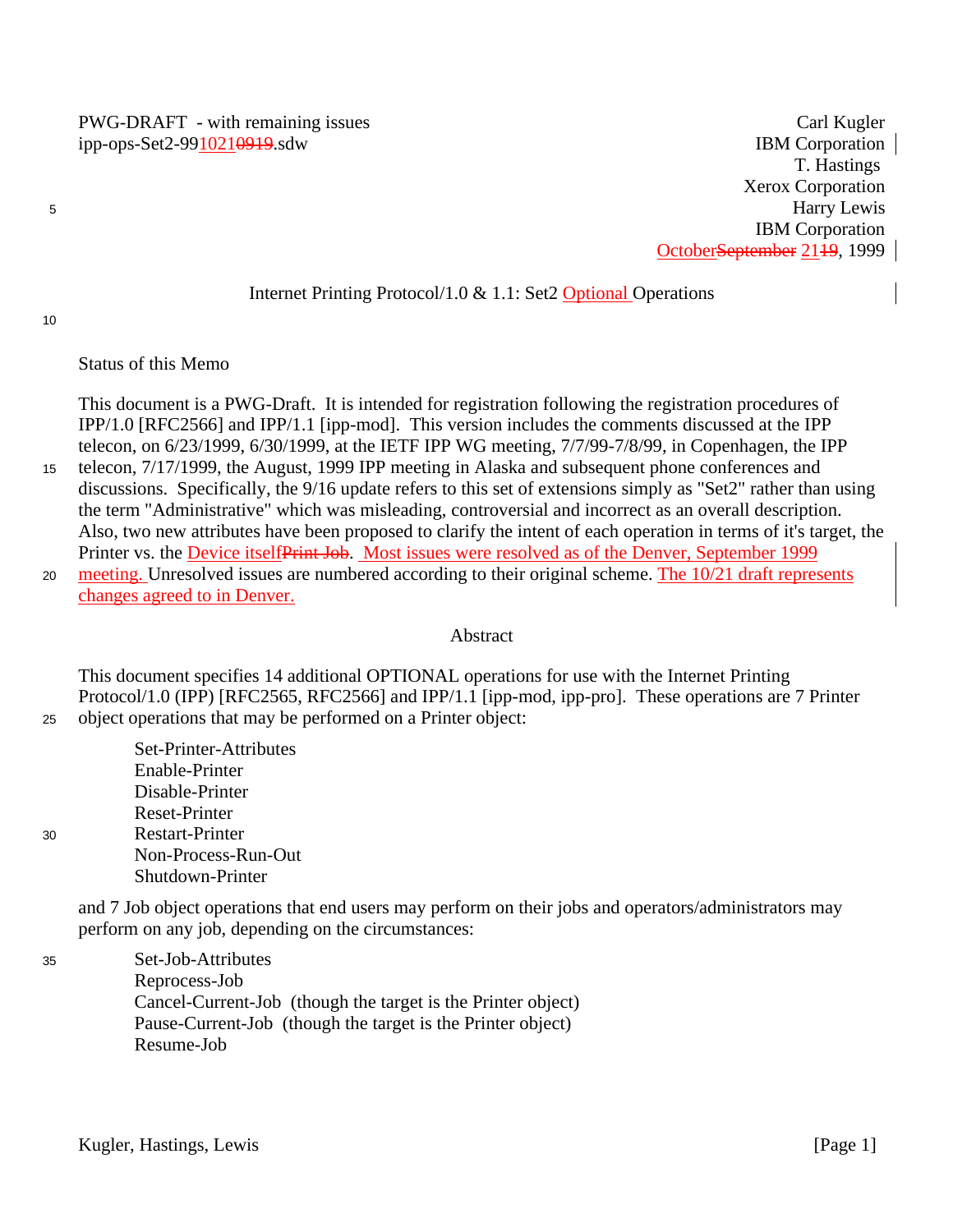Promote-Job

Space-Current-Job (though the target is the Printer object)

In addition, two operation attributes are defined: "printer-message-from-operator" and "job-message-fromoperator" are included to set the corresponding Printer and Job Description attributes with the same names. The "factory-settings" operation attribute is added for Get-Printer-Attributes, Aand the "when" operation attribute is added to the IPP/1.1 Pause-Printer operation.

45

40

Finally, new status codes: 'client-error-attributes-not-settable' and 'server-error-printer-is-in-standby-mode' are added.

The scope of IPP, is characterized in RFC2526 "Design Goals for an Internet Printing Protocol". It is not the intent of this document to revise or clarify this scope or conjecture as to the degree of industry adoption

50

or trends related to IPP within printing systems. It is the intent of this document to extend the original set of operations - in a similar fashion to the Set1 extensions which referred to IPPv1.0 and were later incorporated into IPPv1.1.

The full set of IPP documents includes: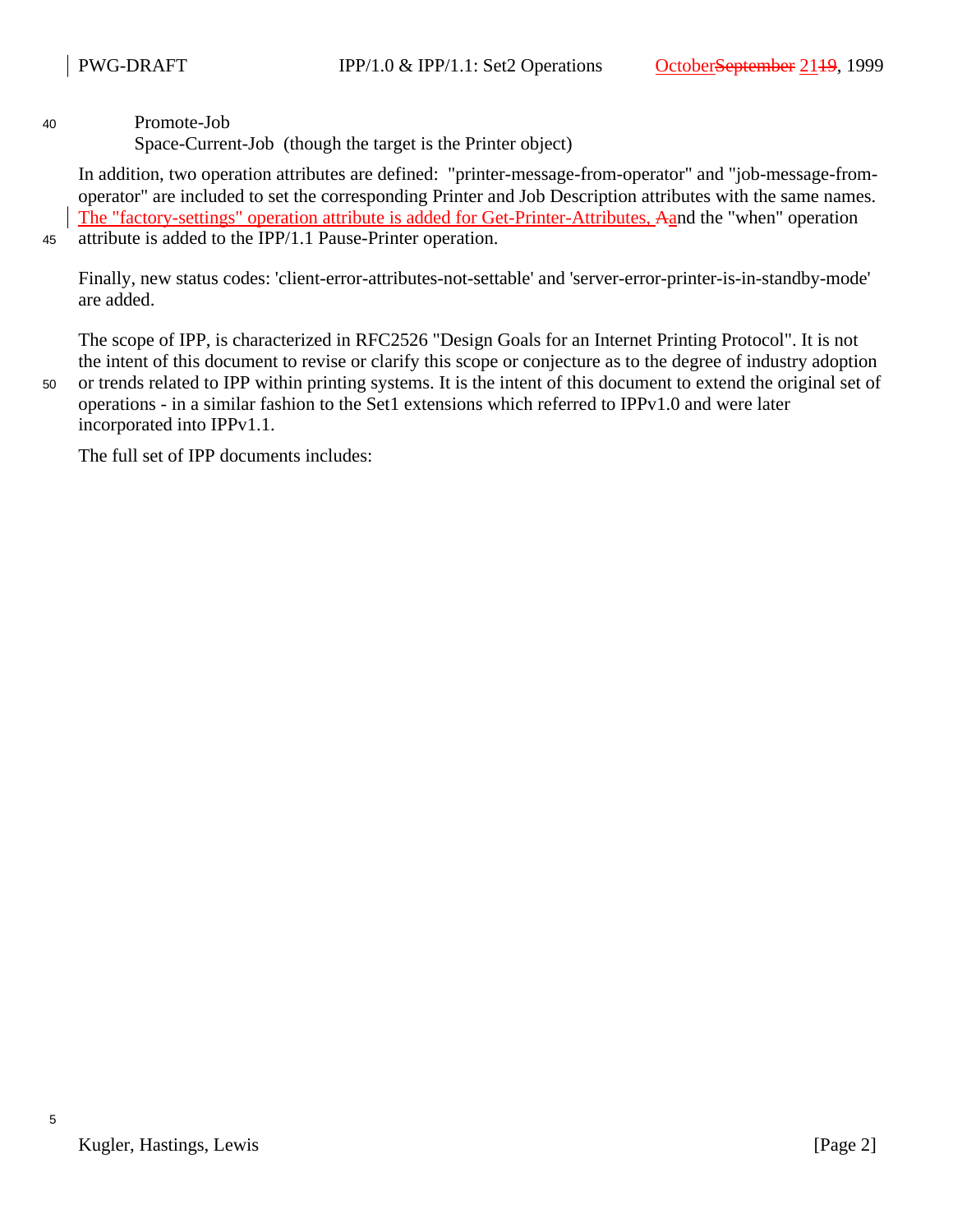65

70

75

Design Goals for an Internet Printing Protocol [RFC2567] Rationale for the Structure and Model and Protocol for the Internet Printing Protocol [RFC2568] Internet Printing Protocol/1.1: Model and Semantics (this document) Internet Printing Protocol/1.1: Encoding and Transport [IPP-PRO] Internet Printing Protocol/1.1: Implementer's Guide [IPP-IIG] Mapping between LPD and IPP Protocols [RFC2569] 55 60

The "Design Goals for an Internet Printing Protocol" document takes a broad look at distributed printing functionality, and  $\frac{d}{dt}$  enumerates real-life scenarios that help to clarify the features that need to be included in a printing protocol for the Internet. It identifies requirements for three types of users: end users, operators, and administrators. It calls out a subset of end user requirements that are satisfied in IPP/1.0. A few OPTIONAL operator operations have been added to IPP/1.1.

The "Rationale for the Structure and Model and Protocol for the Internet Printing Protocol" document describes IPP from a high level view, defines a roadmap for the various documents that form the suite of IPP specification documents, and gives background and rationale for the IETF working group's major decisions.

The "Internet Printing Protocol/1.1: Encoding and Transport" document is a formal mapping of the abstract operations and attributes defined in the model document onto HTTP/1.1 [RFC2616]. It defines the encoding rules for a new Internet MIME media type called "application/ipp". This document also defines the rules for transporting over HTTP a message body whose Content-Type is "application/ipp". This document defines a new scheme named 'ipp' for identifying IPP printers and jobs.

The "Internet Printing Protocol/1.1: Implementer's Guide" document gives insight and advice to implementers of IPP clients and IPP objects. It is intended to help them understand IPP/1.1 and some of the considerations that may assist them in the design of their client and/or IPP object implementations. For example, a typical order of processing requests is given, including error checking. Motivation for some of the specification decisions is also included.

80

The "Mapping between LPD and IPP Protocols" document gives some advice to implementers of gateways between IPP and LPD (Line Printer Daemon) implementations.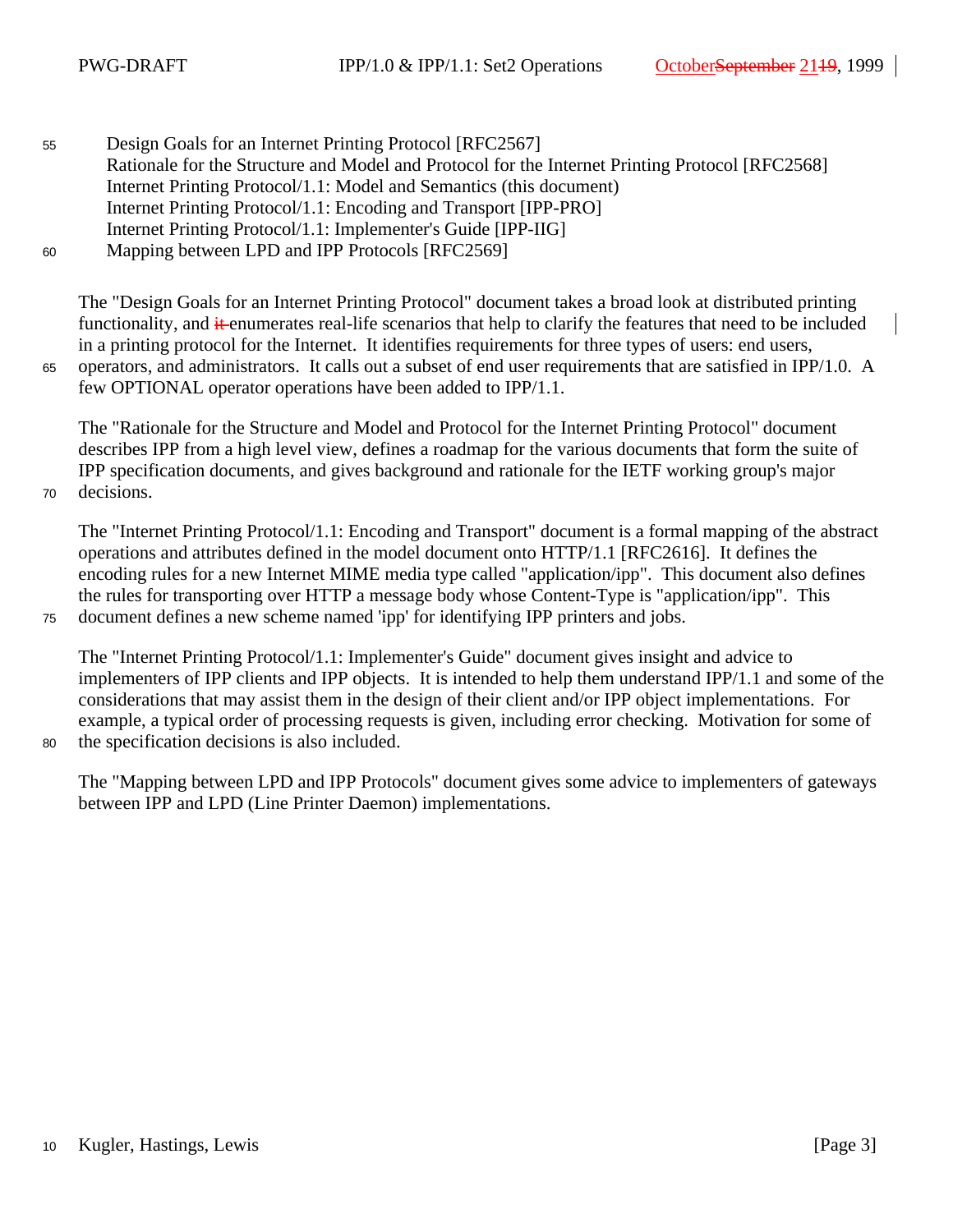# **Table of Contents**

| 85  |  |
|-----|--|
|     |  |
|     |  |
|     |  |
|     |  |
| 90  |  |
|     |  |
|     |  |
|     |  |
|     |  |
| 95  |  |
|     |  |
|     |  |
|     |  |
|     |  |
| 100 |  |
|     |  |
|     |  |
|     |  |
|     |  |
| 105 |  |
|     |  |
|     |  |
|     |  |
|     |  |
|     |  |
| 110 |  |
|     |  |
|     |  |
|     |  |
|     |  |
| 115 |  |
|     |  |
|     |  |
|     |  |
|     |  |
| 120 |  |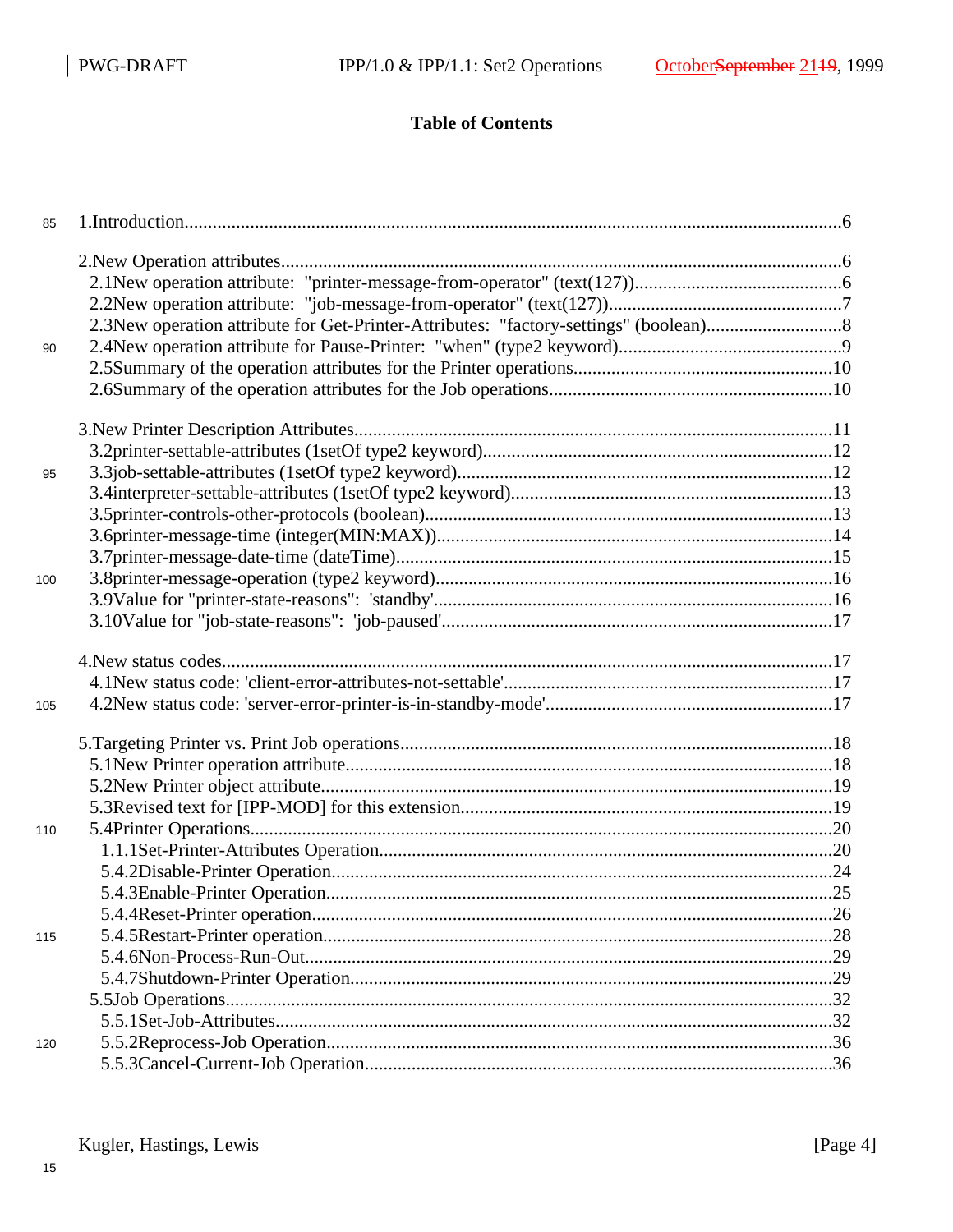| 125 |                                                                                  |  |
|-----|----------------------------------------------------------------------------------|--|
|     |                                                                                  |  |
|     |                                                                                  |  |
|     |                                                                                  |  |
|     | 7.2Changes to the July 19, 1999 version to make the September 19, 1999 version44 |  |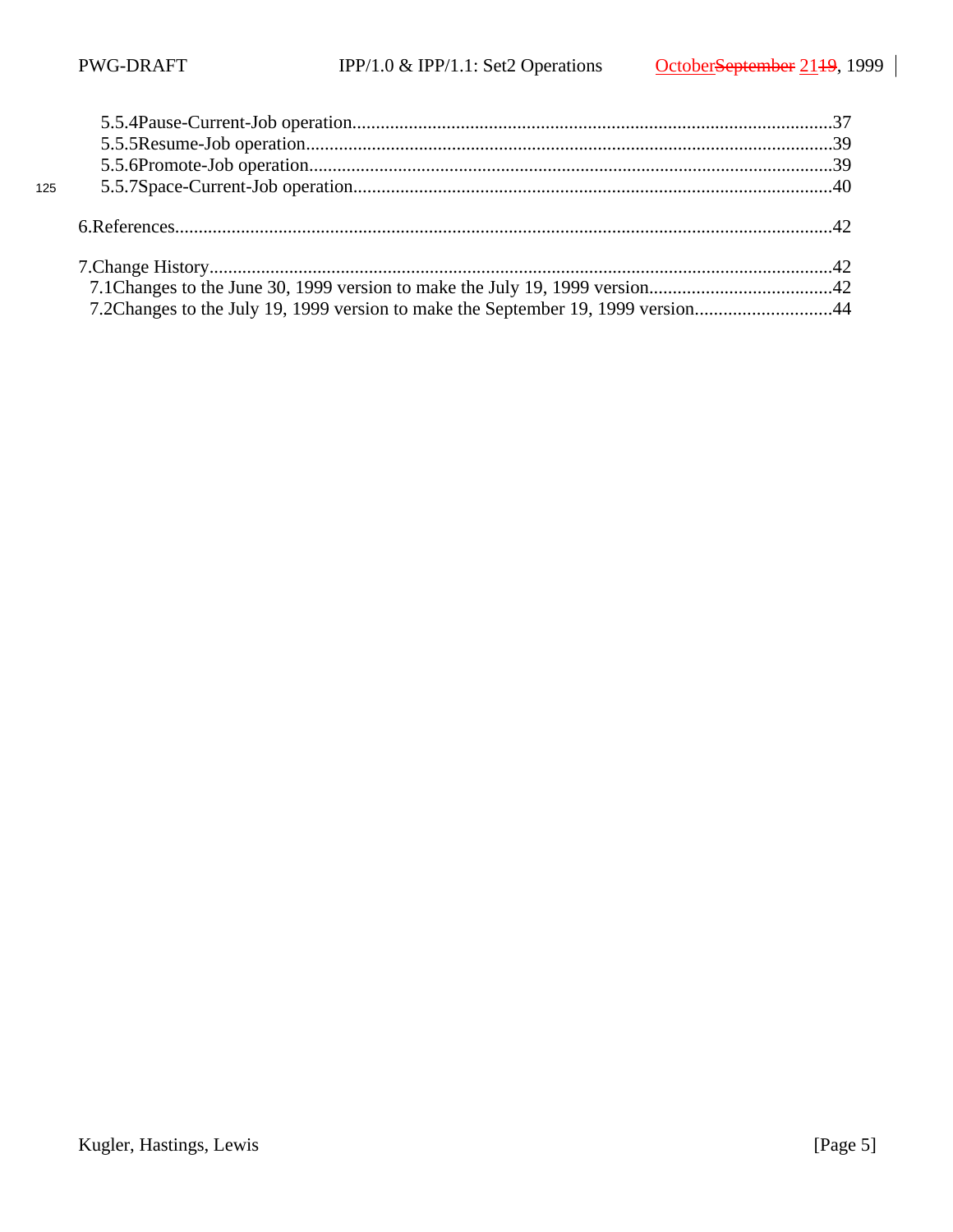1. Introduction 130

> The Internet Printing Protocol (IPP) is an application level protocol that can be used for distributed printing using Internet tools and technologies. IPP version 1.1 (IPP/1.1) focuses  $\frac{\text{only}}{\text{only}}$  on end user functionality with a few administrative operations included. This document defines additional OPTIONAL end user, operator and administrative operations used to control Jobs and Printers. This document is a registration proposal for an extension to IPP/1.0 and IPP/1.1 following the registration procedures in those documents.

135

145

2. New Operation attributes

This section defines the new "printer-message-from-operation" and "job-message-from-operator" operation attributes that set the corresponding Printer and Job Description attributes.

2.1New operation attribute: "printer-message-from-operator" (text(127))

Type of registration: attribute 140

> Proposed keyword name of this attribute: "printer-message-from-operator" Types of attribute (Operation, Job Template, Job Description, Printer Description): Operation Operations to be used with if the attribute is an operation attribute: See below Object (Job, Printer, etc. if bound to an object): Printer (already in IPP/1.0 and IPP/1.1) Attribute syntax(es) (include 1setOf and range as in Section 4.2): text(127)

Specification of this attribute (follow the style of IPP Model Section 4.2):

"printer-message-from-operator" (text(127))

The client OPTIONALLY supplies this attribute. The Printer object SHOULD supports this operation attribute if it supports the corresponding Printer Description attribute. The value of this attribute is a message from the operator about the Printer object on which the operator is performing the operation. If supported, the Printer copies the value to the Printer's "printer-message-fromoperator" Printer Description attribute (see [ipp-mod] section 4.4.25), automatically sets the value of the Printer's "printer-message-time" with the current value of the Printer's "printer-up-time" attribute, the value of the "printer-message-date-time" with the current value of the Printer's printercurrent-date-time" attribute, and the value of the Printer's "printer-message-operation" with the operation-id value of this operation (see [ipp-mod] section 4.4.15). 150 155

- If the client omits this attribute, the Printer does not change the value of its "printer-message-fromoperator", "printer-message-time", "printer-message-date-time", and "printer-message-operation" Printer Description attributes. 160
- If the client supplies this attribute with a zero-length text value or with a value consisting solely of white space, the Printer copies that value as any other value to the Printer's "printer-message-fromoperator" and sets the "printer-message-time", "printer-message-date-time", and "printer-messageoperation" attributes. Supplying such a value is the way that the operator indicates that there is no longer a printer message from the operator (rather than using the "out-of-band" 'no-value' value). 165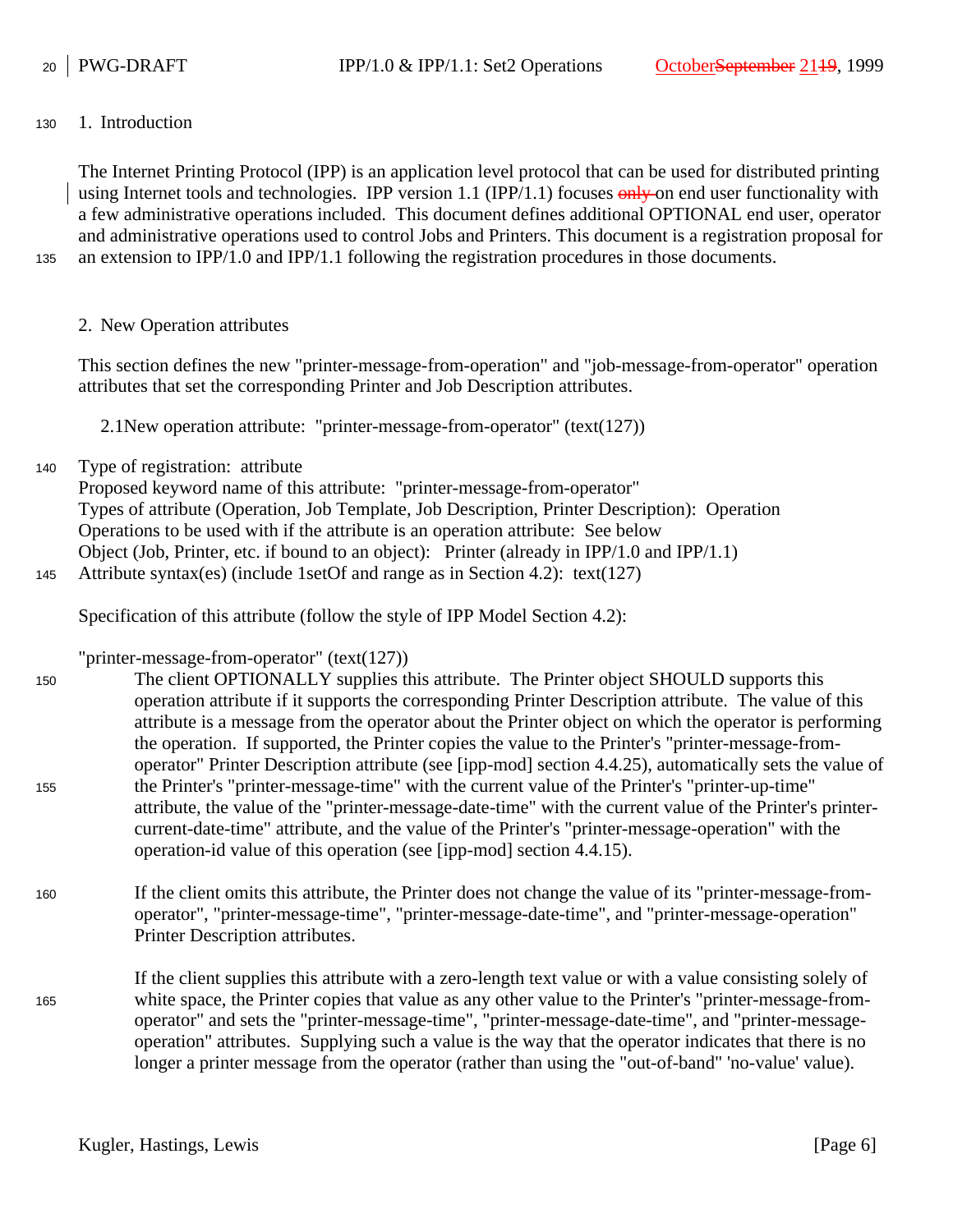This operation attribute is defined for use with the following operator operations on the Printer object: 170

> Pause-Printer - see [ipp-mod] section 3.2.7 Resume-Printer - see [ipp-mod] section 3.2.8 Purge-Jobs - see [ipp-mod] section 3.2.9 Disable-Printer - see section Enable-Printer - see section Reset-Printer - see section Restart-Printer - see section Non-Process-Run-Out - see section Shutdown-Printer - see section

180

175

The "printer-message-from-operator" operation attribute MUST NOT be supported as an operation attribute for the Set-Printer-Attributes operation. If the operator wants to set the Printer's "printer-message-fromoperator" Printer Description attribute when issuing the Set-Printer-Attributes operation, the client supplies the "printer-message-from-operator" with its new value as one of the Printer Description attributes in Group 2 in the request. The Printer also updates the Printer's "printer-message-date-time" and "printer-messageoperation" Printer Description attributes. If the client does not explicitly supply the "printer-message-fromoperator" with its new value, the Printer leaves the value of the Printer's "printer-message-from-operator" Printer Description attribute unchanged. 185

2.2New operation attribute: "job-message-from-operator" (text(127))

Type of registration: attribute 190

> Proposed keyword name of this attribute: "job-message-from-operator" Types of attribute (Operation, Job Template, Job Description, Printer Description): Operation Operations to be used with if the attribute is an operation attribute: See below Object (Job, Printer, etc. if bound to an object): Job (already in IPP/1.0 and IPP/1.1) Attribute syntax(es) (include 1setOf and range as in Section 4.2): text(127)

Specification of this attribute (follow the style of IPP Model Section 4.2):

"job-message-from-operator" (text(127))

The client OPTIONALLY supplies this attribute. The Printer object SHOULD supports this operation attribute if it supports the corresponding Job Description attribute. The value of this attribute is a message from the operator about the Job object on which the operator has just performed an operation. If supported, the Printer copies the value to the Job's "job-message-fromoperator" Job Description attribute (see [ipp-mod] section 4.3.16).

205

195

200

If the client omits this attribute, the Printer does not change the value of its "printer-message-fromoperator" Job Description attribute.

If the client supplies this attribute with a zero-length text value or with a value consisting solely of

Kugler, Hastings, Lewis [Page 7] [Page 7]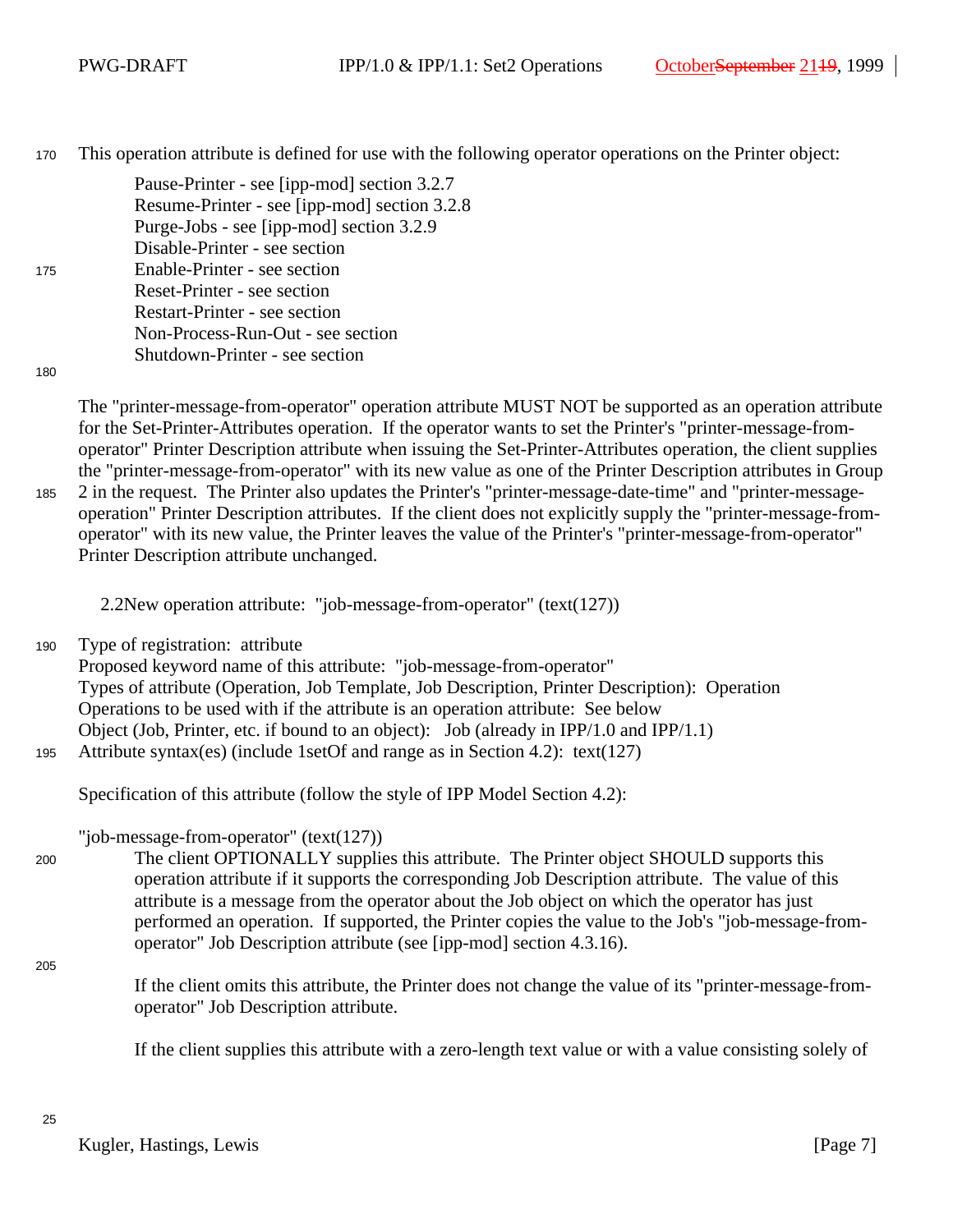- white space, the Printer copies that value as any other value to the job's "job-message-fromoperator". Supplying such a value is the way that the operator indicates that there is no longer a job message from the operator (rather than using the "out-of-band" 'no-value' value). 210
- Note: There are no corresponding 'job-message-time", "job-message-date-time", and "job-messageoperation" Job Description attributes, since the usual lifetime of a job is limited. 215

This operation attribute is defined for use with the following operator operations on the Job object:

|     | Cancel-Job - see [ipp-mod] section 3.2.4  |
|-----|-------------------------------------------|
|     | Hold-Job - see [ipp-mod] section 3.3.5    |
| 220 | Release-Job - see [ipp-mod] section 3.3.6 |
|     | Restart-Job - see [ipp-mod] section 3.3.7 |
|     | Reprocess-Job - see section               |
|     | Cancel-Current-Job - see section          |
|     | Pause-Current-Job - see section           |
| 225 | Resume-Job - see section                  |
|     | Promote-Job - see section                 |
|     | Space-Current-Job - see section           |
|     |                                           |

The "job-message-from-operator" operation attribute MUST NOT be supported as an operation attribute for the Set-Job-Attributes operation. If the operator wants to set the Job's "job-message-from-operator" Job Description attribute when issuing the Set-Job-Attributes operation, the client supplies the "job-messagefrom-operator" with its new value as one of the Job Description attributes in Group 2 in the request. Otherwise, the Printer leaves the value of the Job's "job-message-from-operator" Job Description attribute unchanged by not explicitly setting the attribute. 230

2.3New operation attribute for Get-Printer-Attributes: "factory-settings" (boolean) 235

Type of registration: attribute

Proposed keyword name of this attribute: "factory-settings"

Types of attribute (Operation, Job Template, Job Description, Printer Description): Operation

Operations to be used with if the attribute is an operation attribute: Get-Printer-Attributes

Object (Job, Printer, etc. if bound to an object): N/A 240

Attribute syntax(es) (include 1setOf and range as in Section 4.2): boolean

Specification of this attribute (follow the style of IPP Model Section 4.2):

"factory-settings" (boolean)

The client OPTIONALLY supplies this attribute. The Printer object OPTIONALLY supports this attribute, if it supports the Set-Printer-Attributes operation. If the client omits this attribute or supplies the 'false' value, the Printer returns the current values of the requested attributes that are settable, i.e., the values that have been set by previous Set-Printer-Attributes. If the client supplies the 'true' value, the Printer returns the factory settings, i.e., the inherent values supported by the implementation as shipped from the manufacturer or established at install time. This operation 245 250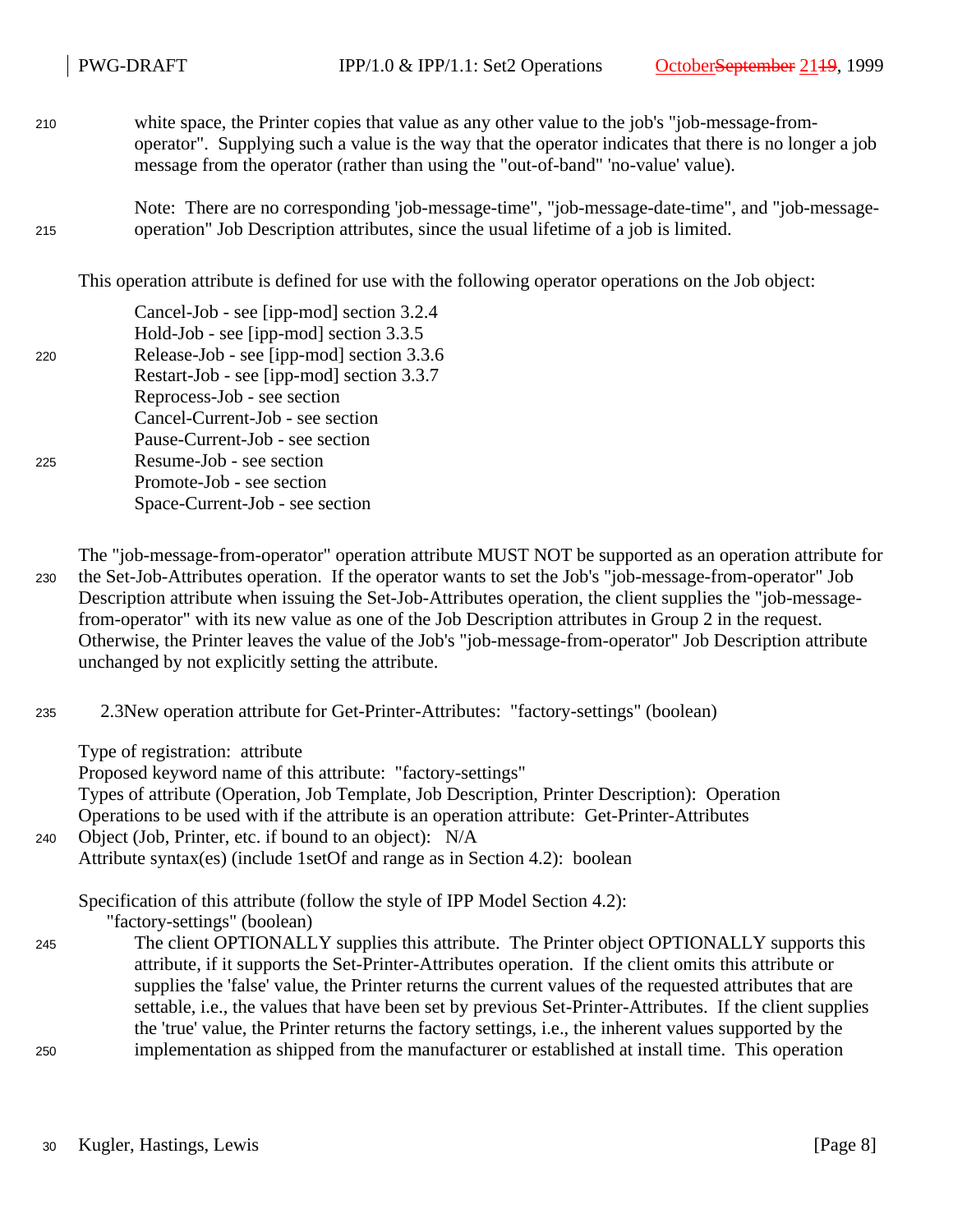255

attribute allows an operator to determine which values are supported in an implementation after having modified a settable attribute. Attributes that are not settable are not affected by this operation attribute, so that the Printer returns the same values for non-settable attribute when either the 'true' or 'false' value has been supplied. If this operation attribute is supported, both values MUST be supported.

### 2.4New operation attribute for Pause-Printer: "when" (type2 keyword)

Type of registration: attribute Proposed keyword name of this attribute: "when" Types of attribute (Operation, Job Template, Job Description, Printer Description): Operation Operations to be used with if the attribute is an operation attribute: Pause-Printer, Reset-Printer, Non-Process-Run-Out, Shutdown-Printer, and Pause-Current-Job Object (Job, Printer, etc. if bound to an object): N/A Attribute syntax(es) (include 1setOf and range as in Section 4.2): type2 keyword Specification of this attribute (follow the style of IPP Model Section 4.2): "when" (type2 keyword) The client OPTIONALLY supplies this attribute. The Printer object OPTIONALLY supports this attribute, if it supports this operation. The value of this attribute indicates when to pause, reset, or shutdown the printer. If the client omits this attribute, the Printer assumes the 'after-current-job' value. The 'after-current-job' value is REQUIRED to be supported if the "when" attribute is supported; the remaining values are OPTIONAL. ISSUE 1: Can a client determine the values of "when" that are supported for operations (Pause-Printer, Reset-Printer, Shutdown-Printer, and Pause-Current-Job)? TH> Just add a "when-values-supported" that applies to all of the four operations supported, with the exception of Pause-Current-Job. For Pause-Current-Job, only the 'now' and 'after-current-cop have any meaning, so the other two values ('after-current-job' and 'after-all') don't apply. HRL> Or, "just say NO". The client can't determine the values of "when" supported. The client may specify a value of when and the implementation will do it's best to deliver as close to the desired behavior as possible within the constraints of the device or environment. The client may determine the actual result based on final status and/or notification feedback. Den>Resolved to just say no. Standard keyword values are: 'now' - cancel the currently printing job(s) and shutdown the Printer. Jobs in the 'held' and 'pending' state remain in those states. 'after-current-copy' - shutdown the Printer after the current job finishes printing its current copy. Jobs in the 'held' and 'pending' state remain in those states. 'after-current-job' - shutdown the Printer after the current job finishes printing (all its copies). Jobs in the 'held' and 'pending' state remain in those states. 260 265 270 275 280 285 290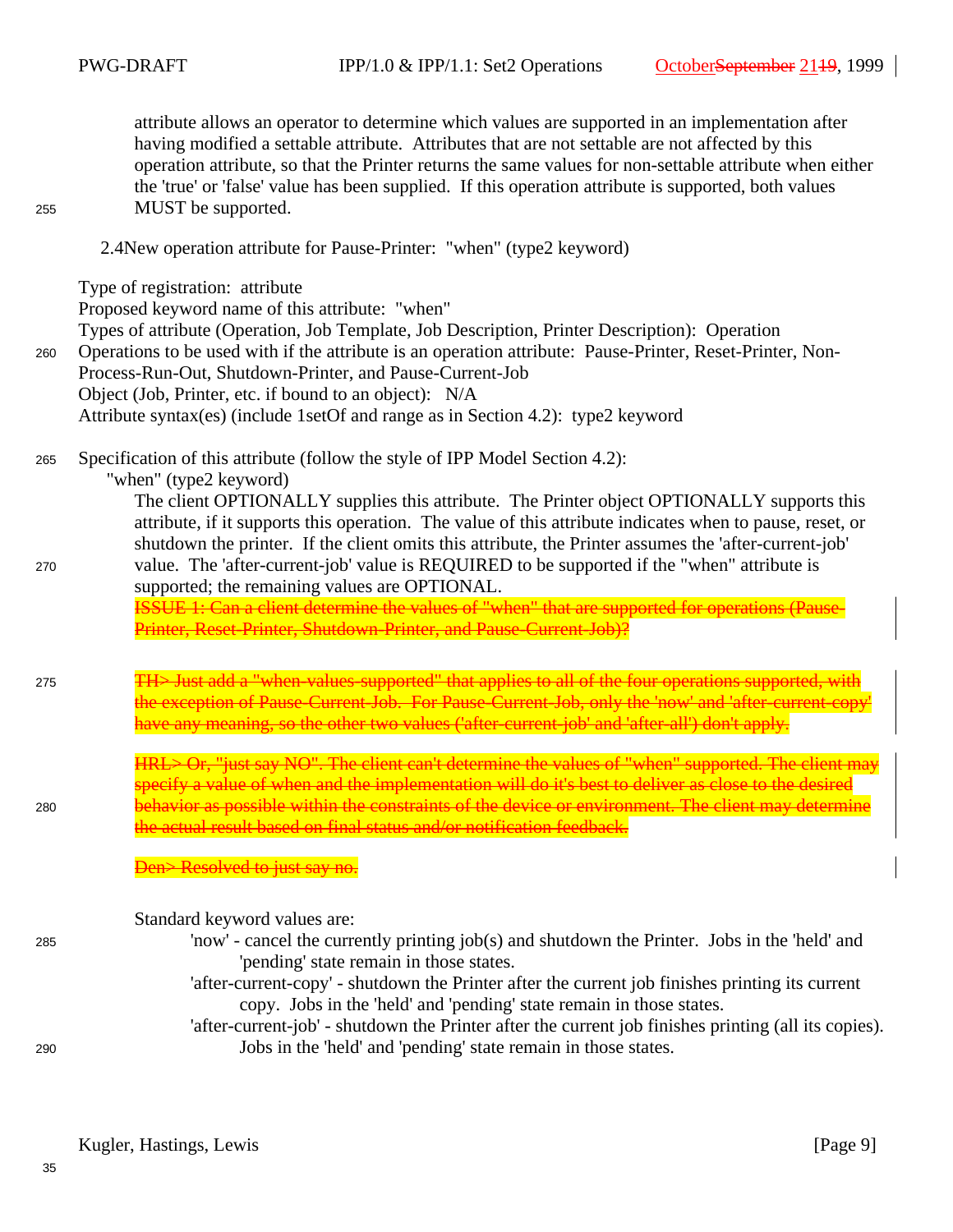'after-all' - shutdown the Printer after all 'pending' jobs finish printing. Jobs in the 'held' state remain in the 'held' state.

#### 2.5Summary of the operation attributes for the Printer operations 295

The following table shows the operation attributes for the Printer operations that a client MAY supply in a request. Operation parameters and attributes that a client MUST supply are not shown. Also "requestinguser-name" is not shown, though it is RECOMMENDED that a client supply it in every request. Legend:

300

R - REQUIRED for a Printer to support

|                   |          |              |          | <b>FF</b> 7 |                 | o        |                               |                |          |                       |              |
|-------------------|----------|--------------|----------|-------------|-----------------|----------|-------------------------------|----------------|----------|-----------------------|--------------|
| Operation         | Paus     | Resu         | Purg     | Get-        | Set-            |          | Enabl Disabl Reset Resta Non- |                |          |                       | Shut         |
| Attribute         | $e-$     | me-          | $e-$     | Printer-    | Printer-        | $e-$     | $e-$                          | $-Print  rt-$  |          | Proces                | down         |
|                   |          | Print Printe | Jobs     | Attribute   | Attribute Print |          | Printe                        | er             |          | Printe s-Run- - Print |              |
|                   | er       | r            |          | S           | S               |          | r                             |                |          | Out                   | er           |
| document-format   |          |              |          | $\mathbf R$ | $\mathbf R$     |          |                               |                |          |                       |              |
| factory-settings  |          |              |          | $\mathbf O$ |                 |          |                               |                |          |                       |              |
| printer-message-  | $\Omega$ | O            | $\Omega$ |             |                 | $\Omega$ | $\Omega$                      | $\Omega$       | $\Omega$ |                       | O            |
| from-operator     |          |              |          |             |                 |          |                               |                |          |                       |              |
| job-type          |          |              |          |             |                 | $\Omega$ | $\Omega$                      |                |          |                       |              |
| when              | $\Omega$ |              |          |             |                 |          |                               | $\overline{O}$ |          |                       | $\Omega$     |
| reset-function    |          |              |          |             |                 |          |                               | $\mathbf R$    |          |                       |              |
|                   |          |              |          |             |                 |          |                               |                |          |                       |              |
| synchronize       |          |              |          |             |                 |          |                               |                |          |                       | O            |
| shutdown-function |          |              |          |             |                 |          |                               |                |          |                       | $\mathbb{R}$ |

O - OPTIONAL for a Printer to support; the Printer ignores the attribute if not supported

2.6Summary of the operation attributes for the Job operations

The following table shows the operation attributes for the Job operations that a client MAY supply in a request. Operation attributes that specify the Printer or Job object as the target are shown in the first two rows, respectively. Other operation attributes and parameters that a client MUST supply are not shown. Also "requesting-user-name" is not shown, though it is RECOMMENDED that a client supply it in every request.

Legend:

305

310

## R - REQUIRED for a Printer to support

O - OPTIONAL for a Printer to support; the Printer ignores the attribute if not supported

| Operation |       | Cance Cance   Hol   Relea   Space   Pause   Resu   Get- |     |       |                             |      |     |                   | Set-              |           | <b>Restar Reproc</b> Prom            |     |
|-----------|-------|---------------------------------------------------------|-----|-------|-----------------------------|------|-----|-------------------|-------------------|-----------|--------------------------------------|-----|
| Attribute | l-Job |                                                         |     | $se-$ | $ $ -Curr $ $ -Curr $ $ me- |      |     | $Job-$            | $Job-$            | $ t-Job $ | $\left  \text{ess-Job} \right $ ote- |     |
|           |       | Curre                                                   | Job | Job   | ent-                        | ent- | Job |                   | Attrib   Attribut |           |                                      | Job |
|           |       | nt-Job                                                  |     |       | Job                         | Job  |     | utes <sup>'</sup> | es                |           |                                      |     |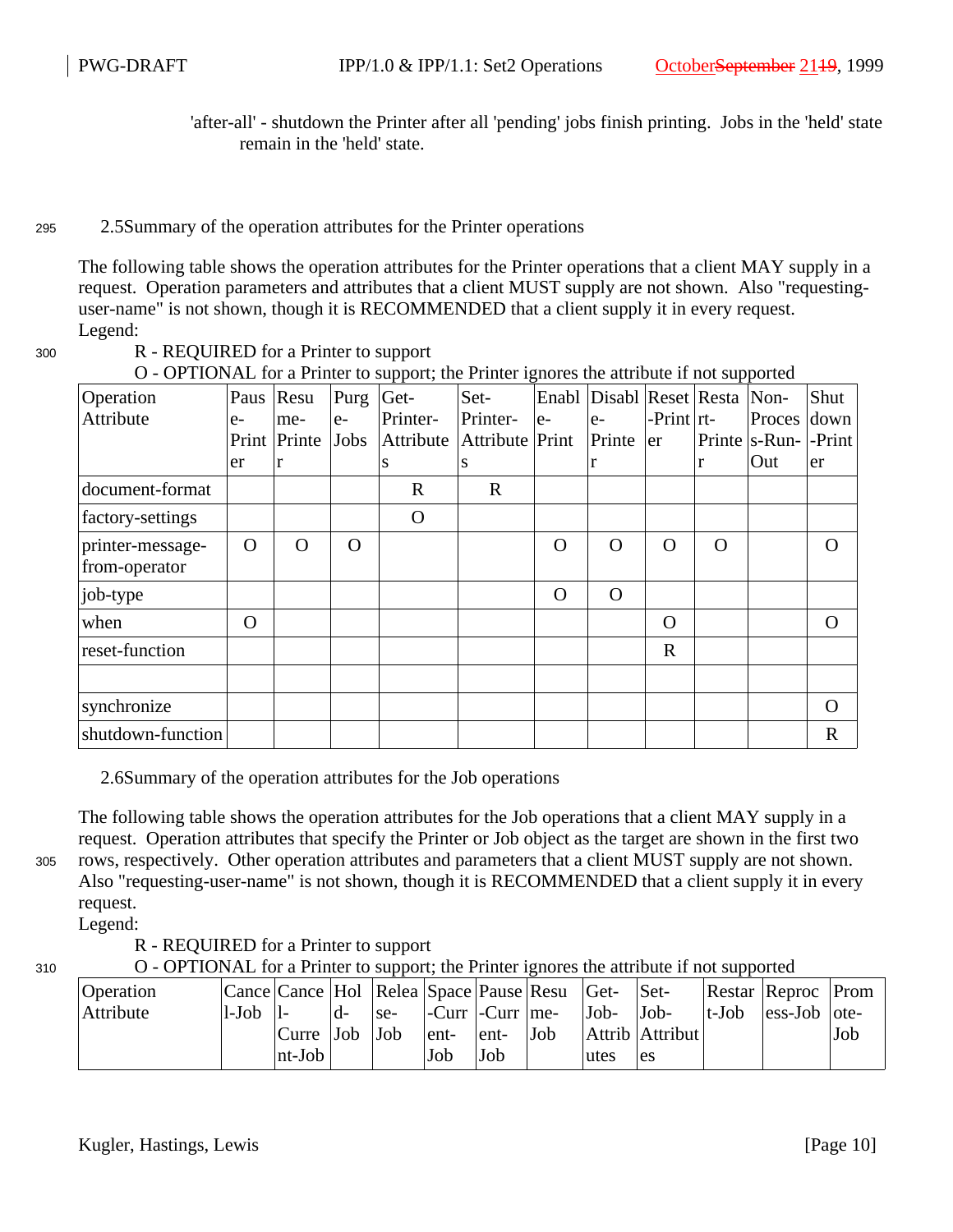| printer-uri                      |              | $\mathbf R$ |              |                | $\mathbf R$  | $\mathbf R$ |              |             |             |              |                |              |
|----------------------------------|--------------|-------------|--------------|----------------|--------------|-------------|--------------|-------------|-------------|--------------|----------------|--------------|
| printer-uri/job-id<br>or job-uri | $\mathbf{R}$ |             | $\mathbf R$  | $\mathbf{R}$   |              |             | $\mathbf R$  | $\mathbf R$ | $\mathbf R$ | $\mathbf{R}$ | $\mathbf R$    | $\mathbf{R}$ |
| job-id                           |              | $\mathbf R$ |              |                | $\mathbf R$  | $\mathbf R$ |              |             |             |              |                |              |
| requested-<br>attributes         |              |             |              |                |              |             |              | $\mathbf R$ |             |              |                |              |
| back-space                       |              |             |              |                | $\mathbf{O}$ |             |              |             |             |              |                |              |
| forward-space                    |              |             |              |                | $\Omega$     |             |              |             |             |              |                |              |
|                                  |              |             |              |                |              |             |              |             |             |              |                |              |
| synchronize                      |              |             |              |                | $\mathbf O$  | $\Omega$    |              |             |             |              |                |              |
| when                             |              |             |              |                |              | $\Omega$    |              |             |             |              | $\Omega$       |              |
| job-message-<br>from-operator    | $\mathbf O$  | $\Omega$    | $\mathbf O$  | $\overline{O}$ |              | $\Omega$    | $\mathbf{O}$ |             |             | $\Omega$     | $\Omega$       | $\Omega$     |
| message [to-<br>operator]        | $\mathbf O$  |             | $\mathbf{O}$ | $\mathbf O$    |              | $\mathbf O$ | $\mathbf{O}$ |             |             | $\Omega$     | $\mathbf O$    | $\Omega$     |
| job-hold-until                   |              |             | $O^*$        | $O^*$          |              |             |              |             |             |              | $O^{\ast\ast}$ |              |

\* The Printer MUST support the "job-hold-until" operation attribute if it supports the "job-hold-until" Job Template attribute.

\*\* The Printer MUST support the "job-hold-until" operation attribute if it supports the Set-Job-Attributes operation, so that the client can hold the job with the Reprocess-Job operation and the modify the job before releasing it to be processed.

315

## 3. New Printer Description Attributes

The following new Printer Description attributes are needed to support the new operations defined in this document.

### 3.1

Ian we add just one Printer Description attribute: "settable-attributes" or do we need a "printersettable-attributes" and a "job-settable-attributes" Printer Description attributes? What if the Interpreter and/or the Document object become real objects, would we need to add "interpreter-settable "document-settable-attributes" Printer Description attributes? 320

Replace the "settable-attributes" Printer Description attribute, with three Printer Description attributes: b-settable-attributes", and "interpreter-settable-attributes". The latter for those implementations that have different values for Printer attributes in the Get-Printer-Attributes and Set-Printer-Attributes operations, depending on the value of the "document-format" operation attribute supplied by the client. If and when we get a Document object, then we can add a "document-settable-attributes" Printer Description attribute. 325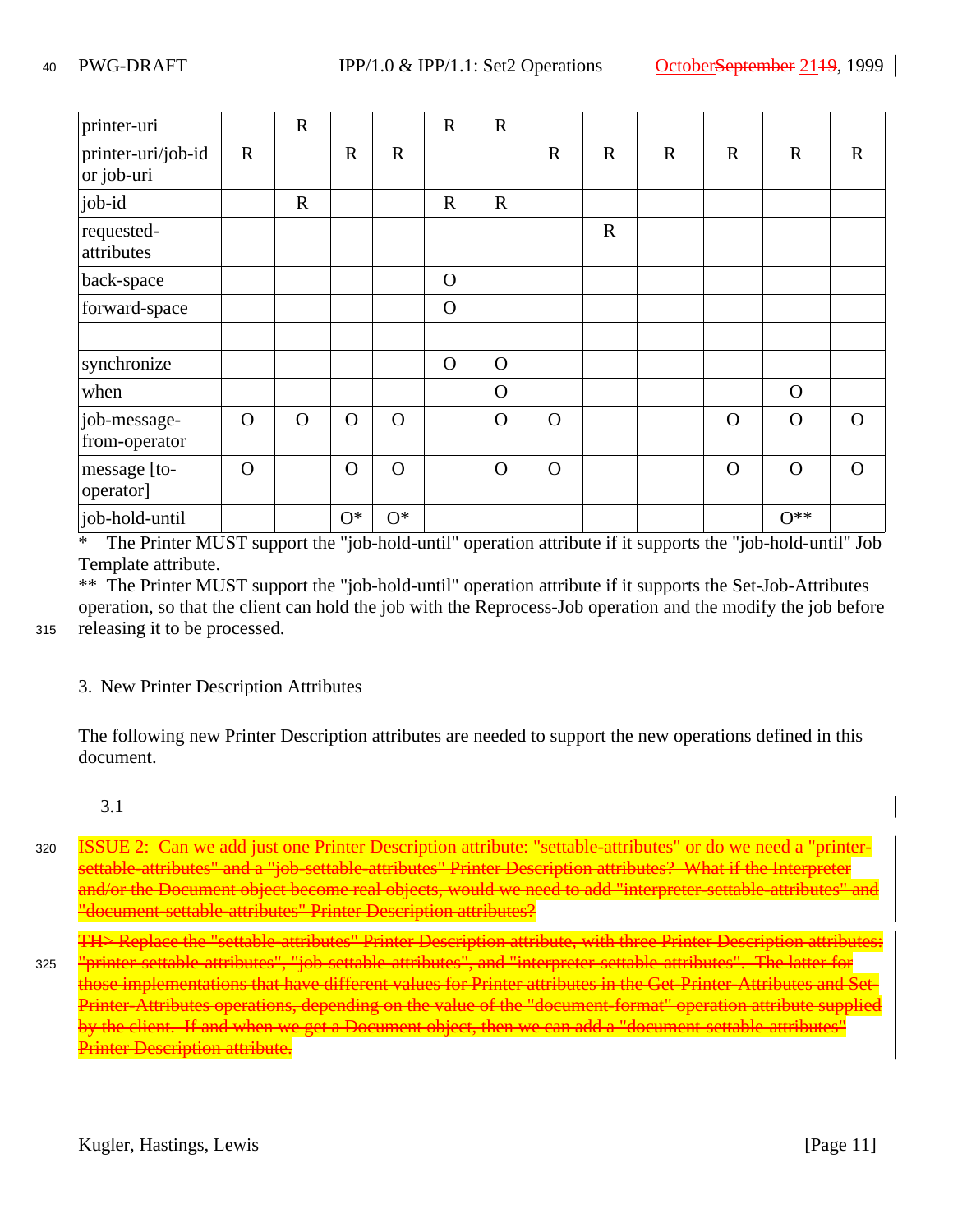| 330 | Den > This needs to be completed.                                                                                                                                                                                                                                                                                                                                                                                                                                                                                                                                                                                                                           |
|-----|-------------------------------------------------------------------------------------------------------------------------------------------------------------------------------------------------------------------------------------------------------------------------------------------------------------------------------------------------------------------------------------------------------------------------------------------------------------------------------------------------------------------------------------------------------------------------------------------------------------------------------------------------------------|
|     | Den> Only implement xxx-settable-attributes if you allow modification of xxx attributes.                                                                                                                                                                                                                                                                                                                                                                                                                                                                                                                                                                    |
|     | Den.1> Don't support query for settable-attributes. Add "not-settable" error code. If you want to know if an<br>attritubte is settable or not try it.                                                                                                                                                                                                                                                                                                                                                                                                                                                                                                       |
|     | Den.2> Delete down to 3.4.                                                                                                                                                                                                                                                                                                                                                                                                                                                                                                                                                                                                                                  |
| 335 |                                                                                                                                                                                                                                                                                                                                                                                                                                                                                                                                                                                                                                                             |
|     | 3.2printer-settable-attributes (1setOf type2 keyword)                                                                                                                                                                                                                                                                                                                                                                                                                                                                                                                                                                                                       |
|     | <b>Type of registration: attribute</b>                                                                                                                                                                                                                                                                                                                                                                                                                                                                                                                                                                                                                      |
|     | Proposed keyword name of this attribute: printer-settable-attributes                                                                                                                                                                                                                                                                                                                                                                                                                                                                                                                                                                                        |
| 340 | Types of attribute (Operation, Job Template, Job Description, Printer Description): Printer Description<br>Operations to be used with if the attribute is an operation attribute: N/A                                                                                                                                                                                                                                                                                                                                                                                                                                                                       |
|     | Object (Job, Printer, etc. if bound to an object): Printer                                                                                                                                                                                                                                                                                                                                                                                                                                                                                                                                                                                                  |
|     | Attribute syntax(es) (include 1setOf and range as in Section 4.2): 1setOf type2 keyword<br>If attribute syntax is 'keyword' or 'enum', is it type2 or type3: type2                                                                                                                                                                                                                                                                                                                                                                                                                                                                                          |
|     | If this is a Printer attribute, MAY the value returned depend on "document-format" (See Section 6.2): Yes                                                                                                                                                                                                                                                                                                                                                                                                                                                                                                                                                   |
| 345 | If this is a Job Template attribute, how does its specification depend on the value of the "multiple-                                                                                                                                                                                                                                                                                                                                                                                                                                                                                                                                                       |
|     | document-handling" attribute: N/A                                                                                                                                                                                                                                                                                                                                                                                                                                                                                                                                                                                                                           |
|     | Specification of this attribute (follow the style of IPP Model Section 4.2):                                                                                                                                                                                                                                                                                                                                                                                                                                                                                                                                                                                |
|     | 4.2.? printer-settable-attributes (1setOf type2 keyword)                                                                                                                                                                                                                                                                                                                                                                                                                                                                                                                                                                                                    |
| 350 | This READ-ONLY Printer attribute identifies the Printer object attributes that are settable in this<br>implementation, i.e., that are settable using the Set-Printer-Attributes operations. This attribute MUST be<br>supported if the Set-Printer-Attributes operation is supported. The Printer MUST reject attempts to set any<br>Printer attributes that are not in this list, returning the 'client-error-attributes-not-settable' status code (see<br>section). The value of this attribute MAY depend on the value of the "document-format" operation<br>attribute supplied in the Get-Printer-Attributes operation (see [ipp-mod] section 3.2.5.1). |
| 355 | 3.3job-settable-attributes (1setOf type2 keyword)                                                                                                                                                                                                                                                                                                                                                                                                                                                                                                                                                                                                           |
|     | <b>Type of registration: attribute</b>                                                                                                                                                                                                                                                                                                                                                                                                                                                                                                                                                                                                                      |
|     | Proposed keyword name of this attribute: job-settable-attributes                                                                                                                                                                                                                                                                                                                                                                                                                                                                                                                                                                                            |
|     | Types of attribute (Operation, Job Template, Job Description, Printer Description): Printer Description<br>Operations to be used with if the attribute is an operation attribute: N/A                                                                                                                                                                                                                                                                                                                                                                                                                                                                       |
| 360 | Object (Job, Printer, etc. if bound to an object): Job                                                                                                                                                                                                                                                                                                                                                                                                                                                                                                                                                                                                      |
|     | Attribute syntax(es) (include 1setOf and range as in Section 4.2): 1setOf type2 keyword                                                                                                                                                                                                                                                                                                                                                                                                                                                                                                                                                                     |
|     | If attribute syntax is 'keyword' or 'enum', is it type2 or type3: type2                                                                                                                                                                                                                                                                                                                                                                                                                                                                                                                                                                                     |
|     | If this is a Printer attribute, MAY the value returned depend on "document-format" (See Section 6.2): Yes                                                                                                                                                                                                                                                                                                                                                                                                                                                                                                                                                   |
|     | If this is a Job Template attribute, how does its specification depend on the value of the "multiple-                                                                                                                                                                                                                                                                                                                                                                                                                                                                                                                                                       |
| 365 | document-handling" attribute: N/A                                                                                                                                                                                                                                                                                                                                                                                                                                                                                                                                                                                                                           |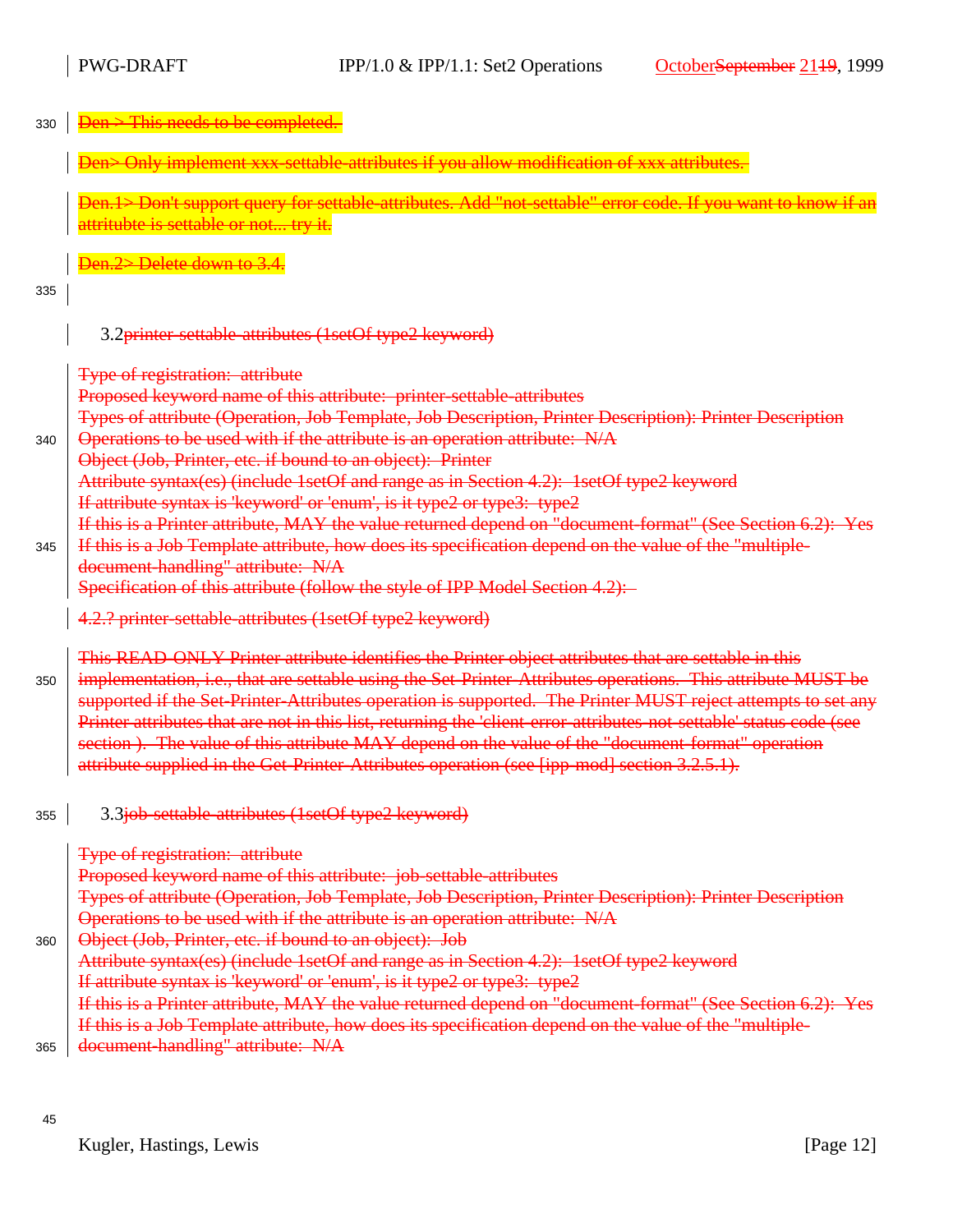370

Specification of this attribute (follow the style of IPP Model Section 4.2):

4.2.? job-settable-attributes (1setOf type2 keyword)

This READ-ONLY Printer attribute identifies the Job object attributes that are settable in this implementation, i.e., that are settable using the Set-Job-Attributes operation. This attribute MUST be supported if the Set-Job-Attributes operation is supported. The Printer MUST reject attempts to set any Job attributes that are not in this list, returning the 'client-error-attributes-not-settable' status code (see section ). The value of this attribute MAY depend on the value of the "document-format" operation attribute supplied in the Get-Printer-Attributes operation (see [ipp-mod] section 3.2.5.1).

3.4interpreter-settable-attributes (1setOf type2 keyword)

- Type of registration: attribute 375
	- Proposed keyword name of this attribute: interpreter-settable-attributes Types of attribute (Operation, Job Template, Job Description, Printer Description): Printer Description Operations to be used with if the attribute is an operation attribute: N/A Object (Job, Printer, etc. if bound to an object): Job
- Attribute syntax(es) (include 1setOf and range as in Section 4.2): 1setOf type2 keyword If attribute syntax is 'keyword' or 'enum', is it type2 or type3: type2 If this is a Printer attribute, MAY the value returned depend on "document-format" (See Section 6.2): Yes If this is a Job Template attribute, how does its specification depend on the value of the "multipledocument-handling" attribute: N/A 380
- Specification of this attribute (follow the style of IPP Model Section 4.2): 385

4.2.? interpreter-settable-attributes (1setOf type2 keyword)

This READ-ONLY Printer attribute identifies the Job object attributes that are settable in this implementation, i.e., that are settable using the Set-Job-Attributes operation. This attribute MUST be supported if the Set-Job-Attributes operations are supported. The Printer MUST reject attempts to set any

Job attributes that are not in this list, returning the 'client-error-attributes-not-settable' status code (see section ). The value of this attribute MAY depend on the value of the "document-format" operation attribute supplied in the Get-Printer-Attributes operation (see [ipp-mod] section 3.2.5.1). 390

3.5printer-controls-other-protocols (boolean)

Type of registration: attribute

Proposed keyword name of this attribute: printer-controls-other-protocols Types of attribute (Operation, Job Template, Job Description, Printer Description): Printer Description Operations to be used with if the attribute is an operation attribute: N/A Object (Job, Printer, etc. if bound to an object): Printer Attribute syntax(es) (include 1setOf and range as in Section 4.2): boolean 395

If attribute syntax is 'keyword' or 'enum', is it type2 or type3: N/A If this is a Printer attribute, MAY the value returned depend on "document-format" (See Section 6.2): No If this is a Job Template attribute, how does its specification depend on the value of the "multipledocument-handling" attribute: N/A 400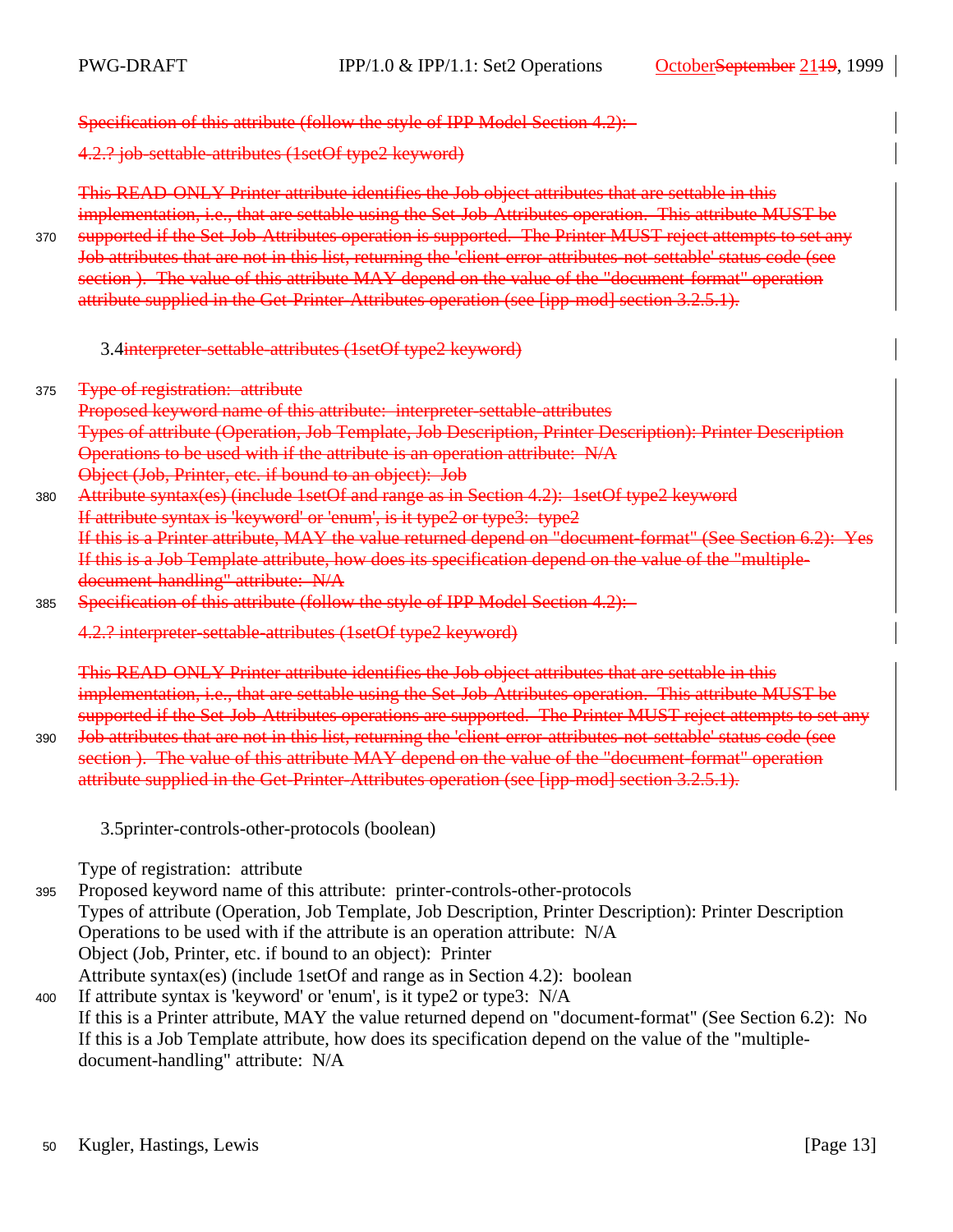Specification of this attribute (follow the style of IPP Model Section 4.2):

4.2.? printer-controls-other-protocols (boolean) 405

> This Printer attribute indicates whether all IPP printer and job operations, such as Disable-Printer, Pause-Printer, Cancel-Job, etc., affect non-IPP protocols that may be supported. It is RECOMMENDED that IPP control other non-IPP protocols. However, this attribute permits an implementation to indicate explicitly whether it does affect other protocols or not.

- A 'false' value indicates that IPP operations only affect jobs submitted by the IPP Protocol. For example, a 'true' value indicates that a Disable-Printer operation prevents all protocols from submitting jobs, not just the IPP protocol. An another example, a 'true' value indicates that the Pause-Printer operation would pause the current job, no matter what job submission protocol had submitted it. A 'true' value indicates that the Cancel-Job operation will cancel the specified job even if it was submitted using a different job submission protocol, such as LPR. 410
- 415

UE 3: Ok that the "printer-controls-other-protocols" Printer Description attribute is just a boolean, or de we need a list of operations that affect non-IPP protocols?

TH> It would be more flexible to allow per-operation control, so change from "printer-contro protocols" Printer Description attribute to "operations-affecting-other-protocols (1setOf type2 enum). The values are defined by the "operations-supported (1setOf type2 enum)" operation.

420

 $\rm{HRL}\rm{>The~situation~is~already~complex~in~that~SNMP~or~IPP~(possibly~others?)~may''compet}$ conflict" in managing the printer. Per-operation control does nothing to alleviate this and may situation even more complex. Suggest leave as is.

Den> Keep the boolean but clarify that it applies to ALL IPP operations (job and printer) for example IPP an cancel an LPR job. **Th** 425

As with any Printer Description attribute that this specification does not list as READ-ONLY, an implementation MAY allow the value of this attribute to change using Set-Printer-Attributes, thereby changing the way that the IPP operations affect other non-IPP protocols. An implementation MAY also support other means to change the value of this attribute, such as via the console or at installation time.

430

435

<u>UE 4: Is IPP intended for printer management. The issue is still undetermined?</u>

TH> I think it is natural and so far there is not much overlap with any MIB. If and when we do get overlap, we need to make sure that the semantics are the same.

HRL> I think it is clear that IPP is moving in this direction. I leave this issue open for further discussion, however, because I believe we need to be as clear as possible about the possible conflicts of two management protocols originating form one organization (SNMP and IPP) and provide some guidelines.

Den> Discussed. Consistency between anything added to IPP and SNMP is major goal. No speficic irection or limitations put on ourselves, now.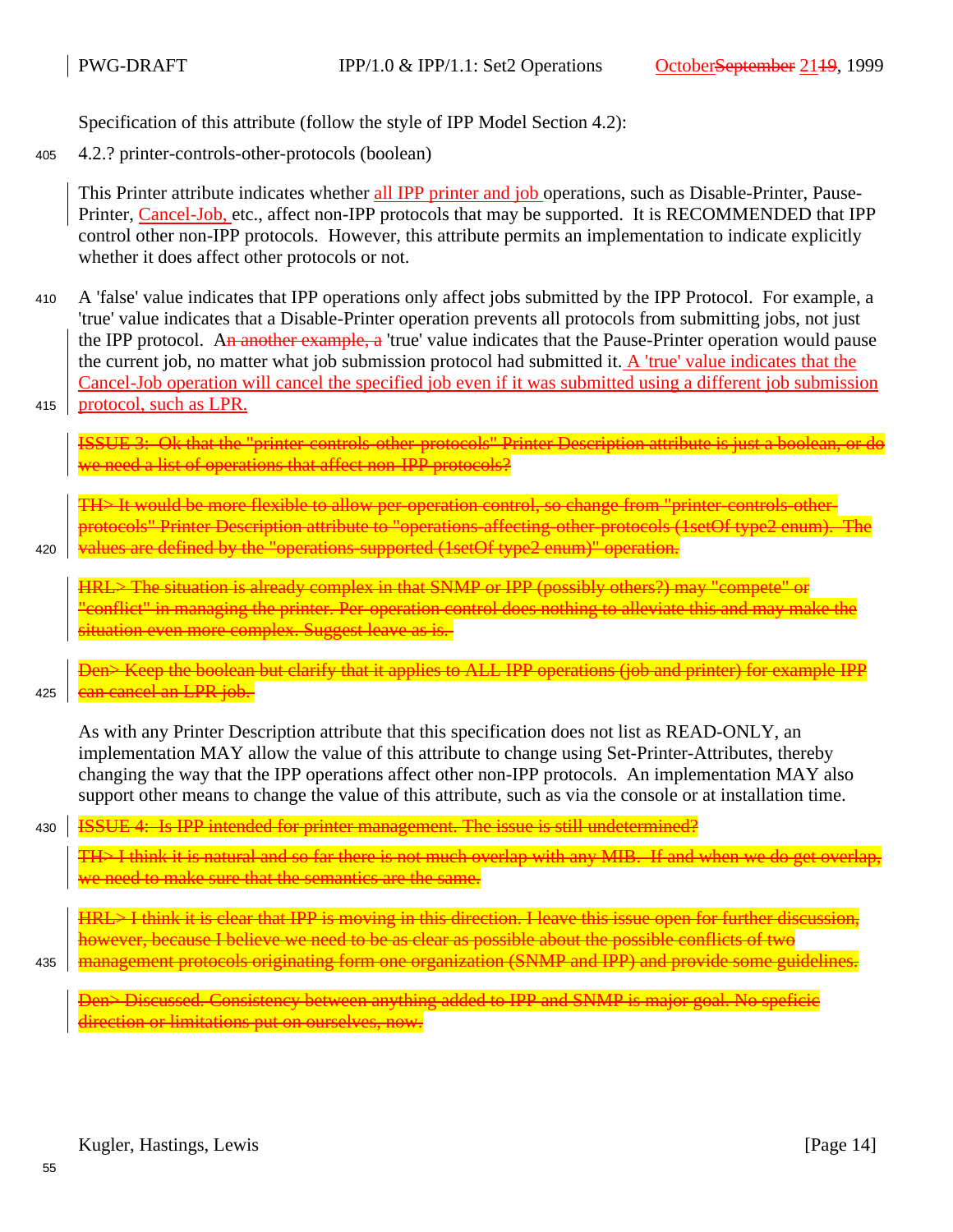Den1> Consider restructuring of PWG to organize focus differently such that management, protocol etc. architecture is more likely to be consistent and interoperable as a matter of design and intent.

3.6printer-message-time (integer(MIN:MAX)) 440

Type of registration: attribute

Proposed keyword name of this attribute: printer-message-time Types of attribute (Operation, Job Template, Job Description, Printer Description): Printer Description Operations to be used with if the attribute is an operation attribute: N/A Object (Job, Printer, etc. if bound to an object): Printer Attribute syntax(es) (include 1setOf and range as in Section 4.2): integer(MIN:MAX) If attribute syntax is 'keyword' or 'enum', is it type2 or type3: N/A If this is a Printer attribute, MAY the value returned depend on "document-format" (See Section 6.2): No If this is a Job Template attribute, how does its specification depend on the value of the "multipledocument-handling" attribute: N/A Specification of this attribute (follow the style of IPP Model Section 4.2): 4.2.? printer-message-time (integer(MIN:MAX)) 445 450

This READ-ONLY Printer Description attribute contains the time that the Printer's "printer-message-fromoperator" was changed by the operator using any operation where the client supplied the "printer-messagefrom-operator" operation attribute (see section ) or was explicitly set using the Set-Printer-Attributes

operation (see section ). This attribute allows the users to know when the "printer-message-from-operator" attribute was last set. 455

The Printer sets the value of this attribute by copying the value of the Printer's "printer-up-time" attribute (see [ipp-mod] section 4.3.14). If the Printer resets its "printer-up-time" attribute to 1 on power-up, then it MUST change the value of the "printer-message-time" to 0 or a negative number as specified in [ipp-mod] section 4.3.14. 460

Note: This attribute helps users better understand the context for the "printer-message-from-operator" message.

3.7printer-message-date-time (dateTime)

Type of registration: attribute 465

Proposed keyword name of this attribute: printer-message-date-time Types of attribute (Operation, Job Template, Job Description, Printer Description): Printer Description Operations to be used with if the attribute is an operation attribute: N/A Object (Job, Printer, etc. if bound to an object): Printer

Attribute syntax(es) (include 1setOf and range as in Section 4.2): dateTime If attribute syntax is 'keyword' or 'enum', is it type2 or type3: N/A If this is a Printer attribute, MAY the value returned depend on "document-format" (See Section 6.2): No If this is a Job Template attribute, how does its specification depend on the value of the "multipledocument-handling" attribute: N/A 470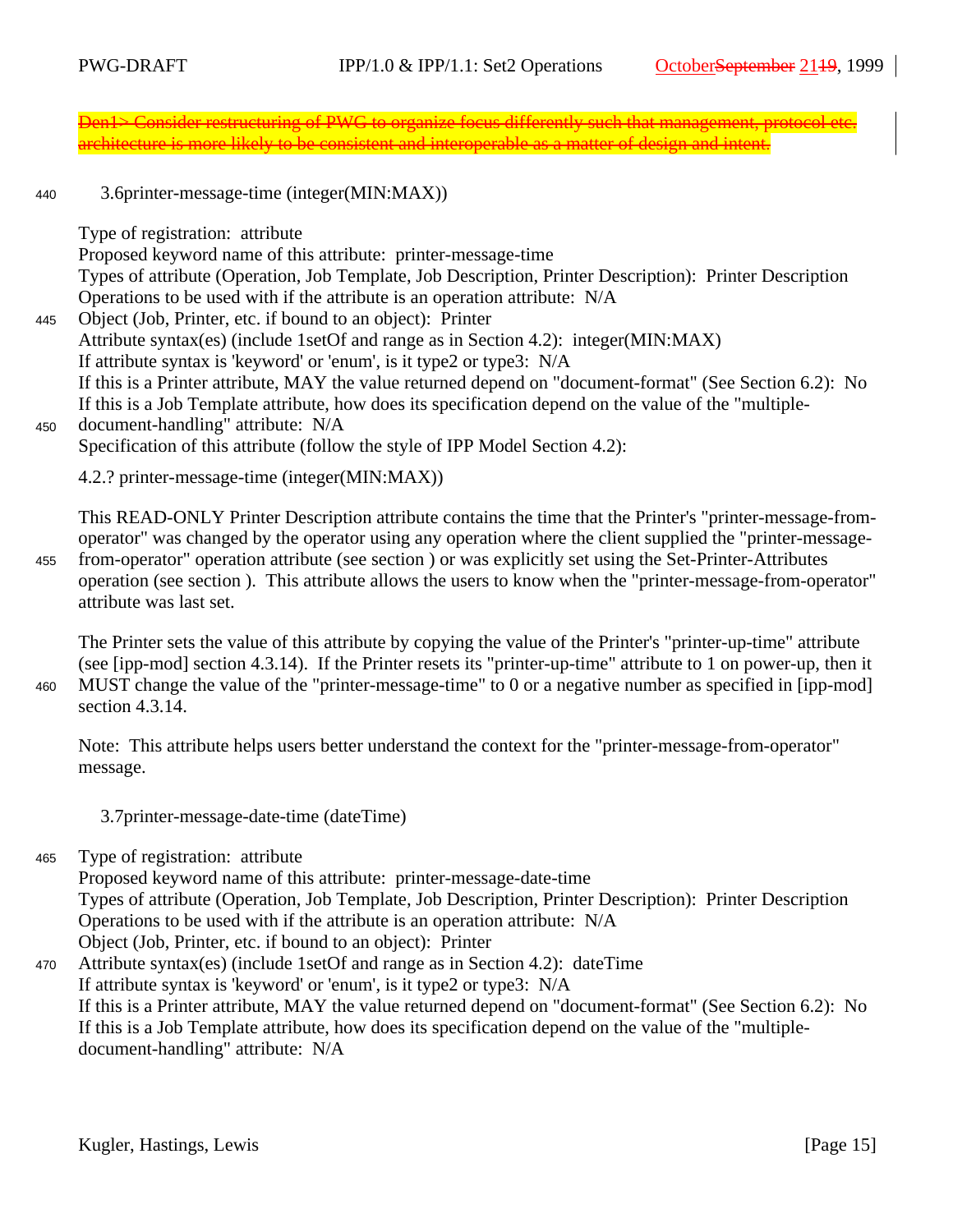Specification of this attribute (follow the style of IPP Model Section 4.2): 475

4.2.? printer-message-date-time (dateTime)

This READ-ONLY Printer Description attribute contains the date and time that the Printer's "printermessage-from-operator" was changed by the operator using any operation where the client supplied the "printer-message-from-operator" operation attribute (see section ) or was explicitly set using the Set-

Printer-Attributes operation (see section ). This attribute allows the users to know when the "printermessage-from-operator" attribute was last set. This attribute MUST be supported if the Printer supports both the "printer-message-from-operator" and the "printer-current-date-time" attributes. 480

Note: This attribute helps users better understand the context for the "printer-message-from-operator" message.

3.8printer-message-operation (type2 keyword) 485

Type of registration: attribute

Proposed keyword name of this attribute: printer-message-operation Types of attribute (Operation, Job Template, Job Description, Printer Description): Printer Description Operations to be used with if the attribute is an operation attribute: N/A

Object (Job, Printer, etc. if bound to an object): Printer Attribute syntax(es) (include 1setOf and range as in Section 4.2): type2 enum If attribute syntax is 'keyword' or 'enum', is it type2 or type3: type2 If this is a Printer attribute, MAY the value returned depend on "document-format" (See Section 6.2): No If this is a Job Template attribute, how does its specification depend on the value of the "multipledocument-handling" attribute: N/A 490 495

Specification of this attribute (follow the style of IPP Model Section 4.2):

4.2.? printer-message-operation (type2 enum)

This READ-ONLY Printer Description attribute contains the operation that was used to changed the Printer's "printer-message-from-operator" by the operator using any operation where the client supplied the "printer-message-from-operator" operation attribute (see section ) or explicitly set using the Set-Printer-Attributes operation (see section ). This attribute allows the users to know which operation was used to change the "printer-message-from-operator" attribute when it was last set.

Note: This attribute helps users better understand the context for the "printer-message-from-operator" message.Additional values for "printer-state-reasons" and "job-state-reasons" attributes

The following values are added to the "printer-state-reasons" and "job-state-reasons" for use with the operations defined in this document. 505

3.9Value for "printer-state-reasons": 'standby'

Type of registration: type2 keyword attribute value Name of attribute to which this keyword specification is to be added: printer-state-reasons Proposed keyword name of this keyword value: standby

510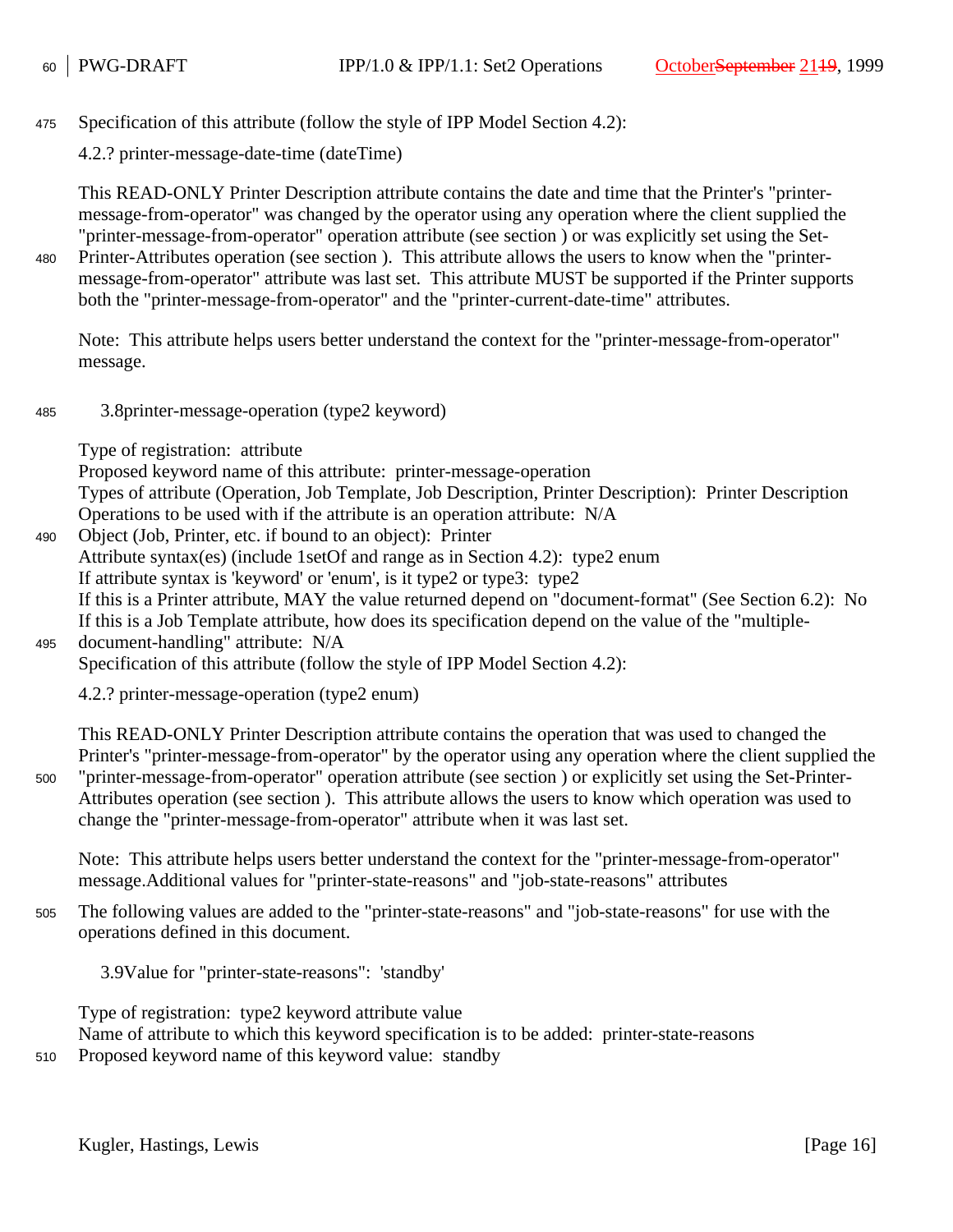Specification of this keyword value (follow the style of IPP Model Section 4.1.2.3):

'standby': The Printer has been shutdown in standby mode. Only Restart-Printer and Get-Printer-Attributes operations are accepted in this state; all other operations are rejected with the 'servererror-printer-is-in-standby-mode'.

3.10Value for "job-state-reasons": 'job-paused' 515

Type of registration: type2 keyword attribute value

Name of attribute to which this keyword specification is to be added: job-state-reasons Proposed keyword name of this keyword value: job-paused

Specification of this keyword value (follow the style of IPP Model Section 4.1.2.3):

- 'job-paused': The job has been paused while processing using the Pause-Current-Job operations and other jobs can be processed on the Printer. The Job can be resumed using the Resume-Job operation which removes this value.
	- 4. New status codes

520

- This section defines new status codes used by the operations defined in this document. 525
	- 4.1New status code: 'client-error-attributes-not-settable'

Type of registration: status code

Keyword symbolic name of this status code value: 'client-error-attributes-not-settable'

Numeric value (to be assigned by the IPP Designated Expert in consultation with IANA):

- Operations that this status code may be used with: Set-Printer-Attributes, Set-Job-Attributes Specification of this status code (follow the style of IPP Model Section 13 APPENDIX B: Status Codes and Suggested Status Code Messages): 530
	- 4.1.0.113.1.4.20 client-error-attributes-not-settable (0x0413)

In a Set-Printer-Attributes or Set-Job-Attributes request, if the Printer object does not support one or more attributes as settable, the Printer object MUST return this status code. The Printer object MUST also return in the Unsupported Attributes Group all the attributes and/or values supplied by the client that are not settable. See [ipp-mod] section 3.1.7. For example, if the request indicates 'job-state', all implementations MUST reject the request. As another example, if the request indicates an attribute that is supported, but not settable by this implementation, such as, say, "printer-name", the implementation rejects the request. 535

4.2New status code: 'server-error-printer-is-in-standby-mode' 540

Type of registration: status code

Keyword symbolic name of this status code value: 'server-error-printer-is-in-standby-mode' Numeric value (to be assigned by the IPP Designated Expert in consultation with IANA): Operations that this status code may be used with: Shutdown-Printer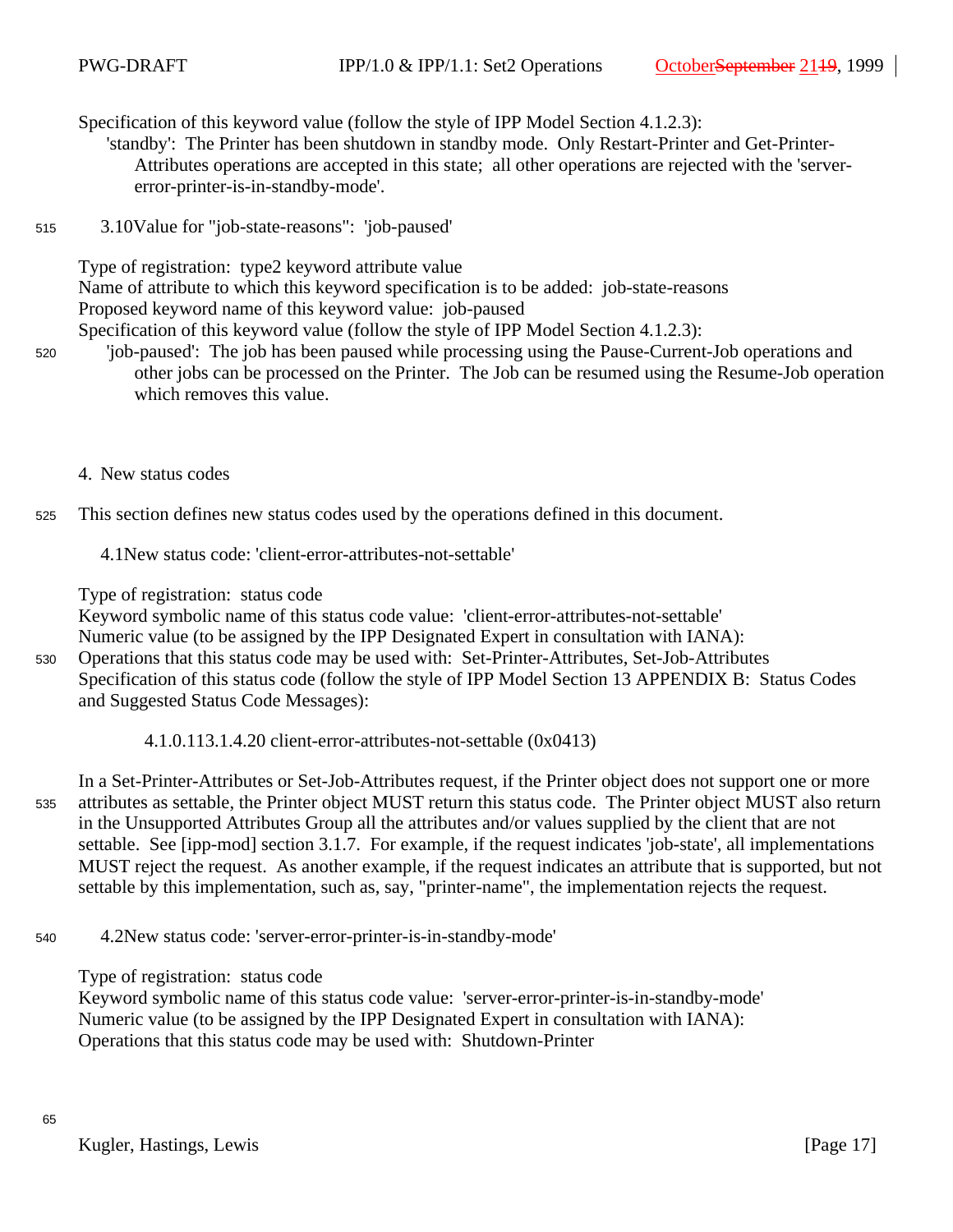Specification of this status code (follow the style of IPP Model Section 13 APPENDIX B: Status Codes and Suggested Status Code Messages): 545

13.1.5.8 server-error-printer-is-in-standby-mode

The Printer has been shutdown and is only accepting the Restart-Printer (see section ) and Get-Printer-Attributes operations. An operator can perform the Restart-Printer operation to allow the Printer to accept other operations.

550

- 5. Targeting (Device) vs. IPP Printer operations
- Den> Move this section forward

As operations are added, some of which are specifically targeted toward the printer

Den> device

, and others which are targeted either for the printer 555

Den> device

or the

Den> IPP Printer

, the need to distinguish the IPP operation target is introduced. A straightforward method is proposed which adds: 560

- 1) Add an OPTIONAL operation attribute to (most) IPP Printer operations
	- "device-name" (to cause explicit pass-through of the Printer
	- operation to the named device not necessarily by speaking IPP
- to the named device, but by some print or management protocol)
- Den> While this attritube is optional you better darn well support it if you are in a fan out environment. Else, ignoring it may result in unexptectd consequences. Like something targeted for one device occurs on every device.

Den2> We rejected the notion of making this mandatory.

570

- 2) Add an OPTIONAL (multi-valued) attribute to IPP Printer objects
	- "device-names-supported" for discovery of named devices via the IPP Printer. <sup>1</sup>

 $<sup>1</sup>$  The new attribute "device-names-supported" will also enhance the usefulness of the existing IPP Job object attribute "output-</sup> device-assigned". This attribute identifies the output device to which the Printer object has assigned a job, for example, when a single Printer object is supporting multiple devices. 70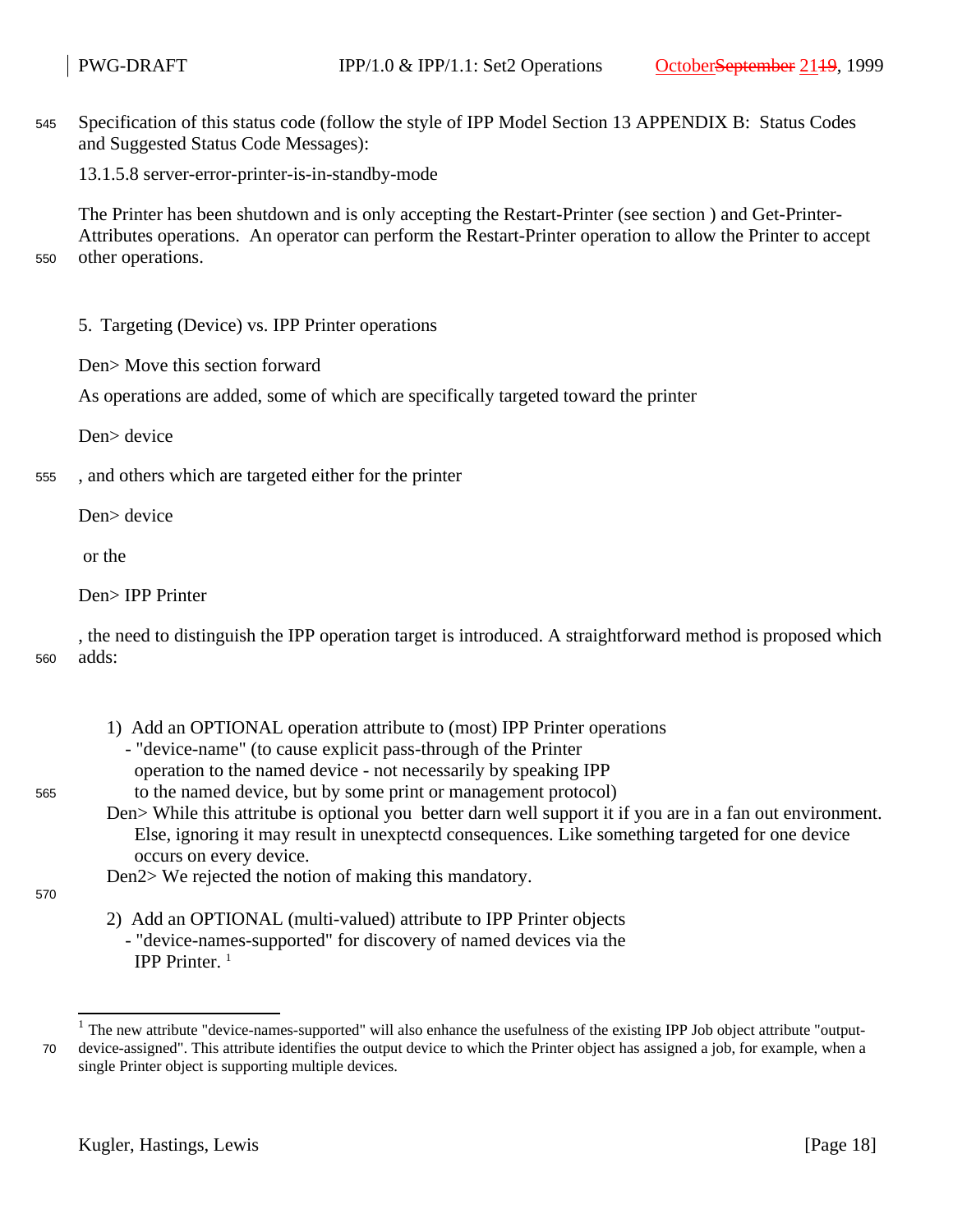5.1New Printer operation attribute 575

device-name (name (127))

This OPTIONAL Printer operation attribute contains the name of a device which is associated with this Printer object. The named device is the actual target of the specified Printer operation (that is, the operation is passed through to the device rather than affecting the Printer object specified by the "printer-uri" operation attribute).

580

590

600

See the Job object attribute "output-device-assigned" in [IPP-MOD].

See the Printer object attribute "device-names-supported" in this document.

5.2New Printer object attribute

device-names-supported (1setOf name (127)) 585

This OPTIONAL Printer attribute contains at least one device name which is associated with this Printer object. It OPTIONALLY contains more than one device name which is associated with this Printer object. A Printer object which is NOT associated with a named device MUST NOT set this attribute. An Administrator determines device names and configures this attribute to contain those device names via IPP SetPrinterAttributes or by some means outside the scope of this document. The precise format of these device names is implementation dependent and MAY depend on the protocol stack and the directory namespace.

See the Job object attribute "output-device-assigned" in [IPP-MOD].

See the Printer operation attribute "device-name" in this document.

5.3Revised text for [IPP-MOD] for this extension 595

This proposal recommends the following text be added to the IPP-MOD document in section 3.2, "Printer Operations"

"All Printer operations are directed at Printer objects OR at named devices associated with Printer objects. A client MUST always supply the "printer-uri" operation attribute in order to identify the correct target of the operation. A client MAY also supply the "device-name" operation attribute in order to pass the operation to the named device (rather than affecting the Printer object specified by "printer-uri")."

Summary of Set2 operations and Operation-Id Assignments

The Set2 operations are summarized in the following table: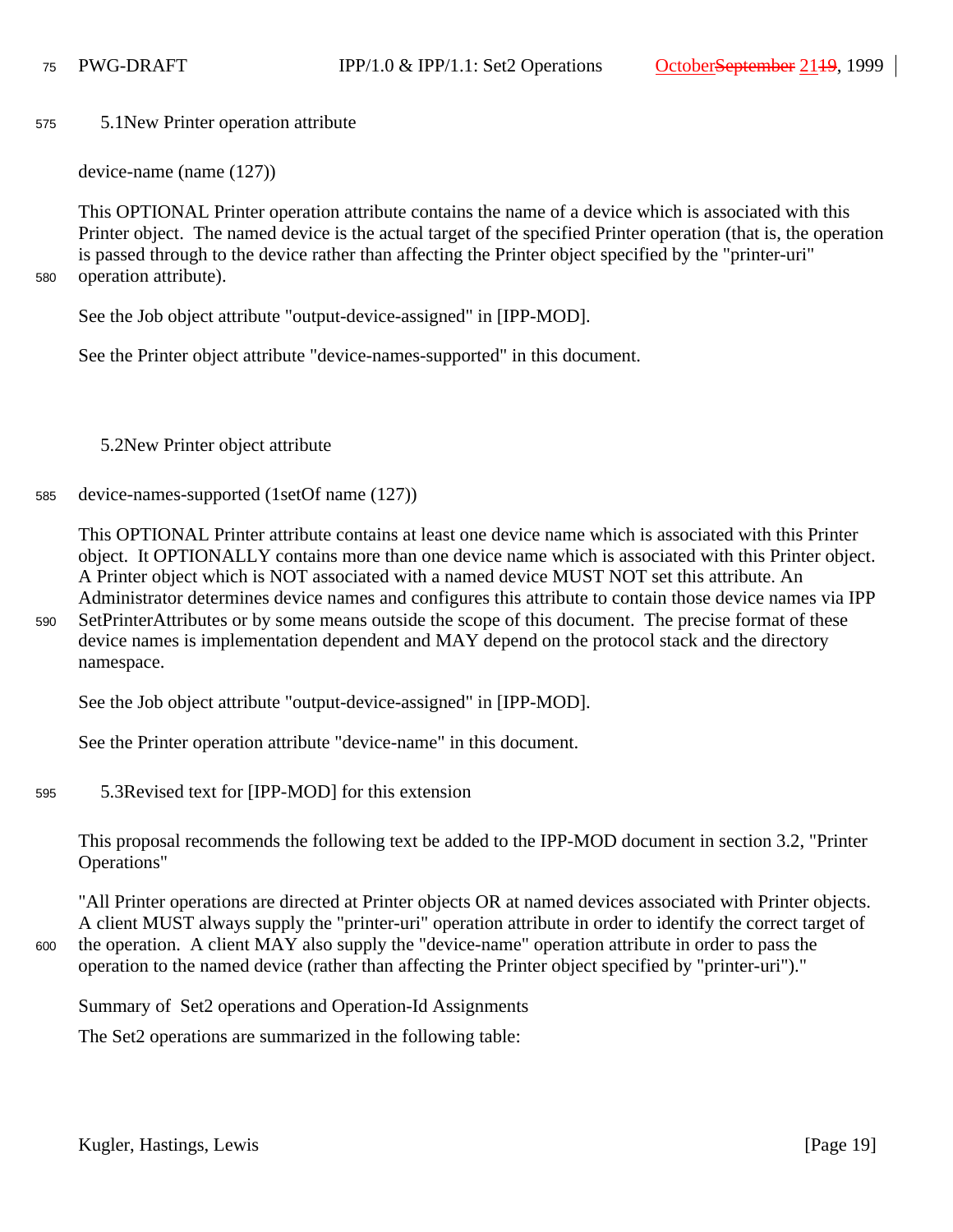| <b>Operation Name</b>  | Operation-<br>Id | Brief description                                                                                                                                        |
|------------------------|------------------|----------------------------------------------------------------------------------------------------------------------------------------------------------|
| Set-Printer-Attributes | $0x$ ??          | Sets attribute values of the target Printer object                                                                                                       |
| <b>Enable-Printer</b>  | $0x$ ??          | Allows the target Printer to accept create job operations                                                                                                |
| Disable-Printer        | $0x$ ??          | Prevents the target Printer from accepting create job<br>operations                                                                                      |
| <b>Reset-Printer</b>   | $0x$ ??          | Resets the target Printer to one of several indicated ways                                                                                               |
| <b>Restart-Printer</b> | $0x$ ??          | Restarts the target Printer from a standby shutdown mode                                                                                                 |
| Non-Process-Run-Out    | $0x$ ??          | Moves last printed sheet to the exit or stacker                                                                                                          |
| Shutdown-Printer       | $0x$ ??          | Shuts down the target Printer in several ways                                                                                                            |
| Set-Job-Attributes     | $0x$ ??          | Sets attribute values of the target Job object                                                                                                           |
| Reprocess-Job          | $0x$ ??          | Creates a copy of a completed target job with a new Job ID<br>and processes it                                                                           |
| Cancel-Current-Job     | $0x$ ??          | Cancels the current job on the target Printer or the specified<br>job if it is the current job                                                           |
|                        |                  |                                                                                                                                                          |
| Pause-Current-Job      | $0x$ ??          | Pauses the current processing job on the target Printer or the<br>specified job if it is the current job, allowing other jobs to be<br>processed instead |
| Resume-Job             | $0x$ ??          | Resume the paused target job                                                                                                                             |
| Promote-Job            | $0x$ ??          | Promote the pending target job to be next after the current<br>job(s) complete                                                                           |
| Space-Current-Job      | $0x$ ??          | Skips or repeats the specified number of impressions for the<br>current job on the target Printer or the specified job if it is<br>the current job       |

All of the operations in this registration proposal specification are OPTIONAL for an IPP object to support. Unless the specification of an OPTIONAL operation requires support of another OPTIONAL operation, conforming implementations may support any combination of these operations. 605

## 5.4Printer Operations

All Printer operations are directed at Printer objects. A client MUST always supply the "printer-uri" operation attribute in order to identify the correct target of the operation. These descriptions assume all of the common semantics of IPP/1.1 Model and Semantics document [ipp-mod] section 3.1.

610

1.1.1Set-Printer-Attributes Operation

Type of registration: operation Proposed name of this operation: Set-Printer-Attributes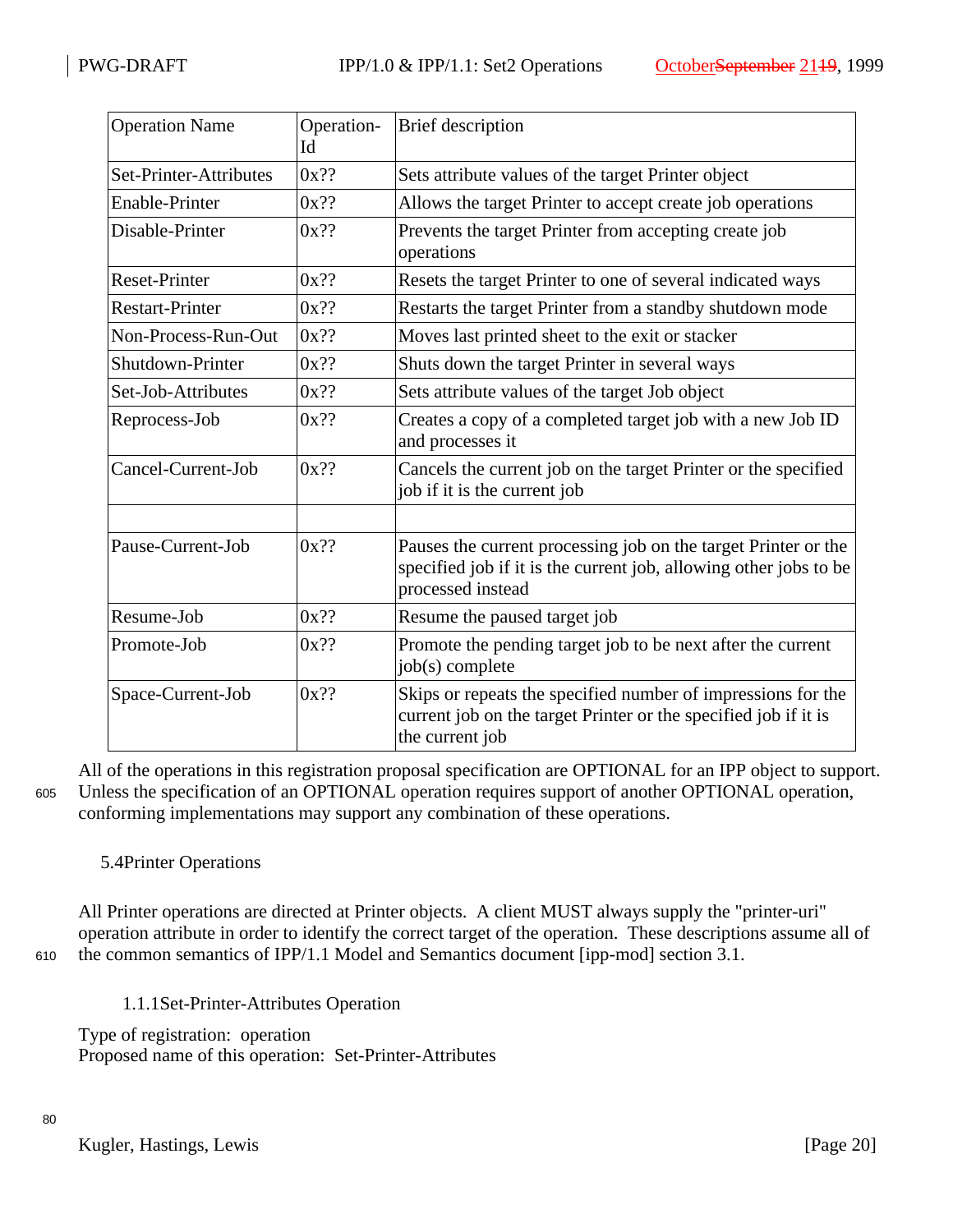630

650

Object Target: Printer

Specification of this operation: 615

> This OPTIONAL operation allows a client to set the values of the attributes of a Printer object. In the request, the client supplies the set of Printer attribute names and values that are to be set. In the response, the Printer object returns success or rejects the request with indications of which attribute or attributes could not be set.

How the Printer object validates the client-supplied attributes in the Set-Printer-Attributes request is implementation-dependent, since there are no corresponding Printer attributes that specify the allowed values that may be set on the Printer object. 620

The Printer MUST accept this operation in any state, i.e., for any of the values of the Printer object's "printer-state" attribute.

5.4.1.1Settable and READ-ONLY Printer Description attributes 625

If the Printer supports the "printer-message-from-operator" Printer Description attribute (see [ipp-mod] section 4.4.25) and the client explicitly supplies a new value for the "printer-message-from-operator" in the request, then the Printer MUST set the "printer-message-from-operator" Printer attribute to this new value and MUST also set the "printer-message-time", "printer-message-date-time", and "printer-messageoperation" attributes, if supported (see sections , , and ).

If the Printer supports the Set-Printer-Attributes operation, then it SHOULD support setting of:

all Job Template Default ("xxx-default") attributes all Job Template Supported ("xxx-supported") attributes all Job Template Ready ("xxx-ready") attributes

that the implementation supports (see [ipp-mod] section 4.2 and extensions). 635

The following Printer Description attributes (see [ipp-mod] section 4.4) MUST NOT be settable, i.e., they are READ-ONLY:

|     | printer-state                                                                                       |
|-----|-----------------------------------------------------------------------------------------------------|
|     | printer-state-reasons                                                                               |
| 640 | printer-state-message                                                                               |
|     | printer-is-accepting-jobs - see Enable-Printer/Disable-Printer                                      |
|     | queued-job-count                                                                                    |
|     | printer-message-time - see Set-Printer-Attributes when setting "printer-message-from-operator"      |
|     | printer-message-date-time - see Set-Printer-Attributes when setting "printer-message-from-operator" |
| 645 | printer-message-operation - see Set-Printer-Attributes when setting "printer-message-from-operator" |
|     | printer-up-time                                                                                     |
|     | settable-attributes                                                                                 |

The remaining Printer Description attributes MAY be settable using the Set-Printer-Attributes operation, depending on implementation. If "xxx-supported" Printer Description attribute are settable, then they MUST affect the behavior of the implementation. If they are READ-ONLY then they reflect the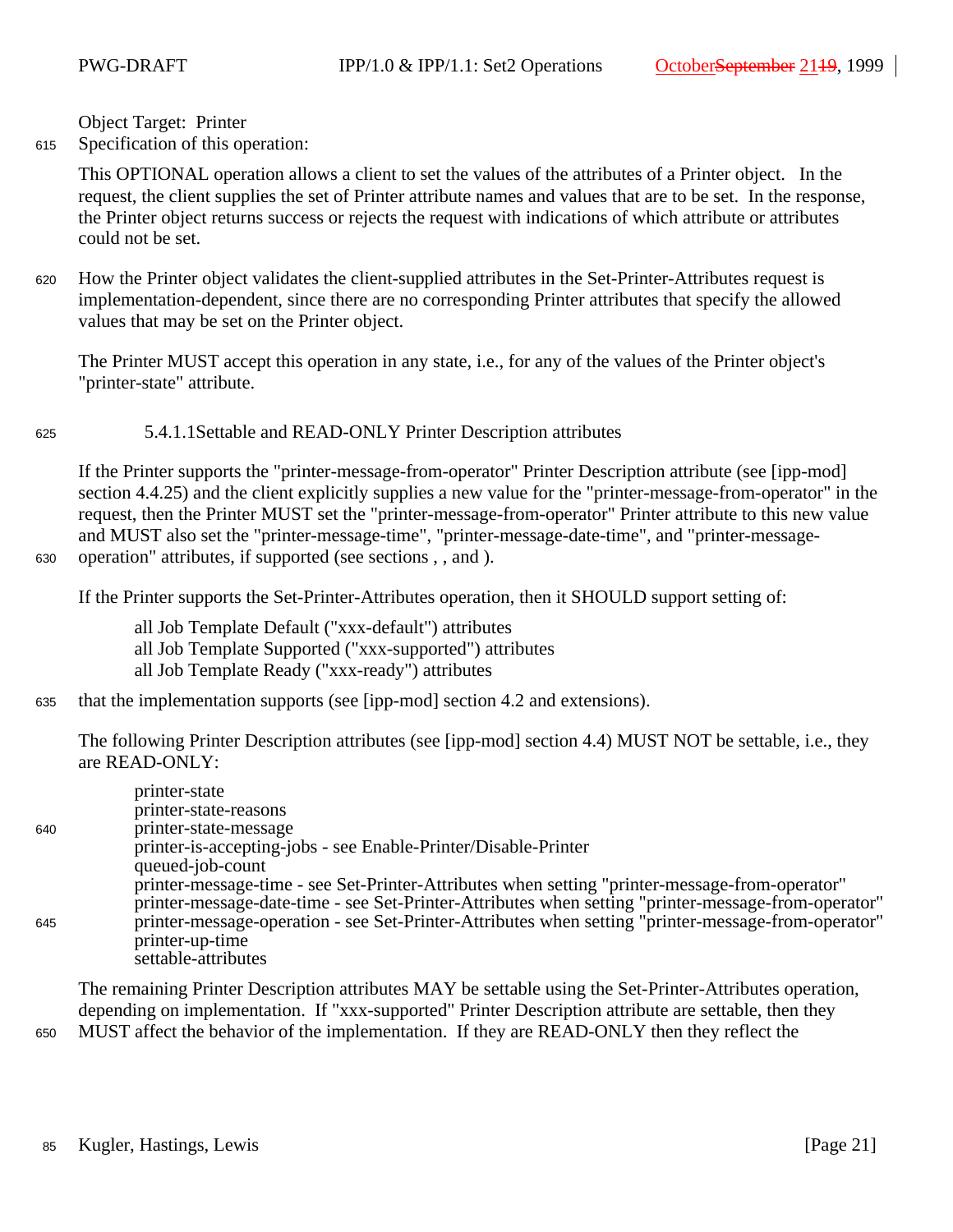implementation and cannot be changed using the Set-Printer-Attributes operation. Consider the following examples:

For example, if the "operations-supported" Printer Description attribute (see [ipp-mod] section 4.4.15) is settable, then changing its value MUST affect the operations that the implementation accepts or rejects. Such an implementation will need to be able to reject values for operations that it contains no code support for.

As another example, if the "ipp-versions-supported" Printer Description attribute (see [ipp-mod] section 4.4.14) is settable, then changing its value MUST affect the protocol versions that are accepted or rejected. Such an implementation will need to be able to reject values for operations that it contains no code support for.

660

655

See the "factory-settings" operation attribute (see section ) for a way to query the implementation supported values using the Get-Printer-Attributes operation. See the "reset-function" operation attribute of the Reset-Printer operation (see section ) for a way to restore the values to the factory settings.

*Access Rights:* Authentication and access control (see ipp-mod sections 1, 8.3 and 8.5) applies to this operation"*.*The authenticated user (see [ipp-mod] section 8.3) performing this operation must be an operator or administrator of the Printer object (see [ipp-mod] sections 1 and 8.5). Otherwise, the IPP Printer MUST reject the operation and return: 'client-error-forbidden', 'client-error-not-authenticated', or 'client-error-notauthorized' as appropriate. 665

Most Printer attributes will require administrator privileges to set, such as "xxx-supported", while some will require operator privileges only, such as "media-ready" and "printer-message-from-operator". Which attributes require which privileges depends on implementation and MAY depend on site policy. 670

1.1.1.1Set-Printer-Attributes Request

The following sets of attributes are part of the Set-Printer-Attributes Request:

Group 1: Operation Attributes

Natural Language and Character Set: The "attributes-charset" and "attributes-natural-language" attributes as described in [ipp-mod] section 3.1.4.1. 675

Target:

The "printer-uri" (uri) operation attribute which is the target for this operation as described in [ippmod] section 3.1.5.

Requesting User Name:

The "requesting-user-name" (name(MAX)) attribute SHOULD be supplied by the client as described in [ipp-mod] section 8.3. 685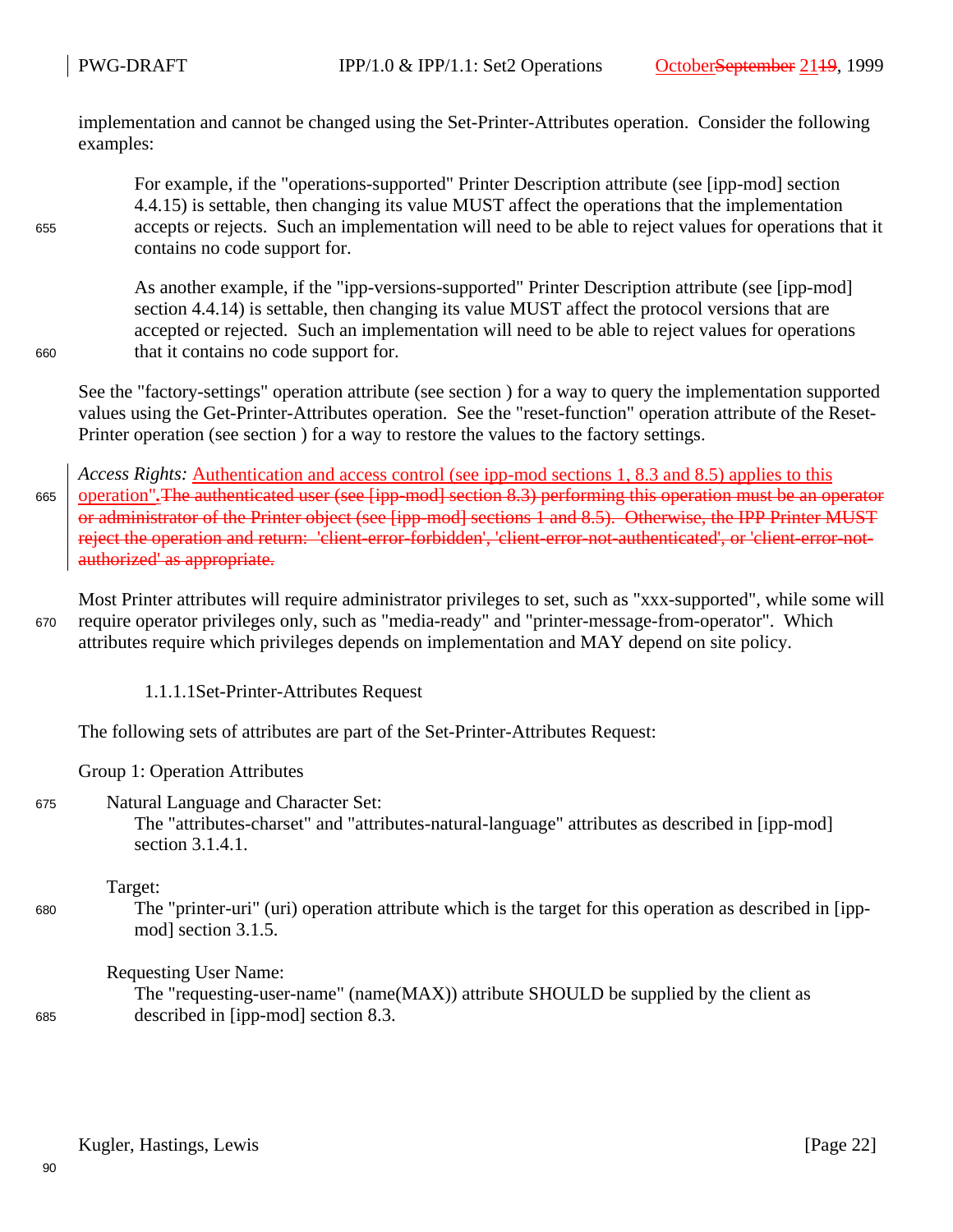| 690 | "document-format" (mimeMediaType):<br>The client SHOULD supply this attribute. The Printer object MUST support this attribute. This<br>attribute is useful for a client to select the Interpreter object to which the attribute modification<br>should be applied. Each Printer object is modeled to contain one or more Interpreter objects. Those<br>Printer attributes whose values vary from Interpreter to Interpreter, are modeled as Interpreter<br>objects, while those that do not are Printer object attributes. Thus the target of a Get-Printer-<br>Attributes or Set-Printer-Attributes operation is either the Printer object or the Interpreter object |
|-----|-----------------------------------------------------------------------------------------------------------------------------------------------------------------------------------------------------------------------------------------------------------------------------------------------------------------------------------------------------------------------------------------------------------------------------------------------------------------------------------------------------------------------------------------------------------------------------------------------------------------------------------------------------------------------|
| 695 | identified by the "document-format" operation attribute supplied by the client. Except for Get-<br>Printer-Attributes and Set-Printer-Attributes, there are no other operations with the Interpreter object<br>as a target. See [ipp-mod] section 3.2.5.1 "Get-Printer-Attributes Request".                                                                                                                                                                                                                                                                                                                                                                           |
| 700 | If a client wants to set an attribute of all of the Interpreter objects to the same value, it can query the<br>Printer's "document-format-supported" Printer Description attribute and perform separate Set-<br>Printer-Attributes for each document format supported.                                                                                                                                                                                                                                                                                                                                                                                                |
| 705 | If the Printer object does not distinguish between different sets of supported values for each<br>different document format when validating jobs in the create and Validate-Job operations, it MUST<br>NOT distinguish between different document formats in the Set-Printer-Attributes operation. If the<br>Printer object does distinguish between different sets of supported values for each different<br>document format specified by the client, this specialization applies only to the same Printer<br>attributes as the Get-Printer-Attributes operation (see [ipp-mod] section 3.2.5.1).                                                                    |
| 710 | If the client omits this "document-format" operation attribute, the Printer object MUST respond as if                                                                                                                                                                                                                                                                                                                                                                                                                                                                                                                                                                 |
| 715 | the attribute had been supplied with the value of the Printer object's "document-format-default"<br>attribute. It is recommended that the client always supply a value for "document-format", since the<br>Printer object's "document-format-default" may be 'application/octet-stream', in which case the set<br>attributes and values are for the union of the document formats that the Printer can automatically<br>sense. For more details, see the description of the 'mimeMediaType' attribute syntax in [ipp-mod]<br>section 4.1.9.                                                                                                                           |
| 720 | If the client supplies a value for the "document-format" Operation attribute that is not supported by<br>the Printer, <i>i.e.</i> , is not among the values of the Printer object's "document-format-supported"<br>attribute, the Printer object MUST reject the operation and return the 'client-error-document-format-<br>not-supported' status code.                                                                                                                                                                                                                                                                                                               |
|     | Group 2: Printer Attributes                                                                                                                                                                                                                                                                                                                                                                                                                                                                                                                                                                                                                                           |
| 725 | The client MUST supply a set of Printer attributes as defined in [ipp-mod] section 4.2 Job Template<br>Attributes ("xxx-default", "xxx-supported", and "xxx-ready" attributes) and section 4.4 Printer<br>Description Attributes. Each Printer attribute supplied in Group 2 replaces the value(s) of the<br>corresponding Printer attribute on the target Printer object. If a Printer object attribute had not been<br>configured yet and so had the 'no-value' out-of-band value (see [ipp-mod] 4.1), the supplied value(s)                                                                                                                                        |
| 730 | replace the 'no-value' value. For attributes that can have multiple values (1setOf), all values                                                                                                                                                                                                                                                                                                                                                                                                                                                                                                                                                                       |

supplied by the client replace all values of the corresponding Printer object attribute.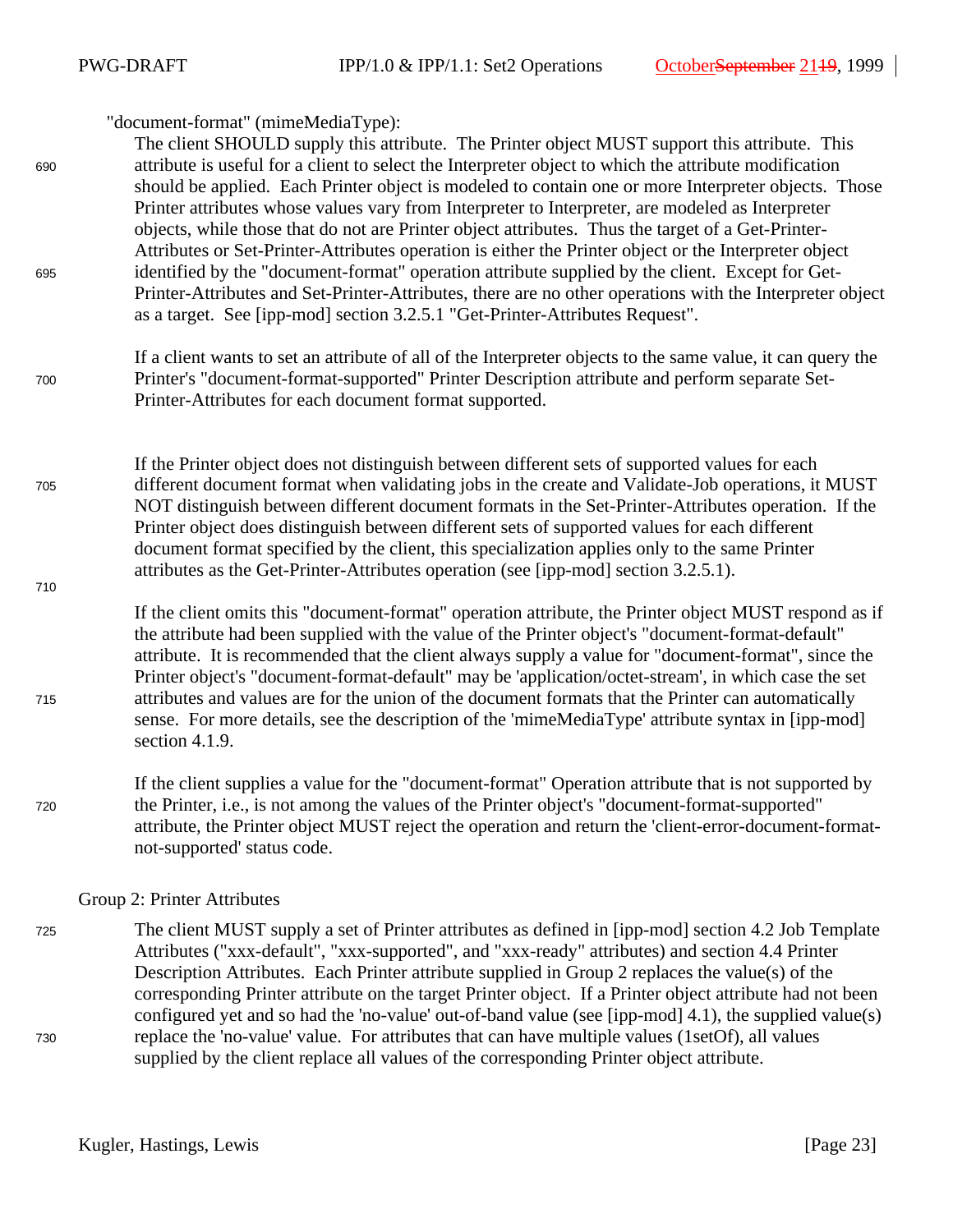| 1.1.1.2Set-Printer-Attributes Response |  |
|----------------------------------------|--|
|----------------------------------------|--|

The Printer object returns the following sets of attributes as part of the Get-Printer-Attributes Response:

Group 1: Operation Attributes 735

Status Message:

In addition to the **REQUIRED** status code returned in every response, the response OPTIONALLY includes a "status-message" (text(255)) and/or a "detailed-status-message" (text(MAX)) operation attribute as described in [ipp-mod] sections 13 and 3.1.6.

740

Natural Language and Character Set:

The "attributes-charset" and "attributes-natural-language" attributes as described in [ipp-mod] section 3.1.4.2.

Group 2: Unsupported Attributes 745

See [ipp-mod] section 3.1.7 for details on returning Unsupported Attributes.

In the case of attributes that are supported, but are not settable by the implementation, i.e., are not among the values of the Printer's "settable-attributes" Printer Description attribute (see section ), the Printer object returns the client-supplied attribute(s) with a substituted value of 'not-supported' (same out-of-band value as for attributes that are not supported). This value's syntax type is "out-ofband" and its encoding is defined by special rules for "out-of-band" values in the "Encoding and Transport" document [IPP-PRO]. Its value indicates that the attribute is either not settable or is not supported at all. 750

755

ISSUE 7: Why not have a separate out-of-band 'not-settable' value, so that the client can distinguish between the cases of the attribute isn't supported versus the attribute is supported, but is not settable? True, the client can query the "settable-attributes" to see which attributes can be set, before or after issuing the Set-Printer-Attributes operation.

TH> I think that providing a separate out-of-band code is useful, since a reply could contain both unsupported attributes and ones that were supported, but are not settable in this implementation. 760

HRL> What's wrong with what's already described? How is the new proposal better?

Den> Agreed that "not-settable" should be distinguished from "not-supportted"

5.4.2Disable-Printer Operation 765

> Type of registration: operation Proposed name of this operation: Disable-Printer Object Target: Printer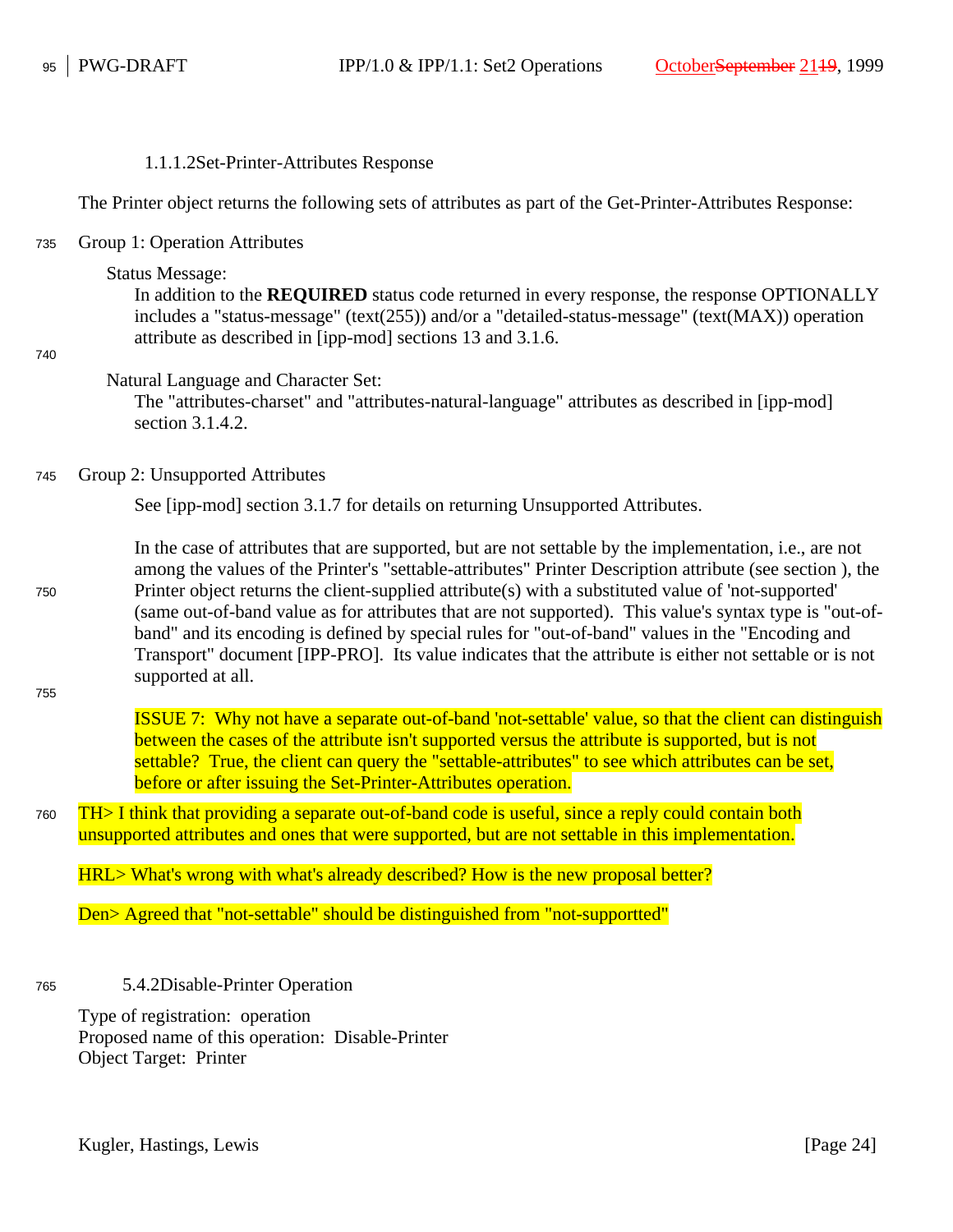Specification of this operation:

- This OPTIONAL operation allows a client to stop the Printer object from accepting jobs, i.e., cause the Printer to reject subsequent create job operations (Print-Job, Print-URI, and Create-Job operation) and return the 'server-error-not-accepting-jobs' status code. The Printer still accepts all other operations. All previously submitted Jobs and currently processing Jobs continue unaffected. The Printer sets the value of its "printer-is-accepting-jobs" READ-ONLY Printer Description attribute to 'false' (see [ipp-mod] section 770
- 4.4.20), no matter what the previous value was. This operation has no immediate effect on the Printer's "printer-state" and "printer-state-reasons" attributes. 775

Note: Use the Enable-Printer operation (section ) to enable a Printer to accept Jobs again.

If the Disable-Printer operation is supported, then the Enable-Printer operation MUST be supported, and vice-versa.

Note: Use the Enable-Printer and Disable-Printer operations to allow or prevent input to a Printer. Use the Pause-Printer and Resume-Printer operations to prevent or allow output from the Printer. 780

Whether or not the Disable-Printer operation stops jobs that are submitted using job submission protocols other than IPP, depends on implementation, i.e., on whether the IPP protocol is being used as a universal management protocol or just to manage IPP jobs, respectively. See "printer-controls-other-protocols" (section ).

785

790

*Access Rights:* Authentication and access control (see ipp-mod sections 1, 8.3 and 8.5) applies to this operation".The authenticated user (see [ipp-mod] section 8.3) performing this operation must be an operator or administrator of the Printer object (see [ipp-mod] Sections 1 and 8.5). Otherwise, the IPP Printer MUST reject the operation and return: 'client-error-forbidden', 'client-error-not-authenticated', or 'client-error-notauthorized' as appropriate.

The Disable-Printer Request and Disable-Printer Response have the same attribute groups and attributes as the Resume-Printer operation (see [ipp-mod] sections 3.2.7.1 and 3.2.7.2), including the new "printermessage-from-operator" operation attribute (see section ), and with the addition of the following Group 1 operation attribute in the request:

"job-type" (type2 keyword): 795

> The client OPTIONALLY supplies this attribute. The Printer object OPTIONALLY supports this attribute. The value of this attribute indicates the type of job to be disabled. If the client omits this attribute, the Printer assumes the 'network-jobs' value.

Standard keyword values are: 800

'network-jobs' - disable jobs submitted using the create job operations. 'walk-up-jobs' - disable jobs submitted locally, such as walkup copy jobs 'all-jobs' - disable all type of jobs

5.4.3Enable-Printer Operation

Type of registration: operation 805

100

Kugler, Hastings, Lewis [Page 25]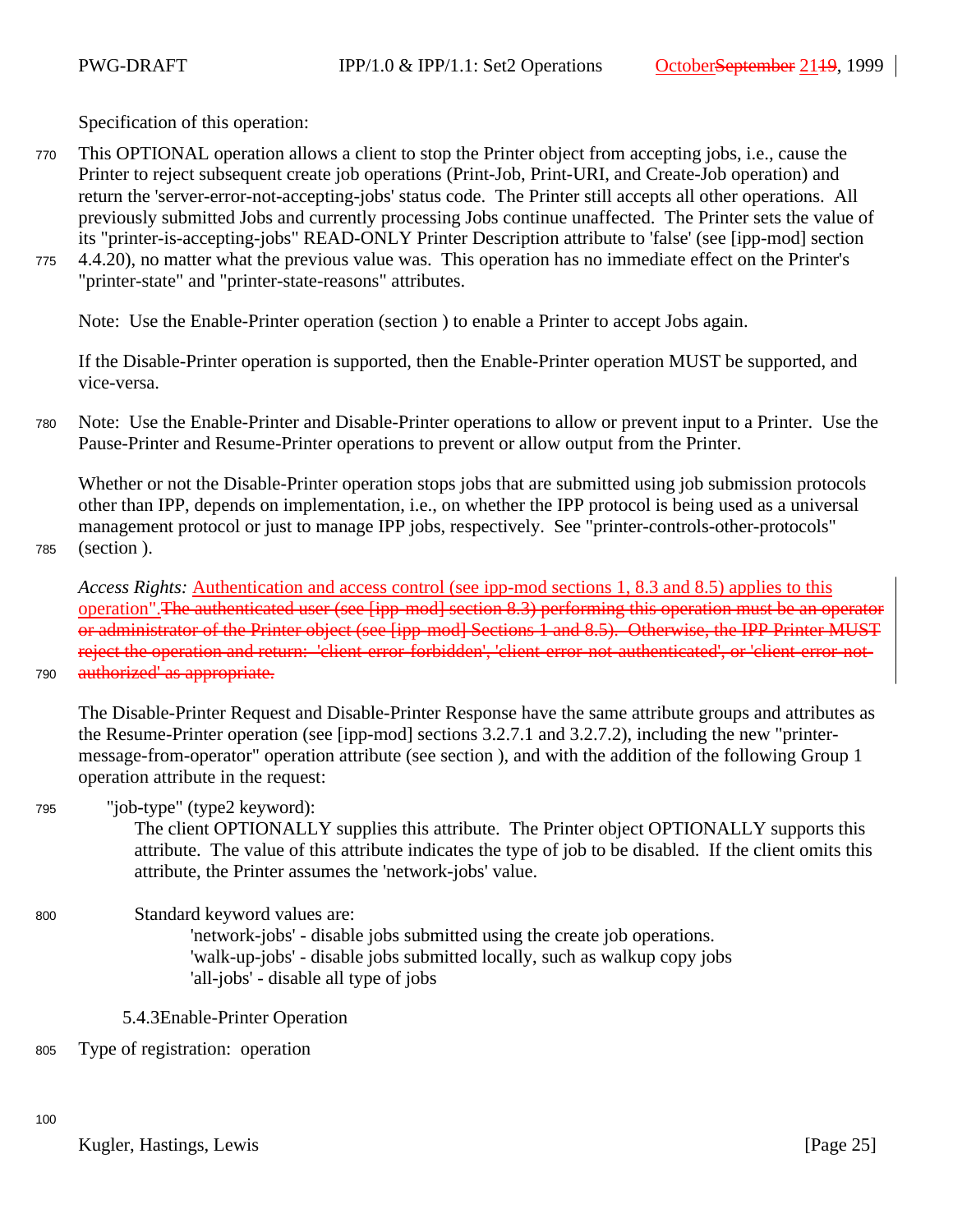Proposed name of this operation: Enable-Printer Object Target: Printer Specification of this operation:

This OPTIONAL operation allows a client to start the Printer object accepting jobs, i.e., cause the Printer to accept subsequent create job operations (Print-Job, Print-URI, and Create-Job operation). The Printer still accepts all other operations. All previously submitted Jobs and currently processing Jobs continue unaffected. The Printer sets the value of its "printer-is-accepting-jobs" READ-ONLY Printer Description attribute to 'true' (see [ipp-mod] section 4.4.20), no matter what the previous value was. This operation has no immediate effect on the Printer's "printer-state" and "printer-state-reasons" attributes. 810

Note: Use the Disable-Printer operation (section ) to stop a Printer from accepting Jobs. 815

If the Enable-Printer operation is supported, then the Disable-Printer operation MUST be supported, and vice-versa.

Note: Use the Enable-Printer and Disable-Printer operations to allow or prevent input to a Printer. Use the Pause-Printer and Resume-Printer operations to prevent or allow output from the Printer.

Whether or not the Enable-Printer operation allows acceptance of jobs that are submitted using job submission protocols other than IPP, depends on implementation, i.e., on whether the IPP protocol is being used as a universal management protocol or just to manage IPP jobs, respectively. See "printer-controlsother-protocols" (section ). 820

*Access Rights:* Authentication and access control (see ipp-mod sections 1, 8.3 and 8.5) applies to this operation".The authenticated user (see [ipp-mod] section 8.3) performing this operation must be an operator or administrator of the Printer object (see [ipp-mod] Sections 1 and 8.5). Otherwise, the IPP Printer MUST reject the operation and return: 'client-error-forbidden', 'client-error-not-authenticated', or 'client-error-notauthorized' as appropriate. 825

The Enable-Printer Request and Enable-Printer Response have the same attribute groups and attributes as the Resume-Printer operation (see [ipp-mod] sections 3.2.8.1 and 3.2.8.2), including the new "printermessage-from-operator" operation attribute (see section ), and with the addition of the following Group 1 operation attribute in the request: 830

"job-type" (type2 keyword):

The client OPTIONALLY supplies this attribute. The Printer object OPTIONALLY supports this attribute. The value of this attribute indicates the type of job to be enabled. If the client omits this attribute, the Printer assumes the 'network-jobs' value.

Standard keyword values are:

'network-jobs' - enable jobs submitted using the create job operations. 'walk-up-jobs' - enable jobs submitted locally, such as walkup copy jobs 'all-jobs' - enable all types of jobs

835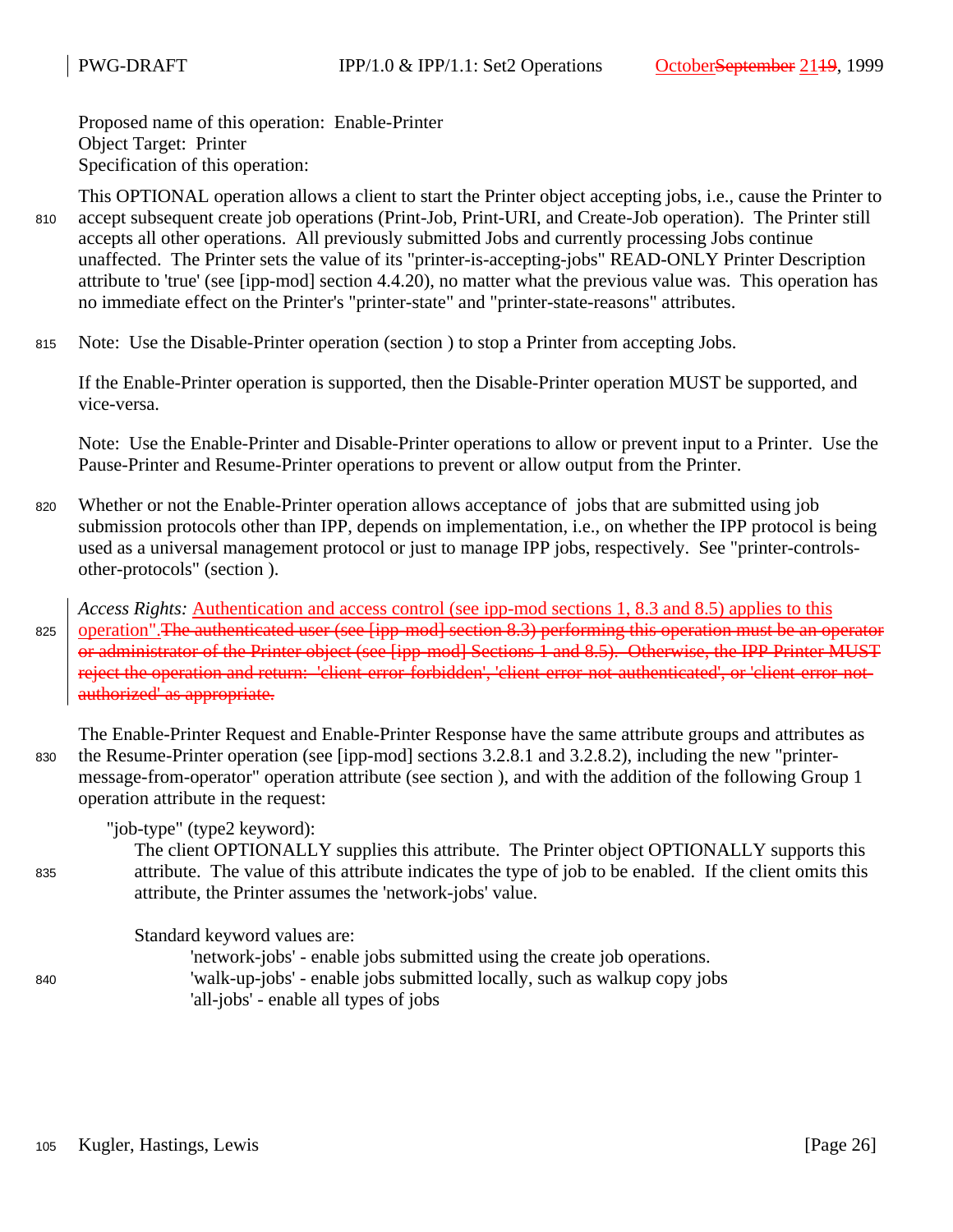5.4.4Reset-Printer operation

Type of registration: operation Proposed name of this operation: Reset-Printer Object Target: Printer Specification of this operation:

This OPTIONAL operation allows a client to reset the Printer in a number of ways, depending on the "reset-function" operation attribute. The keyword values of this attribute map one-to-one to the enum values that the NMS writes into the prtGeneralReset object in the Printer MIB [RFC1759] to affect a reset operation. As in the Printer MIB, the 'reset-to-nvram' (soft reset) value MUST be supported, if this operation is supported. The other values are OPTIONAL.

As is says in the Printer MIB specification, if a device does not have NVRAM (non-volatile RAM), the device MUST none-the-less respond to this operation for the 'reset-to-nvram' value with some sort of warm reset that resets the device to some implementation-defined state that is preferably under control of the system administrator by some means outside the scope of the Printer MIB and this document.

The effect of this operation on the currently processing job(s), if any, is not specified by this document. Note: If this operation does affect the current job(s), it is expected that the operator would issue this operation on a Printer in the 'idle' state after disabling the Printer with the Disable operation in order to prevent a job from inadvertently being affected by this operation.

The Printer object MUST accept this operation in any state and transition the Printer object to the 'idle' state. 860

*Access Rights:* Authentication and access control (see ipp-mod sections 1, 8.3 and 8.5) applies to this operation".The authenticated user (see [ipp-mod] section 8.3) performing this operation must be an operator or administrator of the Printer object (see [ipp-mod] sections 1 and 8.5). Otherwise, the IPP object MUST reject the operation and return: client-error-forbidden, client-error-not-authenticated, and client-error-notauthorized as appropriate. 865

The Reset-Printer Request and Reset-Printer Response have the same attribute groups and attributes as the Pause-Printer operation (see [ipp-mod] sections 3.2.7.1 and 3.2.7.2), including the new "printer-messagefrom-operator" operation attribute (see section ), the new "when" operation attribute (see section ), and with the addition of the following Group 1 operation attributes in the request:

"reset-function" (type3 keyword): The client OPTIONALLY supplies this attribute. The Printer object MUST support this attribute, if it supports this operation. The value of this attribute indicates the reset function to be performed. If the client omits this attribute, the Printer assumes the 'reset-to-nvram' value.

## Standard keyword values are:

'power-cycle-reset' - Cold start, i.e., to the state when the device is powered up. 'reset-to-nvram' - Warm start. 'reset-to-factory-defaults' - reset NVRAM to factory defaults, i.e. to factory settings and/or values established at install time.

855

845

870

875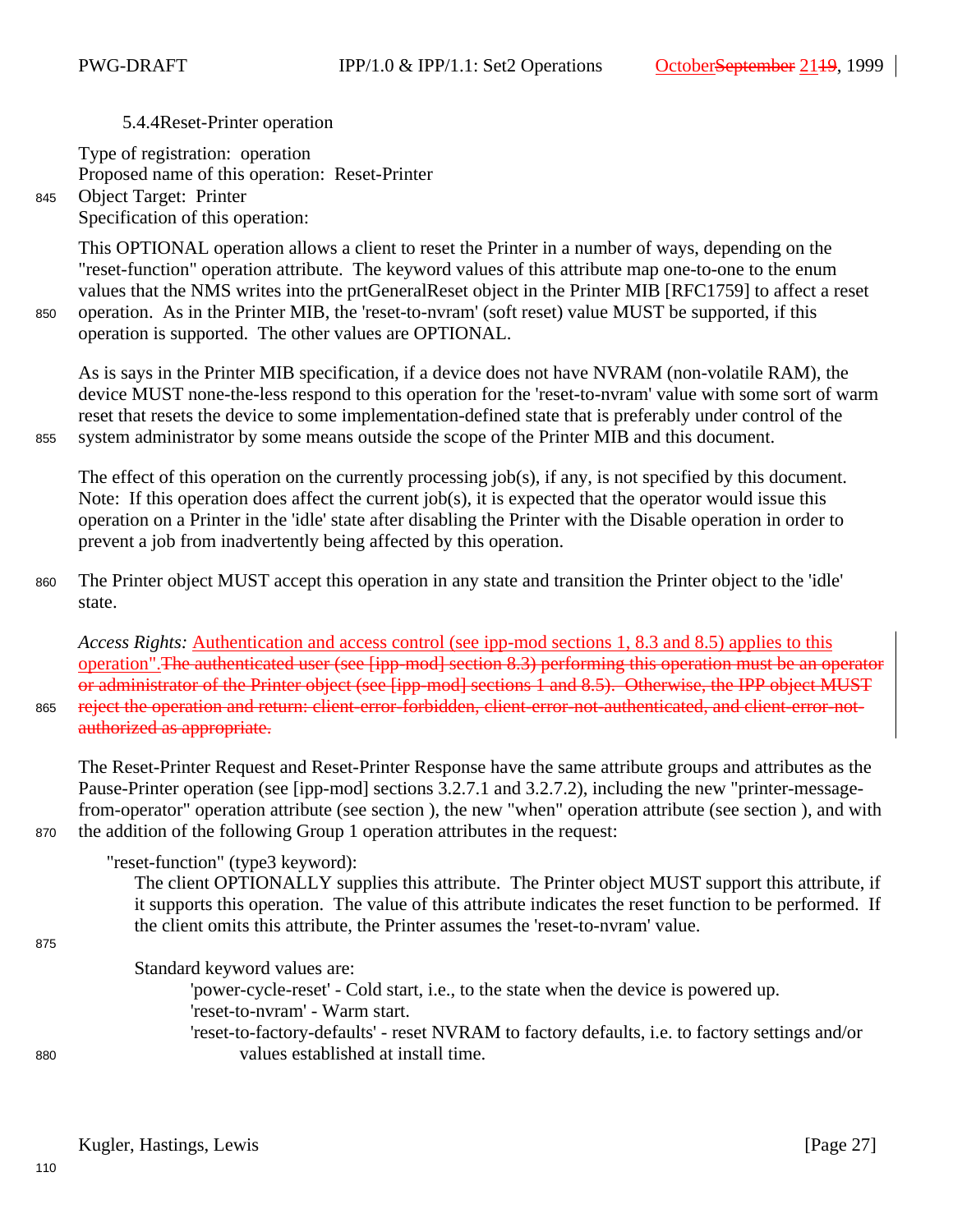5.4.5Restart-Printer operation

Type of registration: operation Proposed name of this operation: Restart-Printer Object Target: Printer Specification of this operation: 885

This OPTIONAL operation allows a client to restart a Printer that has previously been shutdown in standby mode (see section ). Standby mode is indicated by the Printer's "printer-state" being 'stopped' and its "printer-state-reasons" including the 'standby' and 'paused' values. If the Printer is not in standby mode, the Printer MUST reject this operation and return the 'client-error-not-possible' status code. 890

ISSUE 9: What state does the Printer comes back up on Restart-Printer and how can the client control?

Possible alternatives:

905

910

a. Restart-Printer always brings the Printer up Disabled ("printer-is-accepting-jobs" = 'false') and Paused ("printer-state" = 'stopped', and "printer-state-reasons" = 'paused') which is the state that Shutdown-Printer leaves the Printer in. Then the operator issues Enable-Printer and Resume-Printer when want to restore normal operation. The client can automatically issues these addition 2 operations depending on GUI options. Advantages: This is the simplest to implement, allows new states to be added without changing the Restart-Printer operation, and can have the same GUI interface as b: 895  $900$ 

> b. Add a REQUIRED operation attribute to Restart-Printer, something like "printer-condition" with values: 'disabled-and-paused', 'enabled-and-paused', and 'enabled-and-idle'.

TH 7/26: Remove the Shutdown-Printer 'standby' mode concept. Shutdown-Printer always powers off eventually. Also remove Restart-Printer operation all together. Instead change the Disable-Printer and Enable-Printer operations to Disable-Operations and Enable-Operations, so that individual operations are enabled and disabled independent of the state of the Printer and don't otherwise affect the state of the Printer.

HRL 9/18: How can the state of the printer not be effected when you disable or enable it? Don't understand 2<sup>nd</sup> half of this issue resolution.

Den> Consider "shutdown-attributes" similar to Windows "shutdown". Like

- Completely power off (walk to printer to bring it back up
- Power off but listen for "restart" shutdown to standby

Den1> Also consider restart attributes.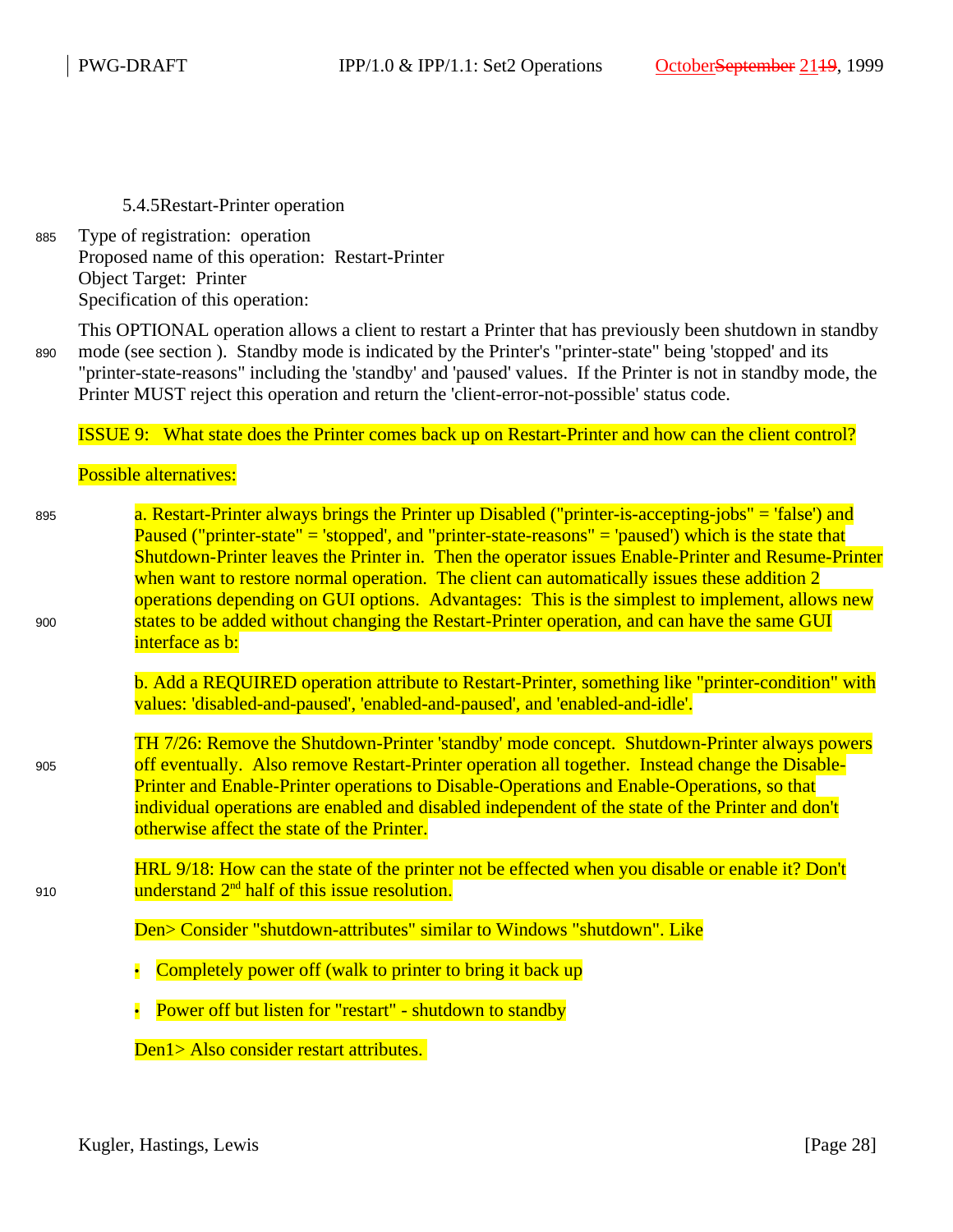- Restart to Standby (disabled and paused) (two step bring up) 915
	- Restart (fully).
	- **Restart sych**

If the Restart-Printer operation is supported, then the Shutdown-Printer operation MUST be supported.

#### 22: Why? This is backward, if you ask me (HRL). 920

Delete statement . Adds no value. Not true.

*Access Rights:* Authentication and access control (see ipp-mod sections 1, 8.3 and 8.5) applies to this operation".The authenticated user (see [ipp-mod] section 8.3) performing this operation must be an operator or administrator of the Printer object (see [ipp-mod] sections 1 and 8.5). Otherwise, the IPP object MUST reject the operation and return: client-error-forbidden, client-error-not-authenticated, and client-error-notauthorized as appropriate.

The Restart-Printer Request and Restart-Printer Response have the same attribute groups and attributes as the Resume-Printer operation (see [ipp-mod] sections 3.2.8.1 and 3.2.8.2), including the new "printermessage-from-operator" operation attribute (see section ) and the following Group 1 operation attribute:

930

935

925

5.4.6Non-Process-Run-Out

Type of registration: operation Proposed name of this operation: Non-Process-Run-Out Object Target: Printer Specification of this operation:

This OPTIONAL operation effectively moves the last printed sheet to the exit or stacker. The terminology is common to long path continuous forms devices but may have applicability on shorter devices or in cutsheet applications.

*Access Rights:* Authentication and access control (see ipp-mod sections 1, 8.3 and 8.5) applies to this operation".The authenticated user (see [ipp-mod] section 8.3) performing this operation must be an operator or administrator of the Printer object (see [ipp-mod] sections 1 and 8.5). Otherwise, the IPP object MUST reject the operation and return: client-error-forbidden, client-error-not-authenticated, and client-error-notauthorized as appropriate. 940

The Non-Process\_Run-Out Request and Response have the same attribute groups and attributes as the Pause-Printer operation (see [ipp-mod] sections 3.2.7.1 and 3.2.7.2), including the new "printer-messagefrom-operator" operation attribute (see section ), the new "when" operation attribute (see section ). 945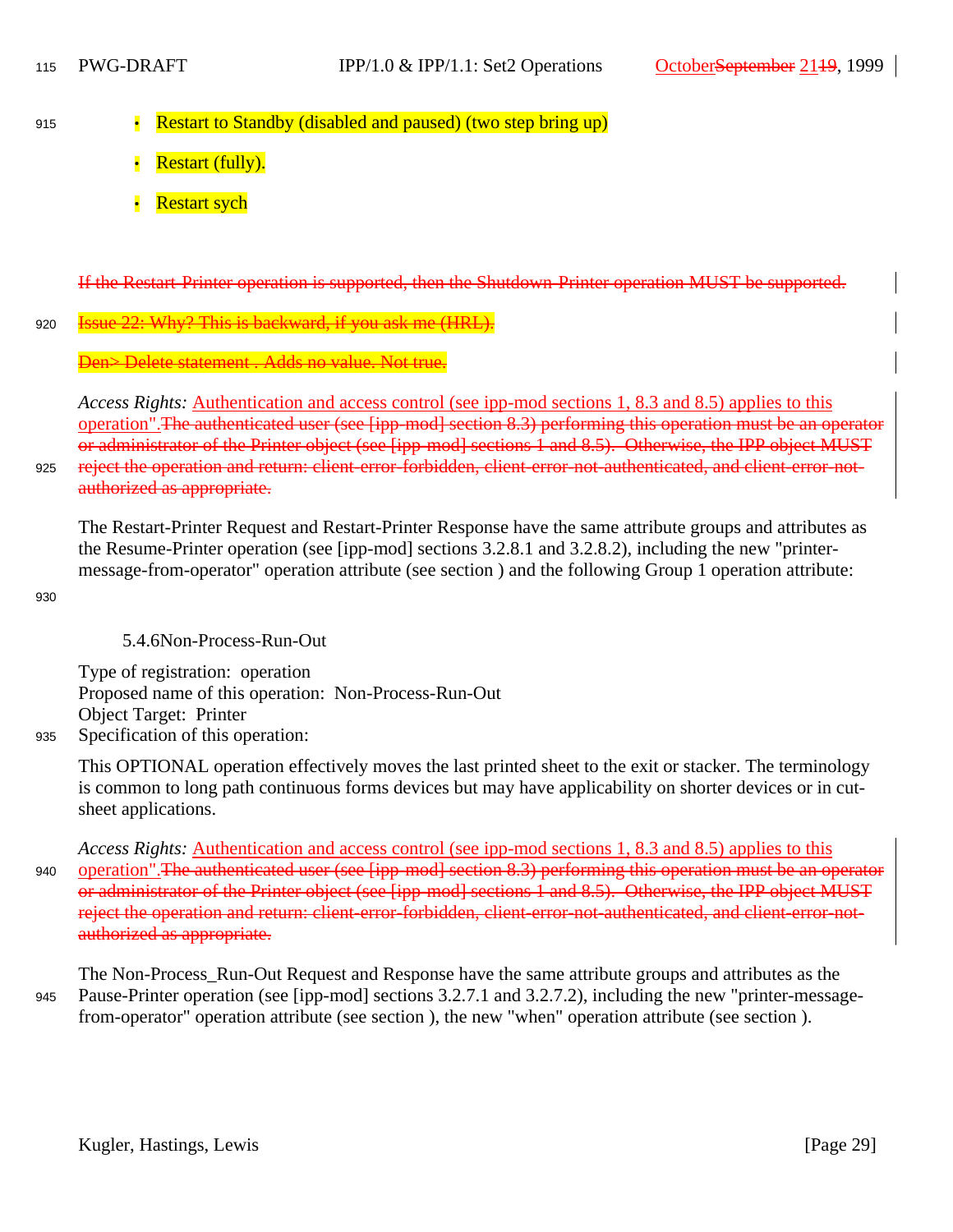Isue 21: For all these "access" caveats, why not just say... 'authentication and access control (see ipp-mod ections 1, 8.3 and 8.5) applies to this operation".?

Den> editorial accepted.

950

960

## 5.4.7Shutdown-Printer Operation

Type of registration: operation Proposed name of this operation: Shutdown-Printer Object Target: Printer

Specification of this operation: 955

> This OPTIONAL operation allows a client to shutdown a Printer, i.e., stop processing jobs and power off in some (implementation dependent) appropriate fashion. The purpose of Shutdown-Printer is to shutdown the Printer for an extended period, not to reset the device(s) or modify a Printer attribute. See Reset-Printer (section ) for the way to reset the device(s). See Disable-Printer (section ) for the way to stop processing without shutting down.

> The Printer is disabled immediately (see the Disable-Printer operation in section ). The Printer adds the 'shutdown' value (see [ipp-mod] section 4.4.11) to its "printer-state-reasons" Printer Description attribute. The "when" operation attribute specifies how much processing occurs before the Printer is paused (see [ippmod] section 3.2.7) and the shutdown is complete. All other requests continue to be accepted until the printer is powered down.

965

ISSUE 11 - Need to look at life cycle of the Printer versus standby/power-down and the other operations that can be accepted. There can be appreciable time between acceptance of this operation and when the final state of the printer, either standby or powered down is reached. Is it ok for non-submission operations to continue to be accepted during this time? May need 'moving-to-shutdown'. What about 'moving-tostandby'?

970

TH> Add 'moving-to-shutdown' which the Shutdown-Printer sets immediately (analogous to 'moving-topaused'). Then the 'shutdown' values means that the shutdown has completed (and is only meaningful to a server implementation that hosts the Printer object). Thus the server can still respond to a Get-Printer-Attributes operation after the Printer is shutdown as stated in IPP/1.1.

HRL> Is this granularity really achievable enough of a wide enough variety of environments to be reliable or, in reality, will this be implementation dependent? 975

Whether or not the Shutdown-Printer operation affects jobs that were submitted to the device using job submission protocols other than IPP, depends on implementation, i.e., on whether the IPP protocol is being used as a universal management protocol or just to manage IPP jobs, respectively. See "printer-controlsother-protocols" (section ).

980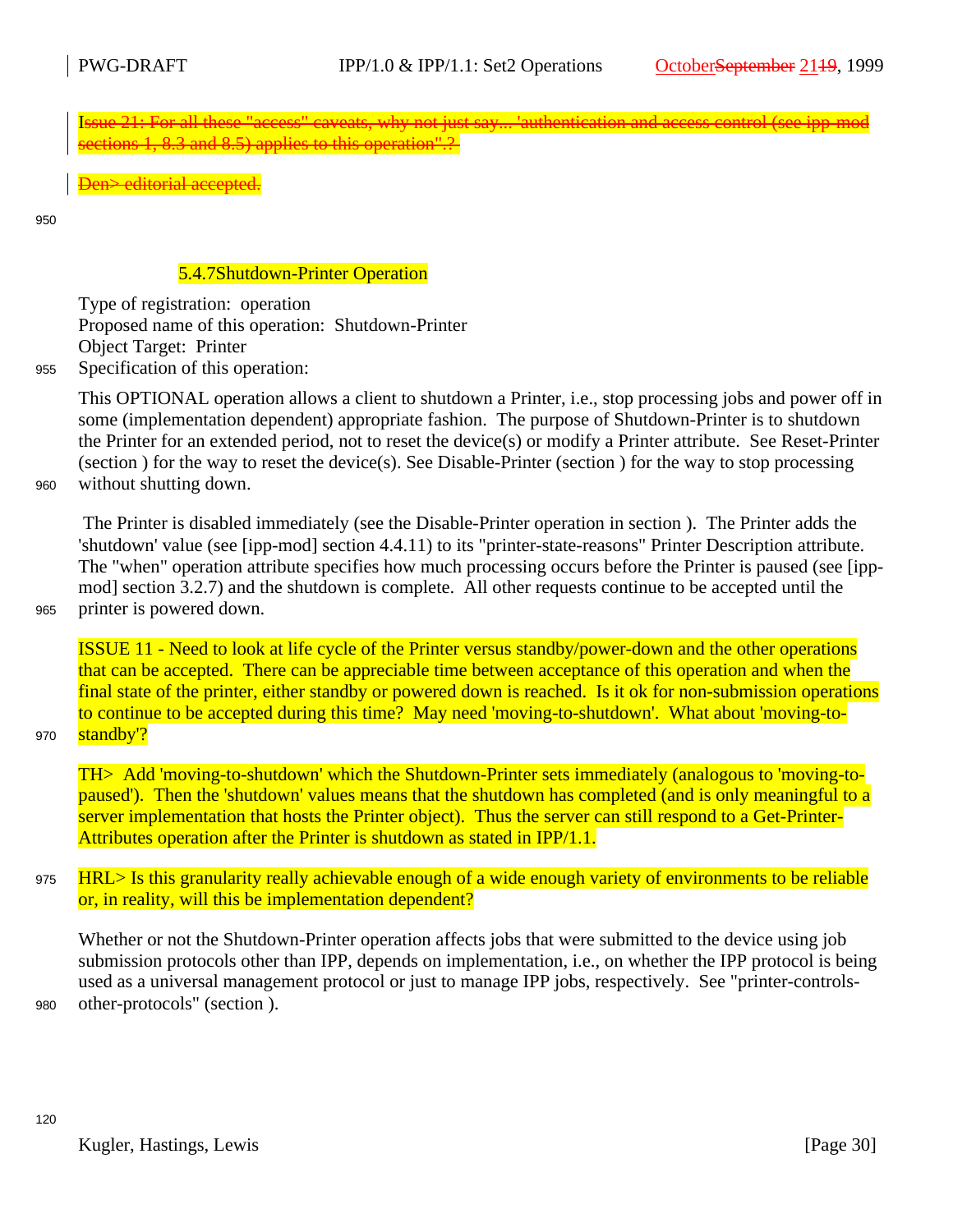The Printer object MUST accept this operation in any state and transition the Printer object to the 'idle' state.

*Access Rights:* Authentication and access control (see ipp-mod sections 1, 8.3 and 8.5) applies to this operation".The authenticated user (see [ipp-mod] section 8.3) performing this operation must be an operator or administrator of the Printer object (see [ipp-mod] sections 1 and 8.5). Otherwise, the IPP object MUST reject the operation and return: client-error-forbidden, client-error-not-authenticated, and client-error-notauthorized as appropriate.

The Shutdown-Printer Request and Shutdown-Printer Response have the same attribute groups and attributes as the Pause-Printer operation (see [ipp-mod] sections 3.2.7.1 and 3.2.7.2), including the new "printer-message-from-operator" operation attribute (see section ), the new "when" operation attribute (see section ), and with the addition of the following Group 1 operation attributes in the request:

"shutdown-function" (type2 keyword)

The client OPTIONALLY supplies this attribute. The Printer object OPTIONALLY supports this attribute. This attribute indicates which shutdown function is to be performed.

### 995

1000

1005

990

985

Standard keyword values are:

'standby' - shutdown the Printer, but leave it in standby-mode (disabled and paused), which means that Get-Printer-Attributes and Restart-Printer operations are accepted. 'power-off' - shutdown the Printer and power it off. No operations are accepted after power off.

### "synchronize" (boolean)

The client OPTIONALLY supplies this attribute. The Printer object OPTIONALLY supports this attribute. This attribute indicates whether or not the printer is to synchronize the checkpoint data for the current job ("when" = 'now') with the pages that have actually printed. If the value of the "when" attribute is not 'now' or the "when" attribute is not supplied, then the "synchronize" attribute has no meaning and the Printer MUST ignore it. If this attribute is supported, then a value of 'true' implies that the Printer will be able to resume the job at the point of synchronization when the Printer is restarted. If the implementation does not support resuming a job (either automatically or with the Resume-Job operation) after a Shutdown-Printer with "when" = 'now', then it does not implement this attribute. In this case, checkpointing implies that the job may be resumed, in the future, exactly from the point and in the state and resource context from which it left off.

### 1015

1010

If the Printer supports this attribute but the client does not supply it, the Printer is assumed to perform synchronization ('''true' behavior). If the Printer does not support this attribute, the Printer is assumed to not synchronize ('false' behavior).

1020

ISSUE 15: Is the current job automatically restarted when the Printer is restarted? Or does some client have to issue a Restart-Job operation?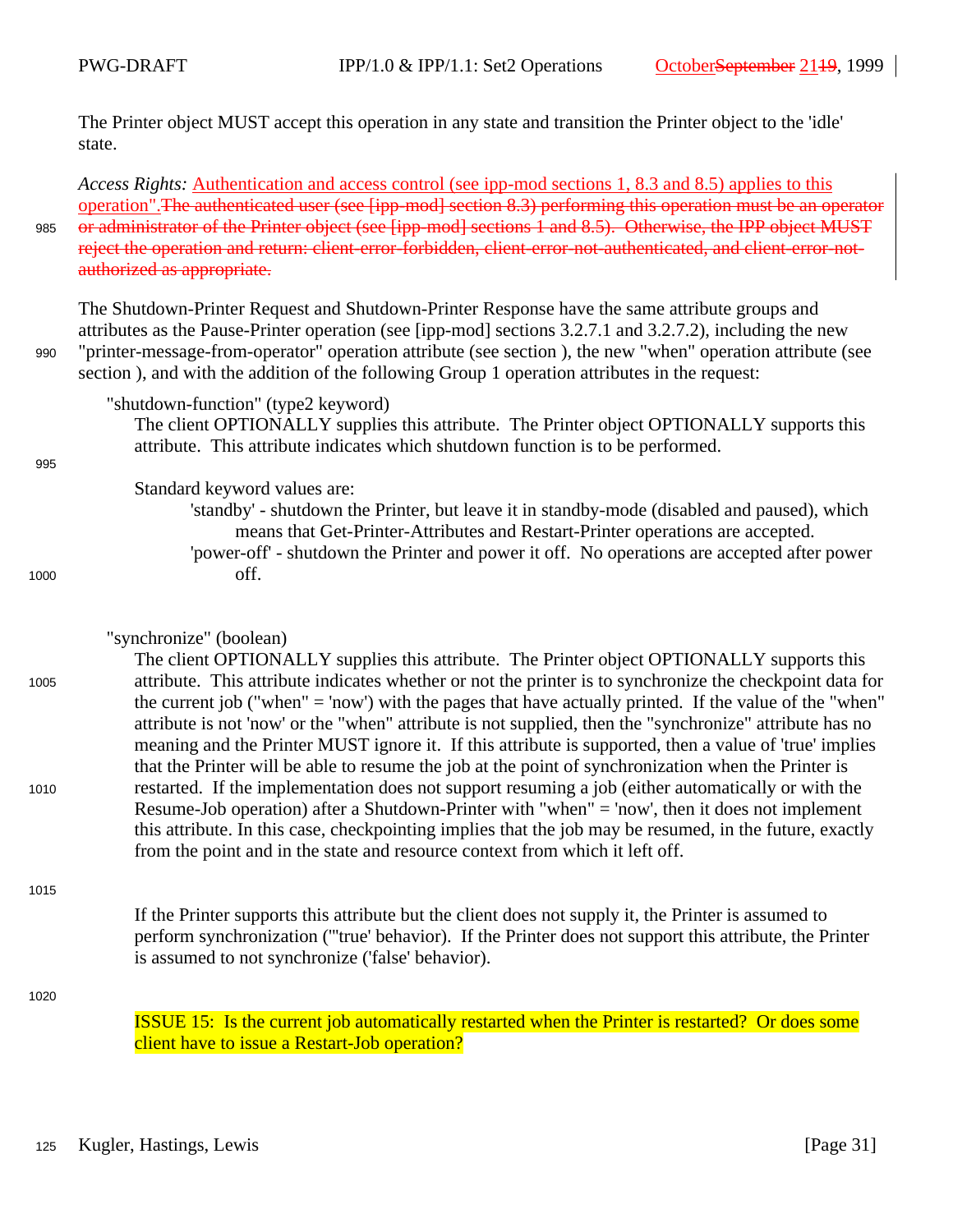### The question is moot, if we remove the Restart-Job operation, as suggested:

TH 7/26: Remove the Shutdown-Printer 'standby' mode concept. Shutdown-Printer always powers off eventually. Also remove Restart-Printer operation all together. Instead change the Disable-Printer and Enable-Printer operations to Disable-Operations and Enable-Operations, so that individual operations are enabled and disabled independent of the state of the Printer and don't otherwise affect the state of the Printer. 1025

### HRL> Then, how do we restart the printer?

5.5Job Operations 1030

> All Job operations are directed at Job objects. A client MUST always supply some means of identifying the Job object in order to identify the correct target of the operation. That job identification MAY either be a single Job URI or a combination of a Printer URI with a Job ID. The IPP object implementation MUST support both forms of identification for every job.

5.5.1Set-Job-Attributes 1035

> Type of registration: operation Proposed name of this operation: Set-Job-Attributes Object Target: Job Specification of this operation:

This OPTIONAL operation allows a client to set the values of the attributes of a Job object. In the request, the client supplies the set of Job attribute names and values that are to be set. In the response, the IPP object returns success or rejects the request with indications of which attribute or attributes could not be set. 1040

This operation is almost identical to the Set-Printer-Attributes operation (see section ). The only differences are that the Set-Job-Attributes operation is directed at a Job object rather than a Printer object, there is no "document-format" operation attribute used when setting a Job object, and the validation is the same as the create job operations, i.e., depends on the "xxx-supported" Printer Description attributes. 1045

The validation of the Set-Job-Attributes request is performed as if the job had been submitted originally with the new values and with "ipp-attribute-fidelity" set to 'true', i.e., all modified attributes MUST be supported along with the attributes not modified. If such a create job operation would have been accepted, then the Set-Job-Attributes MUST be accepted. If such a create job operation would have been rejected, then the Set-Job-Attributes MUST be rejected and the Job MUST be unchanged.

1050

The IPP object MUST accept or reject the request based on the job's current state and transition the job to the indicated new state as follows:

| Current "job-state" | New "job-state" | IPP object's response status code and action:    |
|---------------------|-----------------|--------------------------------------------------|
| 'pending'           | 'pending'       | 'successful-ok'                                  |
| 'pending'           | 'pending-held'  | 'successful-ok' - needed resources are not ready |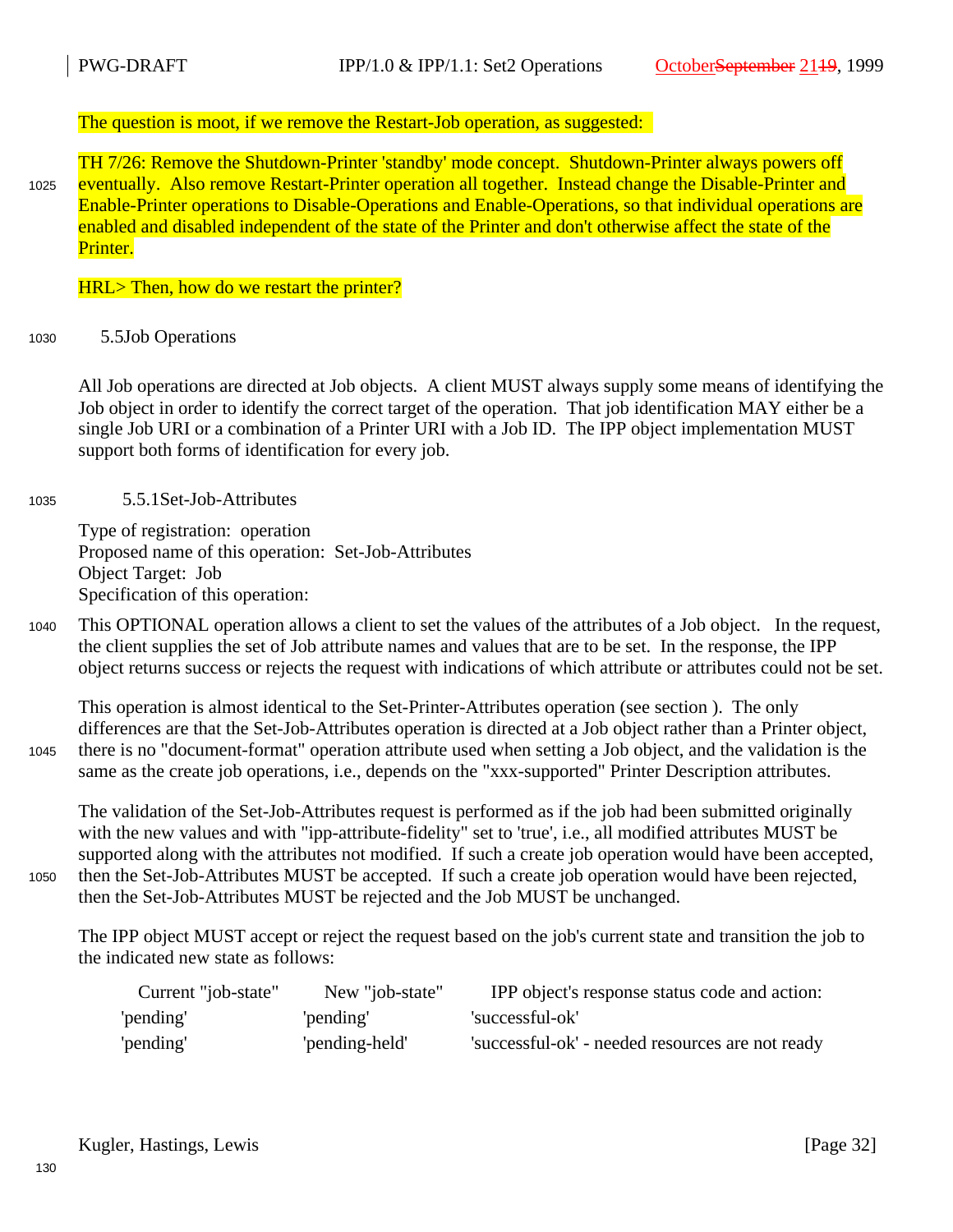| Current "job-state"  | New "job-state"      | IPP object's response status code and action:                                                                                                                   |
|----------------------|----------------------|-----------------------------------------------------------------------------------------------------------------------------------------------------------------|
| 'pending-held'       | 'pending-held'       | 'successful-ok'                                                                                                                                                 |
| 'pending-held'       | 'pending'            | 'successful-ok' - needed resources are ready                                                                                                                    |
| 'processing'         | 'processing'         | 'successful-ok' or 'client-error-not-possible'<br>depending on the attributes being set, whether the<br>job has started marking media, and/or<br>implementation |
| 'processing-stopped' | 'processing-stopped' | 'successful-ok' or 'client-error-not-possible'<br>depending on the attributes being set, whether the<br>job has started marking media, and/or<br>implementation |
| 'completed'          | 'completed'          | 'client-error-not-possible'                                                                                                                                     |
| 'canceled'           | 'canceled'           | 'client-error-not-possible'                                                                                                                                     |
| 'aborted'            | 'aborted'            | 'client-error-not-possible'                                                                                                                                     |

5.5.1.1Settable and READ-ONLY Job Description attributes

If the Printer supports the "job-message-from-operator" Job Description attribute (see [ipp-mod] section 4.3.16) and the client explicitly supplies a new value for the "job-message-from-operator" in the request, then the Printer MUST set the "job-message-from-operator" Job attribute to this new value. 1055

If the Printer supports the Set-Job-Attributes operation, then it SHOULD support setting of:

all Job Template ("xxx") attributes (see [ipp-mod] section 4.2 and extensions)

that the implementation supports. 1060

> The following Job Description attributes (see [ipp-mod] section 4.3) MUST NOT be settable, i.e., they are READ-ONLY: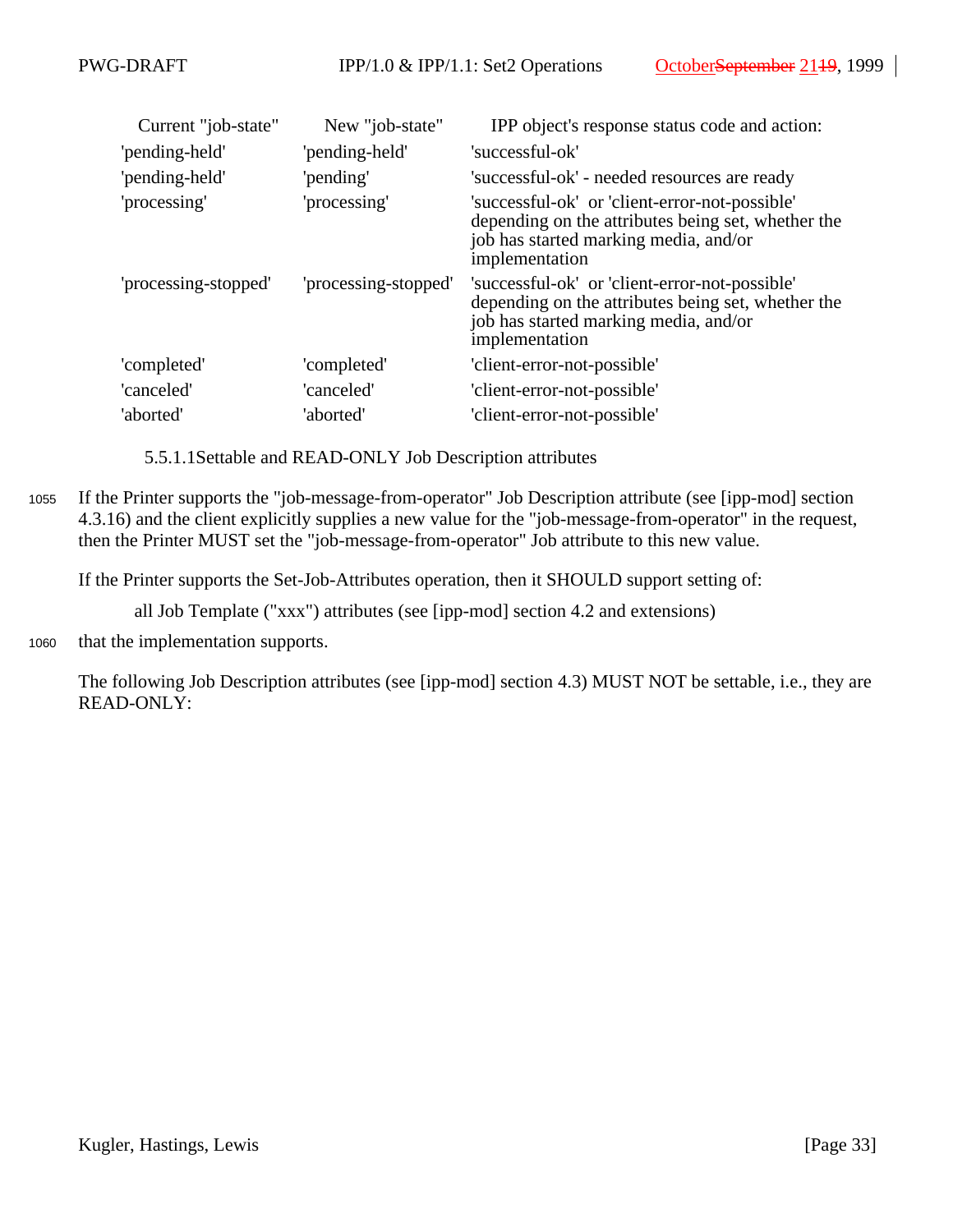|      | job-uri                                               |
|------|-------------------------------------------------------|
|      | job-id                                                |
| 1065 | job-printer-uri                                       |
|      | job-more-info                                         |
|      | job-originating-user-name - set in create operation   |
|      | job-state                                             |
|      | job-state-reasons                                     |
| 1070 | job-state-message                                     |
|      | number-of-documents                                   |
|      | output-device-assigned                                |
|      | time-at-creation                                      |
|      | time-at-processing                                    |
| 1075 | time-at-completed                                     |
|      | job-printer-up-time                                   |
|      | date-time-at-creation                                 |
|      | date-time-at-processing                               |
|      | date-time-at-completed                                |
| 1080 | number-of-intervening-jobs                            |
|      | job-k-octets                                          |
|      | job-k-octets-processed                                |
|      | job-impressions-completed                             |
|      | job-media-sheets-completed                            |
| 1085 | attributes-charset - set in create operation          |
|      | attributes-natural-language - set in create operation |

The remaining Job Description attributes MAY be settable using the Set-Job-Attributes operation, depending on implementation.

Whether or not the Set-Job-Attributes operation affects jobs that are submitted using job submission protocols other than IPP, depends on implementation, i.e., on whether the IPP protocol is being used as a universal management protocol or just to manage IPP jobs, respectively. See "printer-controls-otherprotocols" (section ). 1090

*Access Rights:* Authentication and access control (see ipp-mod sections 1, 8.3 and 8.5) applies to this operation".The authenticated user (see [ipp-mod] section 8.3) performing this operation must either be the job owner or an operator or administrator of the Printer object (see [ipp-mod] sections 1 and 8.5). Otherwise, the IPP object MUST reject the operation and return: 'client-error-forbidden', 'client-error-notauthenticated', or 'client-error-not-authorized' as appropriate. 1095

1.1.1.3Set-Job-Attributes Request

The following sets of attributes are part of the Set-Job-Attributes Request:

#### Group 1: Operation Attributes 1100

Natural Language and Character Set:

The "attributes-charset" and "attributes-natural-language" attributes as described in [ipp-mod] section 3.1.4.1.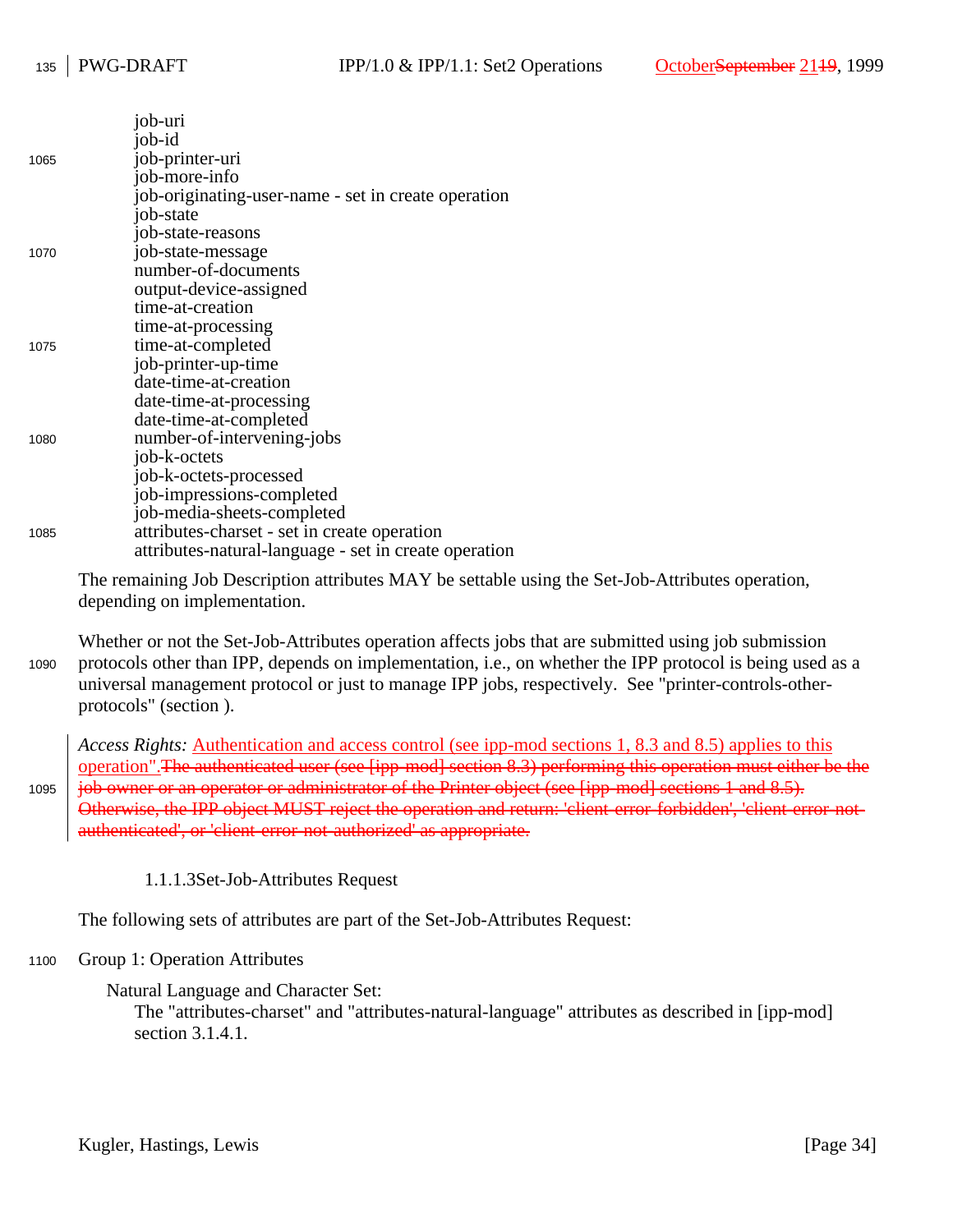## Target: Either (1) the "printer-uri" (uri) plus "job-id" (integer(1:MAX)) or (2) the "job-uri" (uri) operation attribute(s) which define the target for this operation as described in [ipp-mod] section 3.1.5. 1105

Requesting User Name:

The "requesting-user-name" (name(MAX)) attribute SHOULD be supplied by the client as described in [ipp-mod] section 8.3. 1110

### Group 2: Job Attributes

The client MUST supply a set of Job attributes as defined in [ipp-mod] section 4.2 Job Template Attributes ("xxx" attributes) and section 4.3 Job Description Attributes. Each Job attribute supplied in Group 2 replaces the value(s) of the corresponding Job attribute on the target Job object. For attributes that can have multiple values (1setOf), all values supplied by the client replace all values of the corresponding Job object attribute. 1115

1120

1.1.1.4Set-Job-Attributes Response

The Printer object returns the following sets of attributes as part of the Set-Job-Attributes Response:

Group 1: Operation Attributes

Status Message:

In addition to the **REQUIRED** status code returned in every response, the response OPTIONALLY includes a "status-message" (text(255)) and/or a "detailed-status-message" (text(MAX)) operation attribute as described in [ipp-mod] sections 13 and 3.1.6. 1125

### Natural Language and Character Set:

The "attributes-charset" and "attributes-natural-language" attributes as described in [ipp-mod] section 3.1.4.2. 1130

Group 2: Unsupported Attributes

See [ipp-mod] section 3.1.7 for details on returning Unsupported Attributes.

1135

1140

The attributes returned are the same as for the create operation with the same new attribute values. In the case of attributes that are supported, but are not settable by the implementation, i.e., are not among the values of the Printer's "settable-attributes" Printer Description attribute (see section ), the Printer object returns the client-supplied attribute(s) with a substituted value of 'not-supported' (same out-of-band value as for attributes that are not supported). This value's syntax type is "out-ofband" and its encoding is defined by special rules for "out-of-band" values in the "Encoding and Transport" document [IPP-PRO]. Its value indicates that the attribute is either not settable or is not supported at all.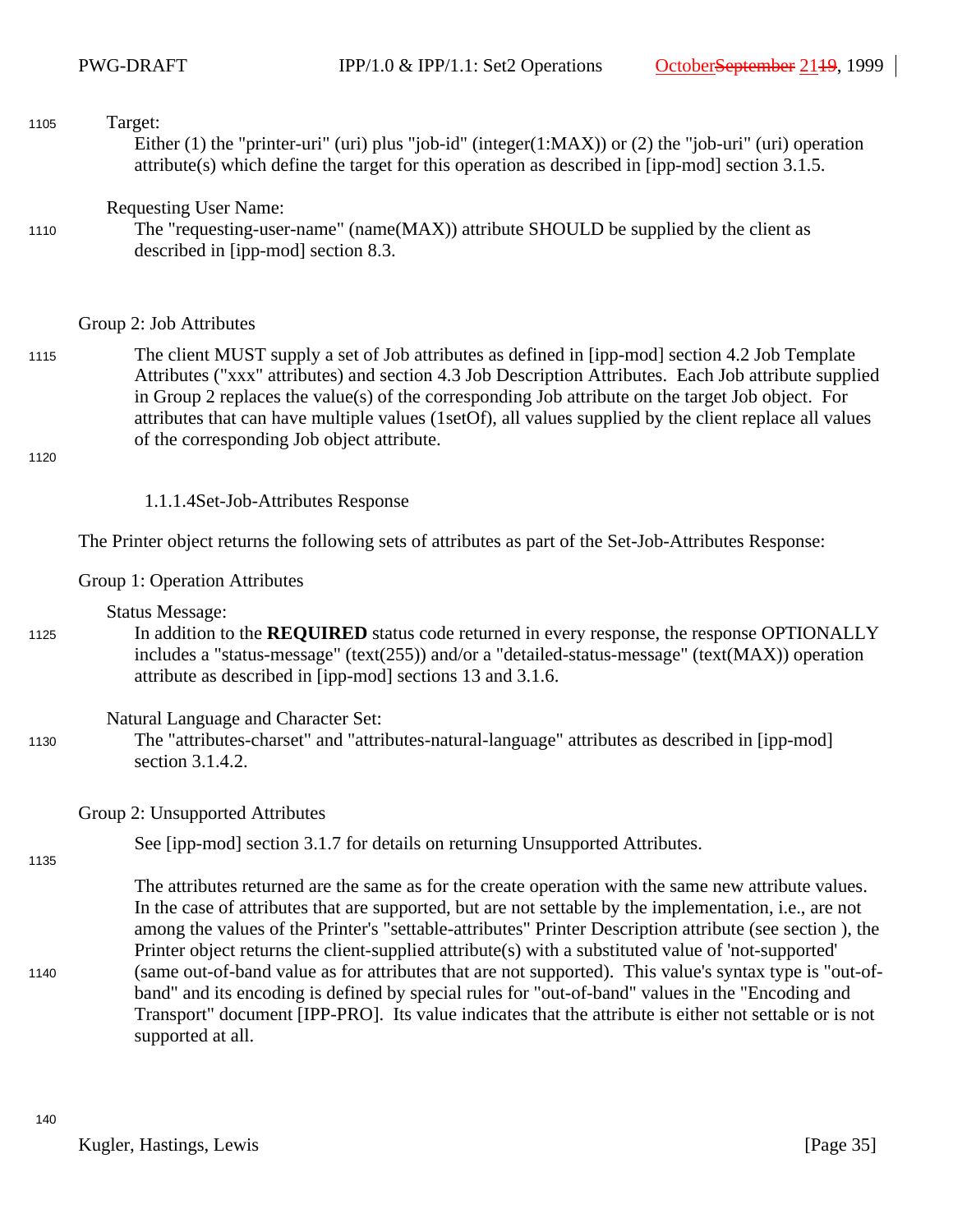#### 5.5.2Reprocess-Job Operation 1145

This OPTIONAL operation is a create job operation that allows a client to re-process a copy of a job that had been retained in the queue after processing completed, was canceled, or was aborted (see [ipp-mod] section 4.3.7.2). This operation is the same as the Restart-Job operation (see [ipp-mod] section 3.3.7), except that the Printer creates a new job that is a copy of the target job and the target job is unchanged. The new job is assigned new values to the "job-uri" and "job-id" attributes and the new job's Job Description attributes that accumulate job progress, such as "job-impressions-completed", "job-media-sheetscompleted", and "job-k-octets-processed", are initialized to 0 as with any create job operation. The target job moves to the Job History after a suitable period, independent of whether one or more Reprocess-Job operations have been performed on it. 1150

If the Set-Job-Attributes operation is supported, then the "job-hold-until" operation attribute MUST be supported with at least the 'indefinite' value, so that a client can modify the new job before it is scheduled for processing using the Set-Job-Attributes operation. After modifying the job, the client can release the job for processing, by using the Release-Job operation specifying the newly assigned "job-uri" or "job-id" for the new job. 1155

#### 5.5.3Cancel-Current-Job Operation 1160

This **OPTIONAL** operation allows a client to cancel the current job on the target Printer or the specified job if it is the current job on the Printer. See [ipp-mod] section 3.3.3 for the semantics of canceling a job. Since a Job might already be marking by the time a Cancel-Current-Job is received, some media sheet pages might be printed before the job is actually terminated.

- **If the client does not supply a "job-id" operation attribute, the Printer MUST accept the request and cancel the current job if there is a current job in the 'processing' or 'processing-stopped' state; otherwise, it MUST reject the request and return the 'client-error-not-possible' status code. If more than one job is in the 'processing' or 'processing-stopped' states, the one that is marking is canceled and the others are unaffected.** 1165
- Warning: On a shared printer, there is a race condition. Between the time that a user issues this operation and its acceptance, the current job might change to a different job. If the user or operator is authenticated to cancel the new job, the wrong job is canceled. To prevent this race from canceling the wrong job, the client MAY supply the "job-id" operation attribute which is checked against the current job's job-id. If the job identified by the "job-id" attribute is not the current job on the Printer, i.e., is not in the 'processing' or 'processing-stopped' states, the Printer MUST reject this operation and return the 'client-error-not-possible' status code. **Otherwise, the Printer cancels the specified job.** 1170 1175

*Access Rights:* Authentication and access control (see ipp-mod sections 1, 8.3 and 8.5) applies to this operation".The authenticated user (see [ipp-mod] section 8.3) performing this operation must either be the job owner of the current job or an operator or administrator of the Printer object (see [ipp-mod] sections 1 and 8.5). Otherwise, the IPP object MUST reject the operation and return: 'client-error-forbidden', 'client-

error-not-authenticated', or 'client-error-not-authorized' as appropriate.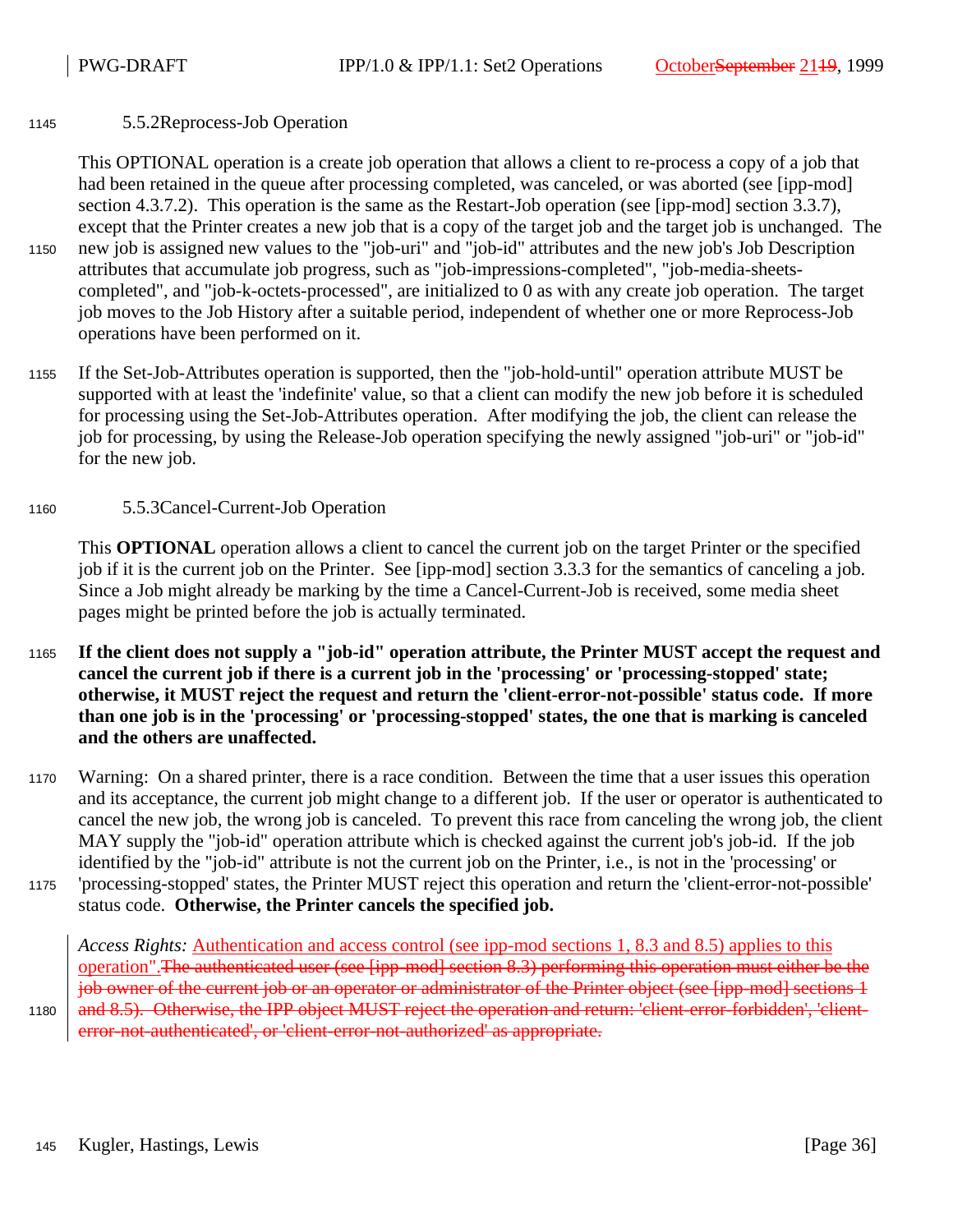The Cancel-Current-Job Request and Cancel-Current-Job Response have the same attribute groups and attributes as the Resume-Printer operation (see [ipp-mod] section 3.2.8), including the new "job-messagefrom-operator" operation attribute (see section ), with the addition of the following Group 1 Operation attributes in the request:

1185

"job-id" (integer(1:MAX)):

The client OPTIONALLY supplies this Operation attribute in order to verify that the identified job is still the current job on the target Printer object. The IPP object MUST supports this operation attribute, if it supports this operation.

1190

### 5.5.4Pause-Current-Job operation

This OPTIONAL operation allows a client to stop the current job on the target Printer or the specified job if it is the current job on the Printer, and allow other jobs to be processed instead. The Printer moves the current job or the target job to the 'processing-stopped' state and sets the 'job-paused' value in the job's "jobstate-reasons" attribute and processes other jobs.

1195

**If the client does not supply a "job-id" operation attribute, the Printer MUST accept the request and pause the current job if there is a current job in the 'processing' or 'processing-stopped' state; otherwise, it MUST reject the request and return the 'client-error-not-possible' status code. If more than one job is in the 'processing' or 'processing-stopped' states, all of them are paused.**

Warning: On a shared printer, there is a race condition. Between the time that a user issues this operation and its acceptance, the current job might change to a different job. If the user or operator is authenticated to pause the new job, the wrong job is paused. To prevent this race from pausing the wrong job, the client MAY supply the "job-id" operation attribute which is checked against the current job's job-id. If the job identified by the "job-id" attribute is not the current job on the Printer, i.e., is not in the 'processing' or 'processing-stopped' states, the Printer MUST reject this operation and return the 'client-error-not-possible' status code. Otherwise, the Printer pauses the specified job and processed other jobs. 1200 1205

A paused job is resumed using the Resume-Job operation (see section ). If the Pause-Current-Job operation is supported, then the Resume-Job operation MUST be supported, and vice-versa.

### **The Printer MUST reject a Release-Job request (and return the 'client-error-not-possible') for a job that has been paused , i.e., for a job in the 'processing-stopped' state, with the 'job-paused' value in its "job-state-reasons" attribute. The Hold-Job and Release-Job operations are for holding and releasing held jobs, not pausing and resuming paused jobs.** 1210

*Access Rights:* Authentication and access control (see ipp-mod sections 1, 8.3 and 8.5) applies to this operation".The authenticated user (see [ipp-mod] section 8.3) performing this operation must either be the job owner of the target job or an operator or administrator of the Printer object (see [ipp-mod] sections 1 and 8.5). Otherwise, the IPP object MUST reject the operation and return: 'client-error-forbidden', 'clienterror-not-authenticated', or 'client-error-not-authorized' as appropriate. 1215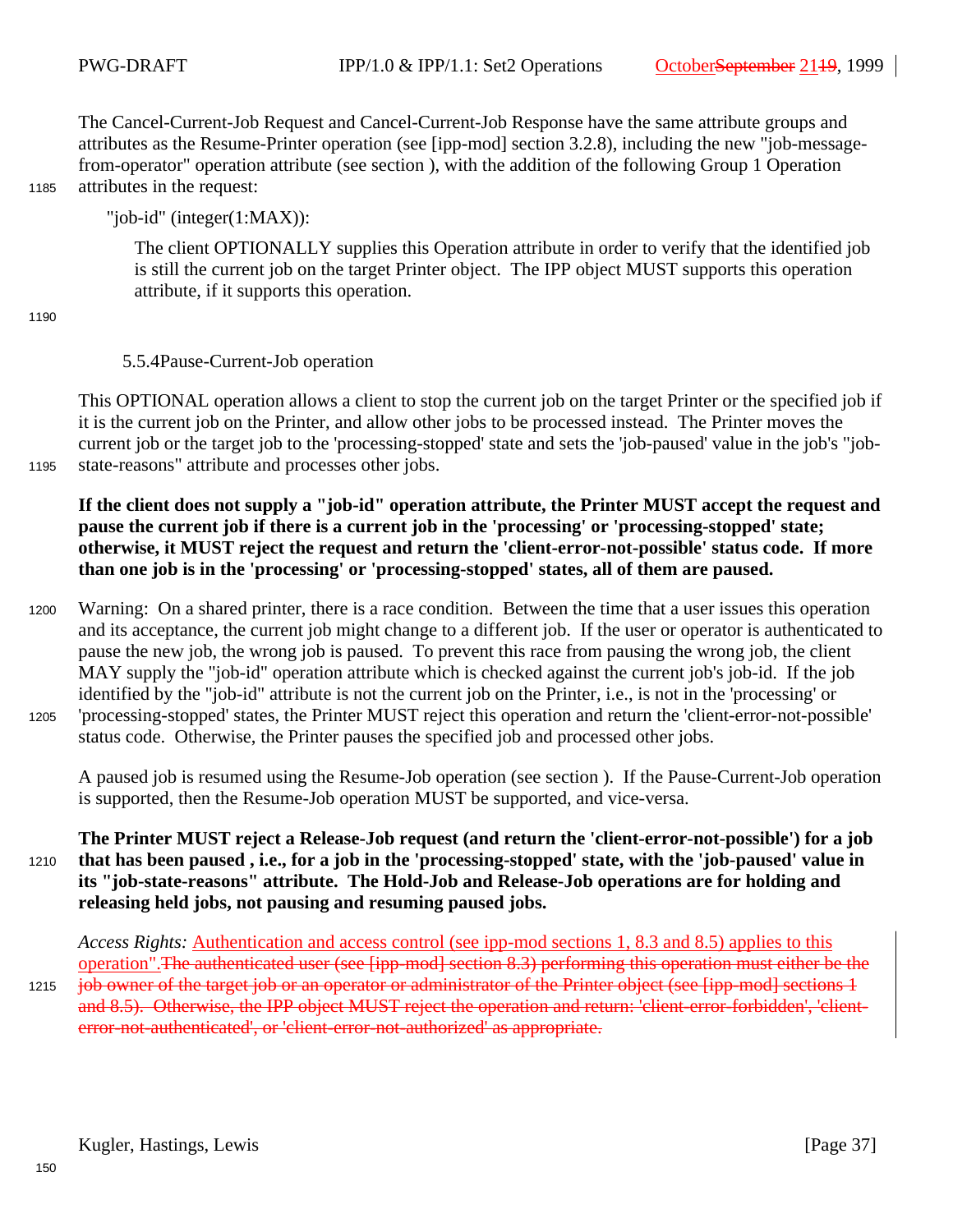1220

1225

1235

The Pause-Current-Job Request and Pause-Current-Job Response have the same attribute groups and attributes as the Resume-Printer operation (see [ipp-mod] section 3.2.8 ), including the new "job-messagefrom-operator" operation attribute (see section ), the new "when" operation attribute (see section ), with the addition of the following Group 1 Operation attributes in the request:

## "job-id" (integer(1:MAX)):

The client OPTIONALLY supplies this Operation attribute in order to verify that the identified job is still the current job on the target Printer object. The IPP object MUST supports this operation attribute, if it supports this operation.

### "synchronize" (boolean)

The client OPTIONALLY supplies this attribute. The Printer object OPTIONALLY supports this attribute. This attribute indicates whether or not the printer is to synchronize the checkpoint data for the current job being paused with the pages that have actually printed. If this attribute is supported, then a value of 'true' implies that the Printer will be able to resume the job at the point of synchronization when the job is resumed. 1230

> If the Printer supports this attribute but the client does not supply it, the Printer is assumed to perform synchronization ('''true' behavior). If the Printer does not support this attribute, the Printer is assumed to not synchronize ('false' behavior).

#### 5.5.5Resume-Job operation 1240

This OPTIONAL operation allows a client to stop the target job and allow other jobs to be processed instead. The Printer moves the target job to the 'pending' state and removes the 'job-paused' value from the job's "job-state-reasons" attribute.

**If the target job is not in the 'processing-stopped' state with the 'job-paused' value in the job's "jobstate-reasons" attribute, the Printer rejects the request and returns the 'client-error-not-possible' status code, since the job was not paused.** 1245

If the Resume-Job operation is supported, then the Pause-Current-Job operation MUST be supported, and vice-versa.

*Access Rights:* Authentication and access control (see ipp-mod sections 1, 8.3 and 8.5) applies to this operation".The authenticated user (see [ipp-mod] section 8.3) performing this operation must either be the job owner of the target job or an operator or administrator of the Printer object (see [ipp-mod] sections 1 and 8.5). Otherwise, the IPP object MUST reject the operation and return: 'client-error-forbidden', 'clienterror-not-authenticated', or 'client-error-not-authorized' as appropriate. 1250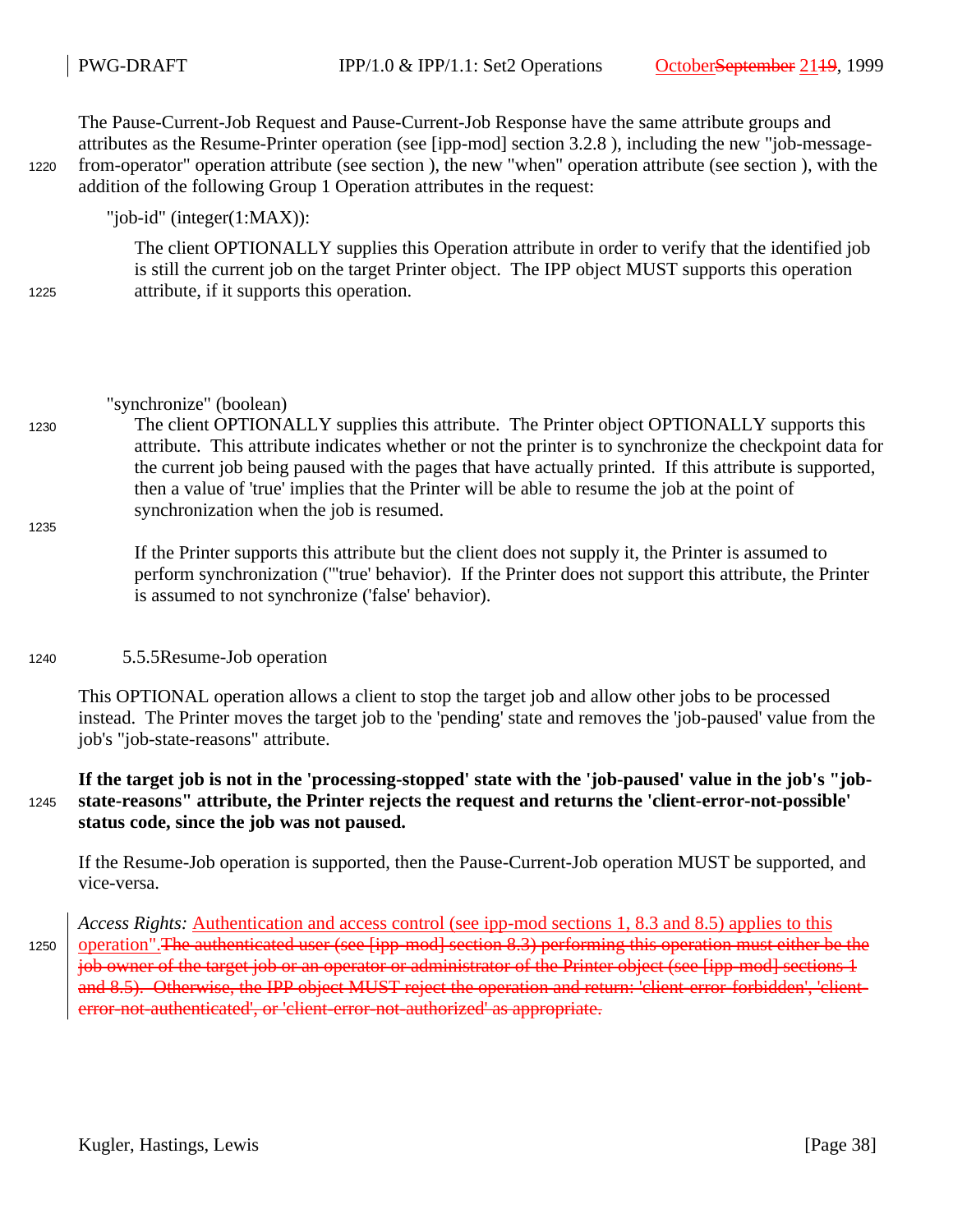The Resume-Job Request and Resume-Job Response have the same attribute groups and attributes as the Release-Job operation (see [ipp-mod] section 3.3.6), including the new "job-message-from-operator" operation attribute (see section ). 1255

5.5.6Promote-Job operation

This OPTIONAL operation allows a client to make the pending target job be processed next after the current job completes. This operation is specially useful in a production printing environment where the operator is involved in job scheduling.

1260

1265

1275

1280

**If the target job is in the 'pending' state, this operation does not change the job's state, but causes the job to be processed after the current job(s) complete. If the target job is not in the 'pending' state, the Printer rejects the request and returns the 'client-error-not-possible' status code. The Printer returns the target job immediately after the current job(s) in a Get-Jobs response (see [ipp-mod] section 3.2.6) for the 'not-completed' jobs.**

**When the current job completes, is canceled, paused, or aborted, the target of this operation is processed next.**

**If a client issues this request (again) before the target of the operation of the original request started processing, the target of this new request is scheduled before the previous job that was to be processed next.** 

1270

**Note: IPP is specified not to require queues for job scheduling, since there are other implementations for scheduling multiple jobs. However, if an implementation does implement queues for jobs, then the Promote-Job puts the specified job at the front of the queue. A subsequent Promote-Job before the first job starts processing puts that specified job at the front of the queue, so that it is "in front" of the previously promoted job.**

*Access Rights:* Authentication and access control (see ipp-mod sections 1, 8.3 and 8.5) applies to this operation".The authenticated user (see [ipp-mod] section 8.3) performing this operation must be an operator or administrator of the Printer object (see [ipp-mod] sections 1 and 8.5). Otherwise, the IPP object MUST reject the operation and return: 'client-error-forbidden', 'client-error-not-authenticated', or 'client-error-notauthorized' as appropriate.

The Promote-Job Request and Promote-Job Response have the same attribute groups and attributes as the Cancel-Job operation (see [ipp-mod] section 3.3.3), including the new "job-message-from-operator" operation attribute (see section ).

5.5.7Space-Current-Job operation

This OPTIONAL operation allows a client to repeat or skip a specified number of impressions for the current job on the target Printer or the specified job if it is the current job on the Printer. **The Printer repeats or skips the indicated number of impressions specified by the "back-space" or "forward-**1285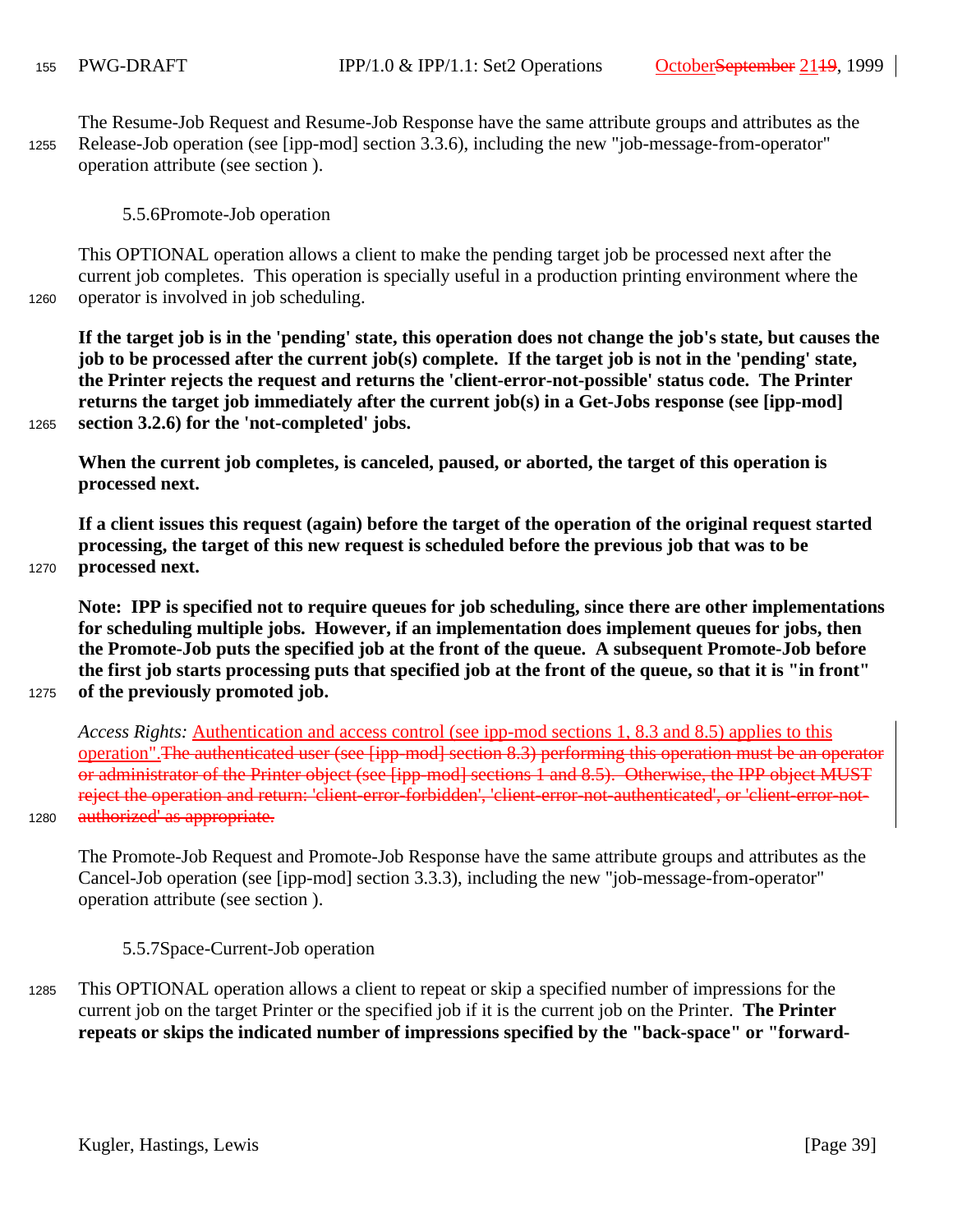**space" operation attribute, respectively.** This operation is typically supported in a continuous forms implementation for synchronizing the web after forms run out or media change.

**If the client does not supply a "job-id" operation attribute, the Printer MUST accept this request in any state, whether or not there is a current job, and** advance or backspace the media the indicated number of impressions specified by the "back-space" or "forward-space" operation attribute, respectively**. If more than one job is in the 'processing' or 'processing-stopped' states, the one that is marking is spaced and the others are unaffected.** 1290

### **It is reasonable (although not mandatory) to perform Space-Current-Job while the printer is stopped, paused or running.** 1295

 Between the time that a user issues this operation and its acceptance, the current job might change to a different job. To prevent this race from spacing the wrong job, the client MAY supply the "job-id" operation attribute which is checked against the current job's job-id. If the job identified by the "job-id" attribute is not the current job on the Printer, i.e., is not in the 'processing' or 'processing-stopped' states, or is not the job that has impressions in the media path even if the job has completed, the Printer MUST reject this operation and return the 'client-error-not-possible' status code. Otherwise, the Printer advances or backspaces the media the indicated number of impressions specified by the "back-space" or "forwardspace" operation attribute, respectively. 1300

1305

*Access Rights:* Authentication and access control (see ipp-mod sections 1, 8.3 and 8.5) applies to this operation".The authenticated user (see [ipp-mod] section 8.3) performing this operation must either be the job owner of the current job or an operator or administrator of the Printer object (see [ipp-mod] sections 1 and 8.5). Otherwise, the IPP object MUST reject the operation and return: 'client-error-forbidden', 'clienterror-not-authenticated', or 'client-error-not-authorized' as appropriate.

1310

The Space-Current-Job Request and Space-Current-Job Response have the same attribute groups and attributes as the Resume-Printer operation (see [ipp-mod] section 3.2.8), including the new "job-messagefrom-operator" operation attribute (see section ), with the addition of the following Group 1 Operation attributes in the request:

"job-id" (integer(1:MAX)): 1315

> The client OPTIONALLY supplies this Operation attribute in order to verify that the identified job is still the current job on the target Printer object. The IPP object MUST supports this operation attribute, if it supports this operation.

"back-space" (integer(1:MAX)):

The client OPTIONALLY supplies this Operation attribute. The IPP object OPTIONALLY supports this operation attribute, if it is able to repeat impressions. 1320

> If the client supplies a value that specifies more impressions than the job has performed, the job is positioned at the beginning without any indication.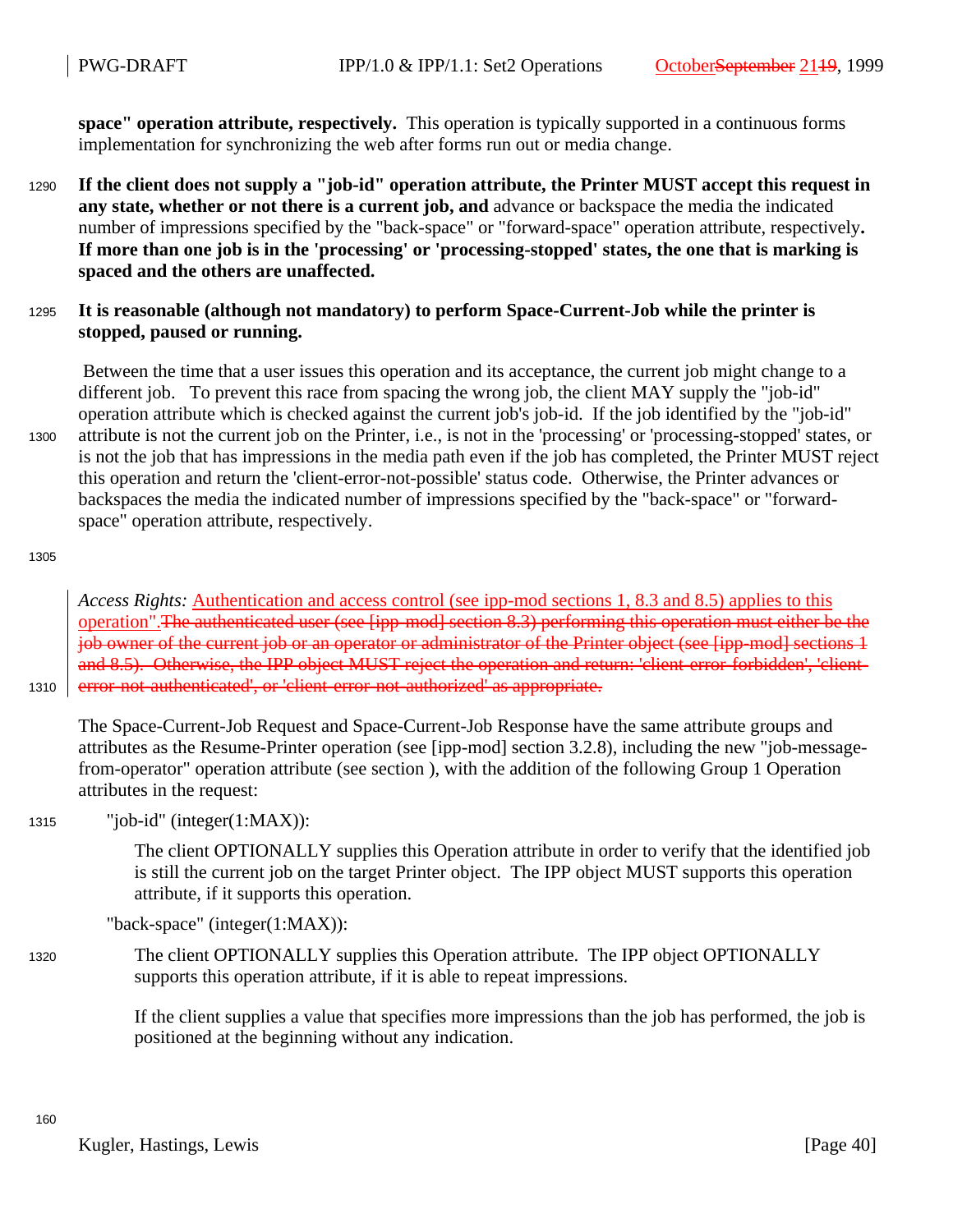"forward-space" (integer(1:MAX)):

The client OPTIONALLY supplies this Operation attribute. The IPP object OPTIONALLY supports this operation attribute, if it is able to skip impressions. 1325

> If the client supplies a value that specifies more impressions than remain in the job, the job is positioned at the end without any indication.

6. References 1330

### [ipp-mod]

R. deBry, T. Hastings, R. Herriot, S. Isaacson, P. Powell, "Internet Printing Protocol/1.0: Model and Semantics", <draft-ietf-ipp-model-v11-03.txt>, June, 1999.

### [RFC2566]

1335

R. deBry, T. Hastings, R. Herriot, S. Isaacson, P. Powell, "Internet Printing Protocol/1.0: Model and Semantics", RFC 2566, April 1999.

### 7. Change History

This section summarizes the changes. Each sub-section is in reverse chronological order.

7.1Changes to the June 30, 1999 version to make the July 19, 1999 version

- The following changes to the June 30, 1999 version to make the July 19, 1999 version as a result of the IPP WG meeting in Copenhagen, 7/7/99-7/8/99, and the IPP telecon, 7/14/1999: 1340
	- 1. Sections 2.1 and 2.2: Clarified that the way to remove a message from the operator was for the client to supply a zero-length or all white space text string which is copied as usual to the "xxx-message-fromoperator" attribute.
- 2. Section 2.3: Added "factory-settings" (boolean) operation attribute to the Get-Printer-Attributes operation. 1345
	- 3. Section 2.4: Added the "when" operation attribute to the Pause-Current-Job operation.
	- 4. Section 2.4: Made the "when" operation attribute OPTIONAL for use in operations (Pause-Printer, Reset-Printer, Shutdown-Printer, and Pause-Current-Job operations).
- 5. Sections 2.5: Added table of operation attributes for the Printer operations to make it easy to compare. 1350
	- 6. Sections 2.6: Added table of operation attributes for the Job operations to make it easy to compare.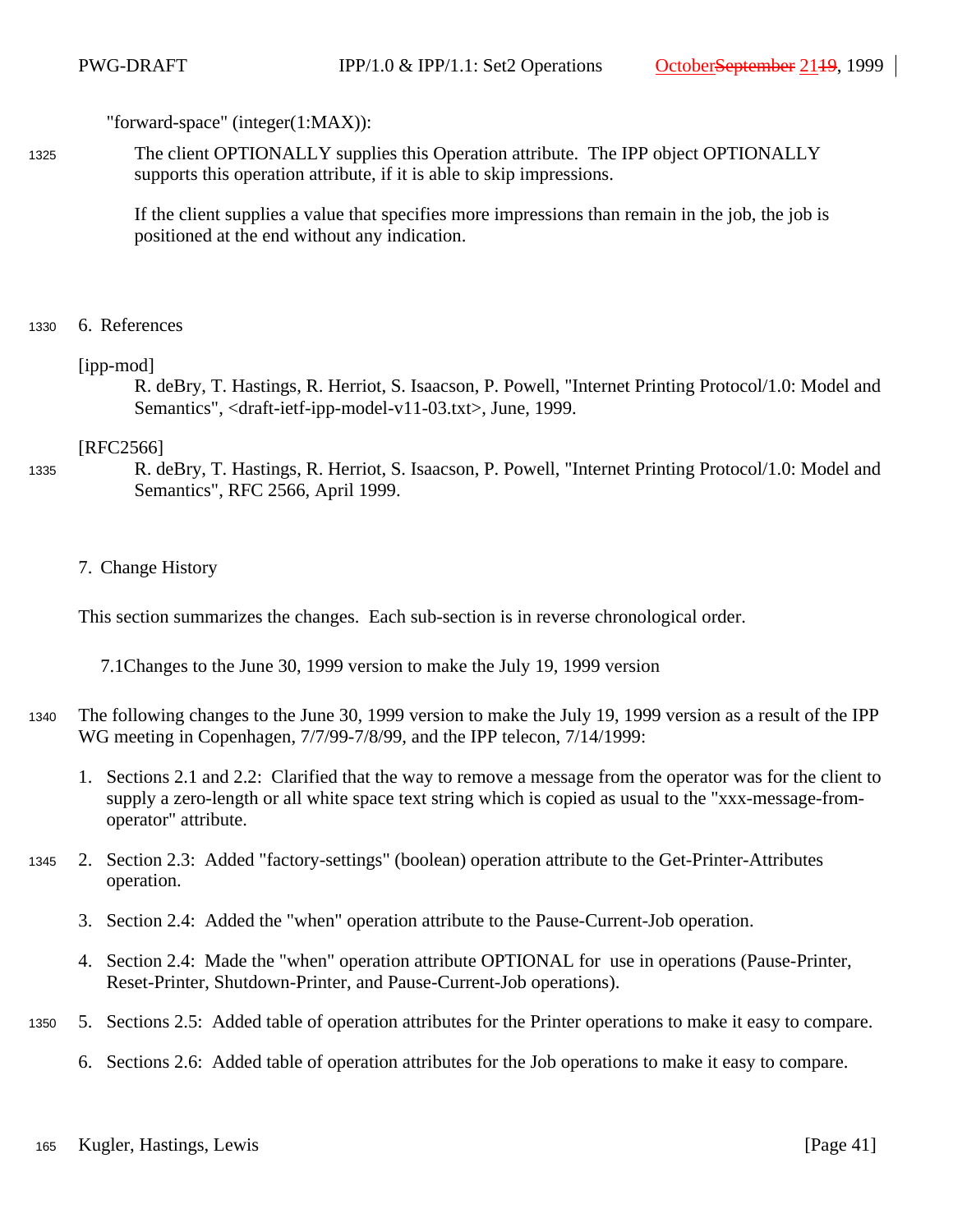- 7. Section 3.1: Added "settable-attributes" (1setOf type2 keyword) READ-ONLY Printer Description attribute.
- 8. Section 3.2: Added "printer-controls-other-protocols" (boolean) Printer Description attribute
- 9. Section 3.3: Added the READ-ONLY "printer-message-time" (integer(MIN:MAX)) Printer Description attribute to keep time message updated in time ticks. 1355
	- 10. Section 4.2: Deleted the 'process-next' "job-state-reasons" value, so that repeated Promote-Job operations promote each job "to the front of the queue".
	- 11. Sections 6.1.1.1 and 6.2.1.1: Replaced the table that listed all attributes with one that lists only the attributes that MUST be READ-ONLY.
	- 12. Section 6.1.1.1: Indicated that attributes that are not specified as READ-ONLY in this document MAY be settable. If they control behavior, that changing their values MUST change the behavior.
	- 13. Section 6.1.1.2 and 6.2.1.2: Deleted the "ipp-attribute-fidelity" operation attribute from the Set-Printer-Attributes and Set-Job-Attributes operations. All set operations are atomic.
- 14. Section 6.1.1.2: Add the concept of the Interpreter object to handle attributes whose values vary in the Set-Printer-Attributes and Get-Printer-Attributes, depending on the value of the "document-format" operation attribute. 1365
	- 15. Sections 6.1.1.3 and 6.2.1.2: Changed the "out-of-band" 'not-settable' value back to the existing 'notsupported' value.
- 16. Section 6.1.2 and 6.1.3: Added "job-type" operation attribute to Disable-Printer and Enable-Printer operations with values: 'network-jobs', 'walk-up-jobs', and 'all-jobs'. 1370
	- 17. Section 6.1.5: Clarified that Restart-Printer brings up the Printer disabled and paused, since that is the eventual state that Shutdown-Printer leaves the printer in.
	- 18. Section 6.1.5: Indicated that if Restart-Printer is supported, then Shutdown-Printer MUST be supported.
		- 19. Section 6.1.6: Deleted Space-Printer operation. Keep Space-Current-Job operation only which has a "job-id" operation attribute that a client MAY supply.
	- 20. Section 6.1.6: Clarified that Shutdown-Printer is for a long period of time, not just to reset the device or change attribute values. Also that Shutdown performs an immediate Disable-Printer and an eventual Pause-Printer.
- 1380

1375

1360

21. Sections 6.2.3, 6.2.4, and 6.2.7 : Added a "job-id" operation attribute to Cancel-Current-Job, Pause-Current-Job, and Space-Current-Job that a client MAY supply to check for race condition where current job changes